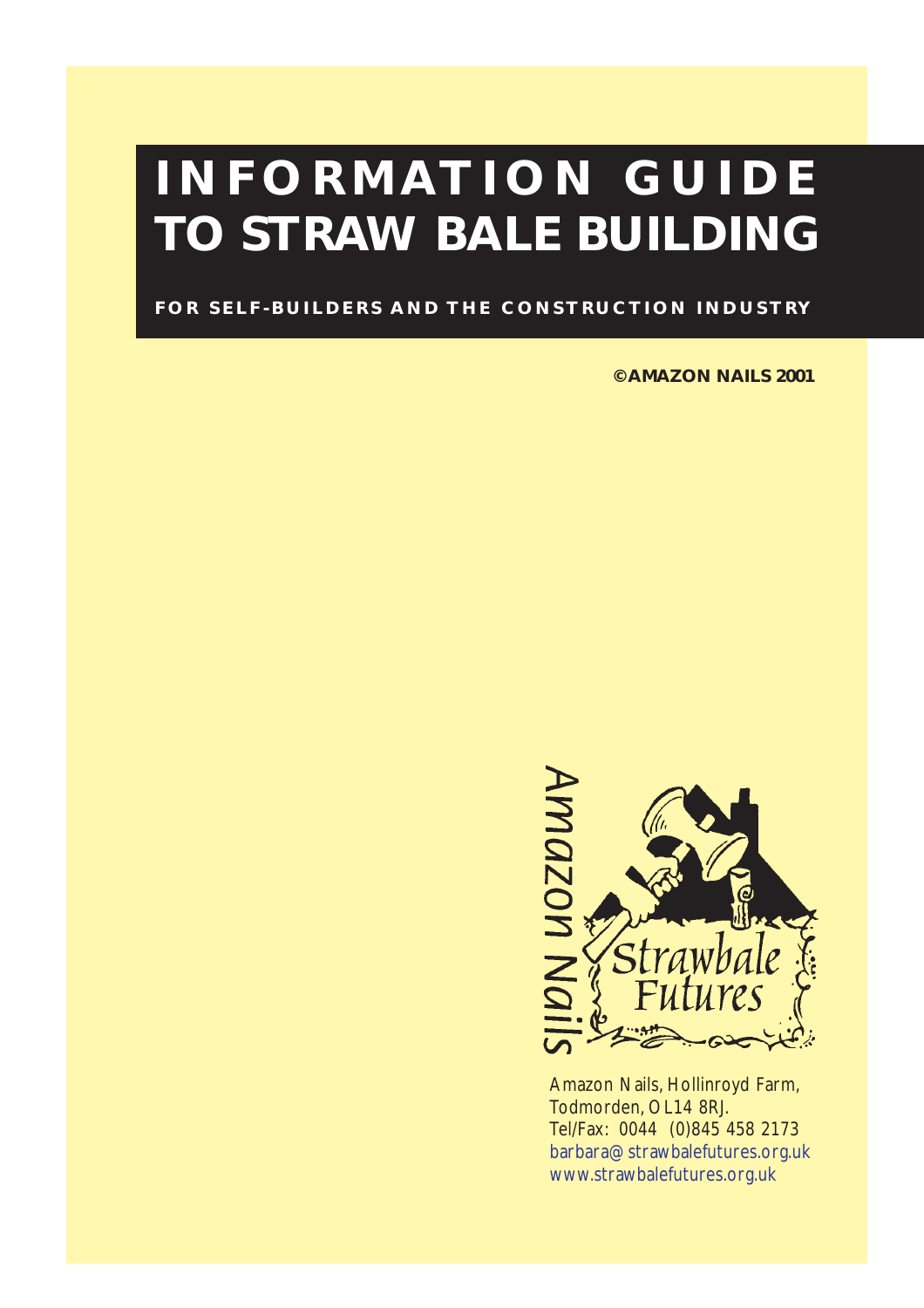# CONTENTS

Scroll through page by page or click the section below you want to go to

#### **section 1**

- [INTRODUCTION...........1 ~ 4](#page-2-0)
	- **2** [DIFFERENT METHODS......................5 ~ 11](#page-6-0)
	- **3** [BALE SPECIFICATIONS.........12 ~ 15](#page-13-0)
	- **4** [BALE PLANS......16 ~ 18](#page-17-0)
- **5** [FOUNDATIONS.........................................19 ~ 26](#page-20-0)
- **6** [WALL RAISING..................27 ~ 33](#page-28-0)
- **7** WINDOWS AND [DOORS..........34 ~ 36](#page-35-0)
- **8** [PLASTERING.......................37 ~ 44](#page-38-0)
- **9** [PLANNING PERMISSION.......................45 ~ 46](#page-46-0)
- **10** [BUILDING REGULATIONS...............47 ~ 52](#page-48-0)
- **11** [FREQUENTLY ASKED QUESTIONS...............53 ~ 55](#page-54-0)
- **12** REFERENCES AND [FURTHER READING.......56 ~ 60](#page-57-0)
- **13** [FIFTEEN CONSTRUCTION DRAWINGS](#page-62-0)



This document has been written with funding from the DETR as part of their Fast Track Innovation in Construction Scheme.All illustrations and diagrams are by Juliet Breese of Deaft Design: deaftdesign@zen.co.uk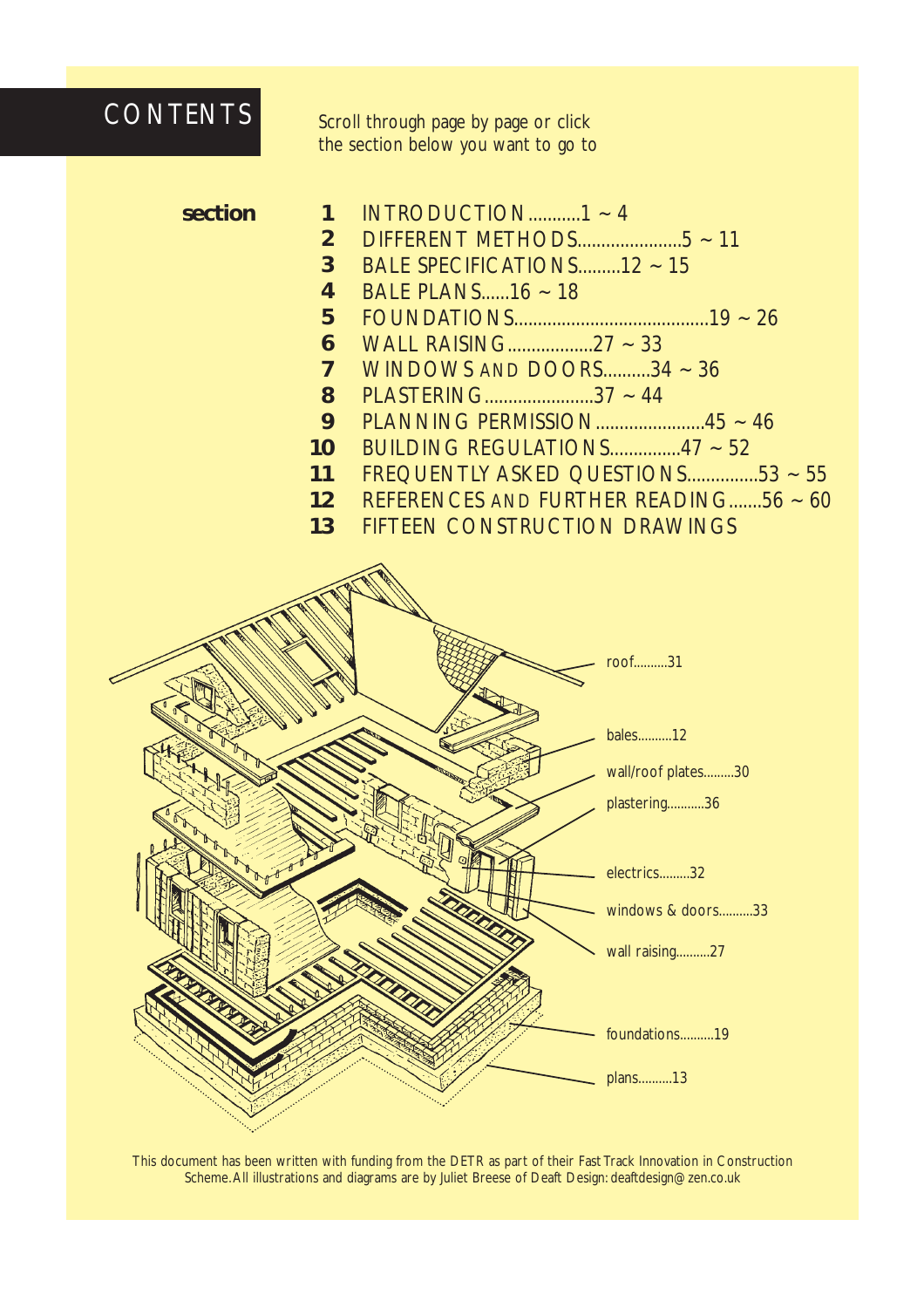# <span id="page-2-0"></span>INTRODUCTION

**Straw bale building** is a smart way to build. It's more than just a wall building technique that has yet to come into its own. It's a radically different approach to the process of building itself. Like all innovative ideas, it has been pioneered by the passionate, and used experimentally by those with the vision to see its potential. Its background is grassroots self-build; it is firmly based in that sustainable,'green building' culture that has brought to the construction industry many new and useful ideas about energy efficiency and responsibility towards the environment.

It is now at a pivotal point in its development, ready to be taken on by construction firms who see its value in terms of cost-effectiveness, sustainability, ease of installation and energy efficiency. As you will see from this document, the building method itself is based on a block system, making the designs very easy to adapt from one project to another, and giving great flexibility in its use.

The accessible nature of straw means that people unfamiliar with the building process can now participate in it. This opens the door for interest groups to work together on joint projects. Housing Associations and Local Authorities etc., are ideal managers for self-build straw projects that won't take years to complete, and which will engender an excitement and motivation that gets the job done.The atmosphere on a strawbale building site is qualitatively different to that found on the vast majority of other sites. It is woman-friendly, joyful, optimistic and highly motivated. Knowledge and skills are freely shared, and co-operation and teamwork predominate, all of which has a positive effect on health and safety on site. Working with straw is unlike working with any other material. It is simple, flexible, imprecise and organic. It will challenge your preconceptions about the nature of building and the correct way of doing things; not everyone will be able to meet this challenge. Its simplicity can be disarming, or alarming. If you need complexity for security, then this may not be for you. Don't be put off by nursery tales about the big bad wolf – we should be wise enough to realise that the wolf probably worked for the cement manufacturers! And don't pay too much attention to colloquial tales about 'hippie' houses – read on, and make your own mind up.

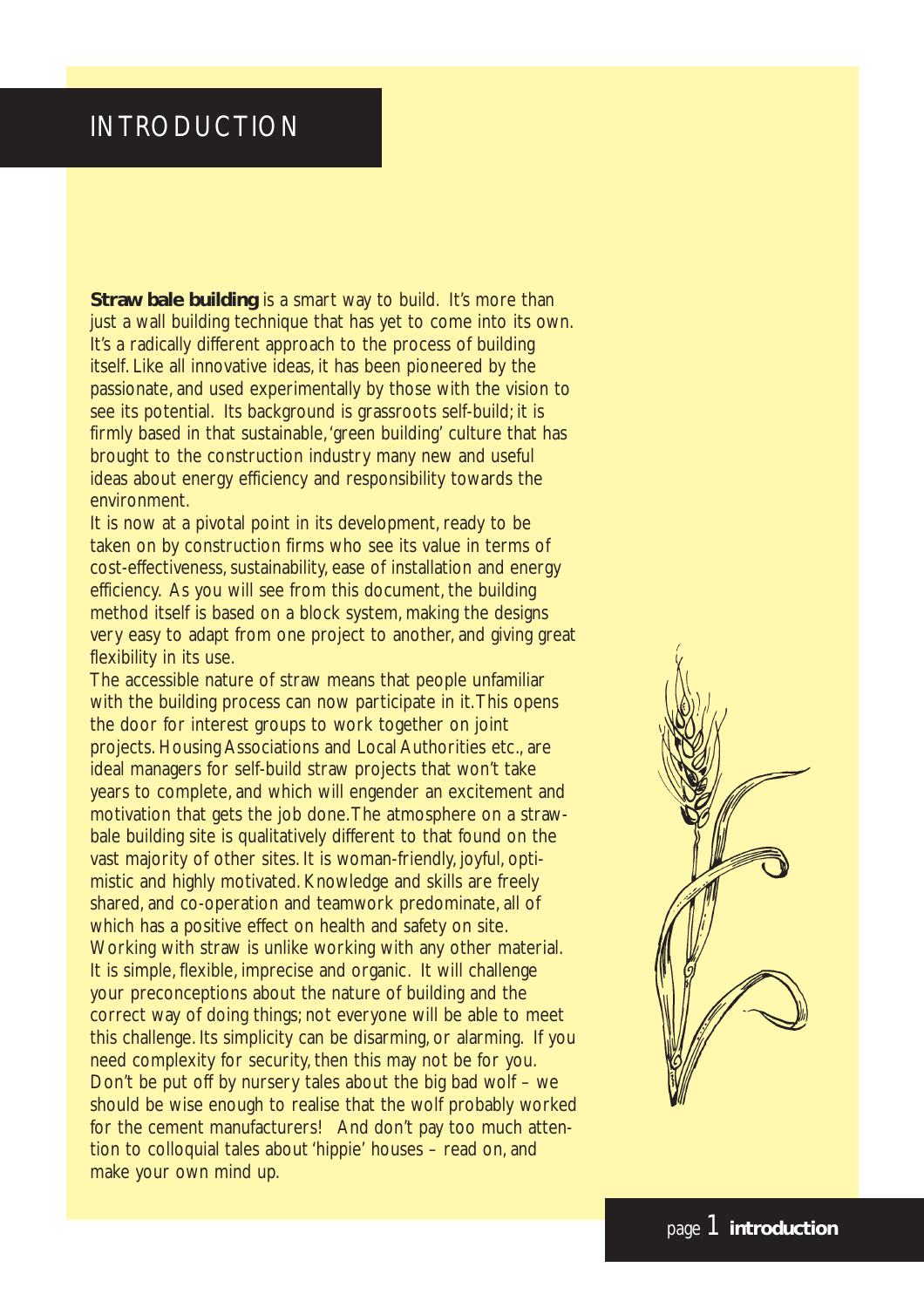Straw as a building material excels in the areas of cost-effectiveness and energy efficiency. If used to replace the more traditional wall-building system of brick and block, it can present savings of around £10,000 on a normal 3 bedroomed house. Of interest to the home owner is the huge reduction in heating costs once the house is occupied, due to the super insulation of the walls. Here the potential savings are up to 75% compared to a conventional modern house. Building regulations are changing next year (2002), bringing the allowable U-value of domestic external walls down to either 0.35 or 0.25 (the European Union would like to see 0.25) which is challenging the whole industry to meet these requirements. A typical bale of straw has a U-value of 0.13 – significantly better thermal performance than will be required.

This Guide is aimed at self-builders as well as the construction **insulation all in one.** industry. It is meant to give clear and straightforward information about how to build houses with bales of straw. Since this is a simple and accessible wall building technique available to almost anyone, it is ideal for self-builders as well as mainstream builders at the forefront of sustainable house building. The language and descriptions are necessarily basic to ensure full understanding by everyone, particularly of first principles, and how and why we build with straw.

Throughout this information guide, we will be attempting to encourage you towards the best possible ways of doing things as far as current knowledge allows. It's always good to bear in mind though, that you are involved in a building process that is still developing - one which is simple, straightforward and based on common sense.

One of the biggest attributes of strawbale building is its capacity for creative fun, and its ability to allow you to design and build the sort of shape and space you'd really like. It lends itself very well to curved and circular shapes, and can provide deep window seats, alcoves and niches due to the thickness of the bales. It's also a very forgiving material, can be knocked back into shape fairly easily during wall-raising, doesn't require absolute precision, and can make rounded as well as angular corners. Partly due to its great insulation value and partly because of its organic nature, the inside of a strawbale house feels very different to a brick or stone one, having a cosy, warm quality to it and a pleasing look to the eye.

The beauty of straw is that it combines very high insulation properties with great load-bearing potential: **a material that is building block and**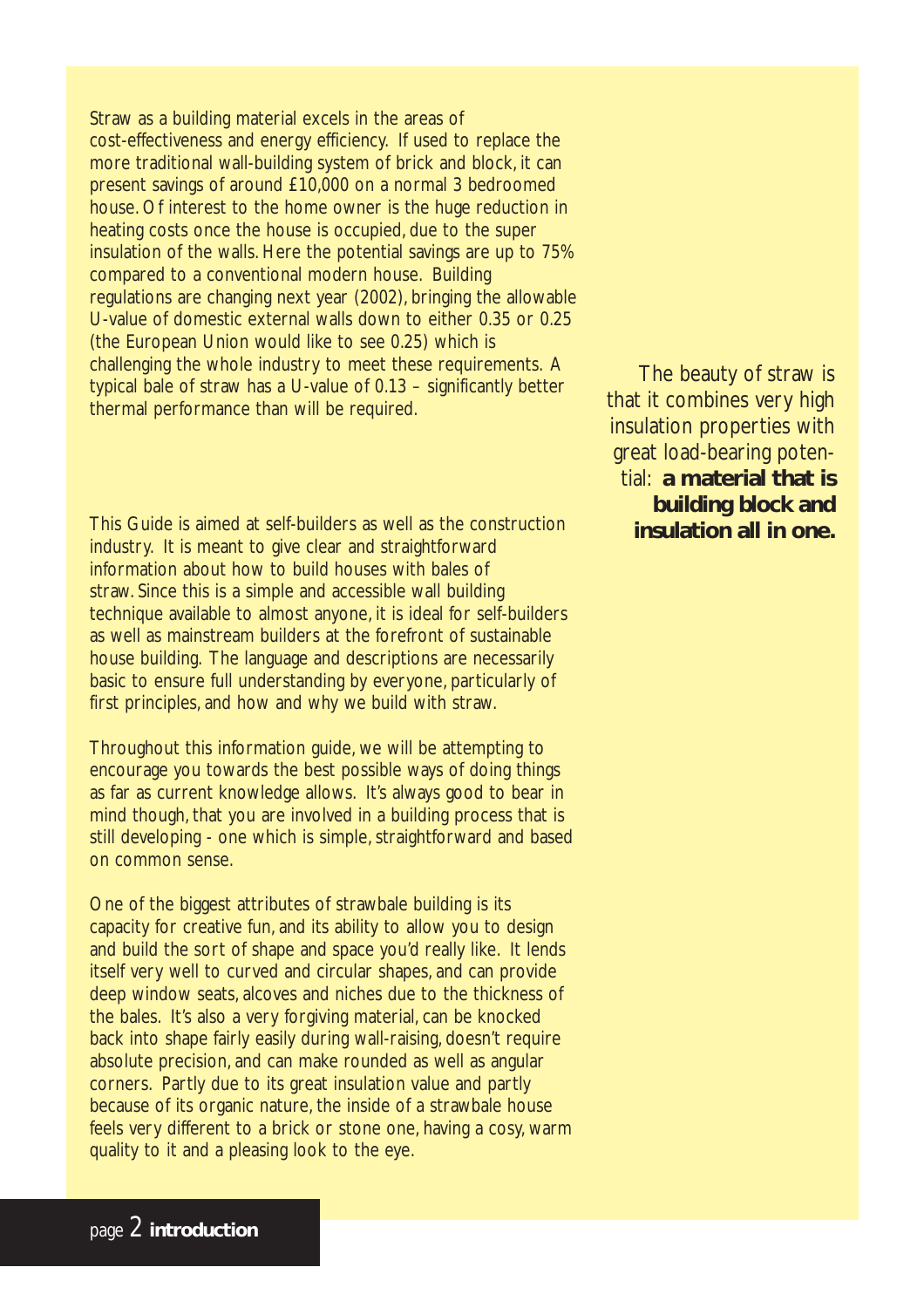Different styles and opinions have grown up around the world as bale building has spread.What was suitable in one climate has not proved to be best practice in others, and availability and cost of materials varies from country to country. However, there has been wonderfully imaginative adaptation to conditions.The main concerns in Ireland and the UK have been to do with: **•** splash back - rain bouncing up from the ground onto the base

of the walls

- rain causing high humidity in the surrounding air for long periods of time,
- wind driven rain.

Most of the differences in technique in this climate are to do with foundation design and the type of render used as a weatherproof coating.We have been able to draw on the rich knowledge of the past, using ideas which have been tried and tested over centuries. In many respects, the requirements of strawbale buildings are essentially the same as traditional cob (earth) buildings. They have high plinth walls, self-draining foundations, and large overhangs to the roof,"a good hat and a good pair of boots" as cob builders used to say. They are also constructed of breathable materials and must not be waterproofed (although they must be weatherproofed).There are currently over 100,000 cob houses of 200-500 years old still inhabited in the UK.

Straw is a flexible material and requires us to work with it somewhat differently than if it was rigid. Accurate measurement and precision is impossible and unnecessary with straw, but working without these aids can be worrying to the novice, and threatening if you're already used to 20th century building techniques. It is very important to make this clear at the outset. You have to develop a feel for the straw. You have to give it time, absorb its flexibility. Yet it *is* possible to be macho about it - to hurl bales around single-handedly and force them tightly into spaces, but this *always* has adverse consequences. Rushing the process, and working alone or competitively can mean that an adjoining section of wall is distorted and pushed out of shape – a section that someone else has spent time and care in getting right. It's as much a personal learning process as it is learning a new building technique. More than any other material (except perhaps cob and clay) it is susceptible to your own spirit and that of the team. Strawbale building is not something to do alone. It requires co-operation, skill-sharing and common sense. Many of the inspirational and artistic features occur in this atmosphere. It is empowering, expanding the world of opportunities for you and making possible what you thought to be impossible!

**Building with bales can be inspiring and transformative, and working together with a group of people to build your own home can be one of the most empowering experiences of your life.**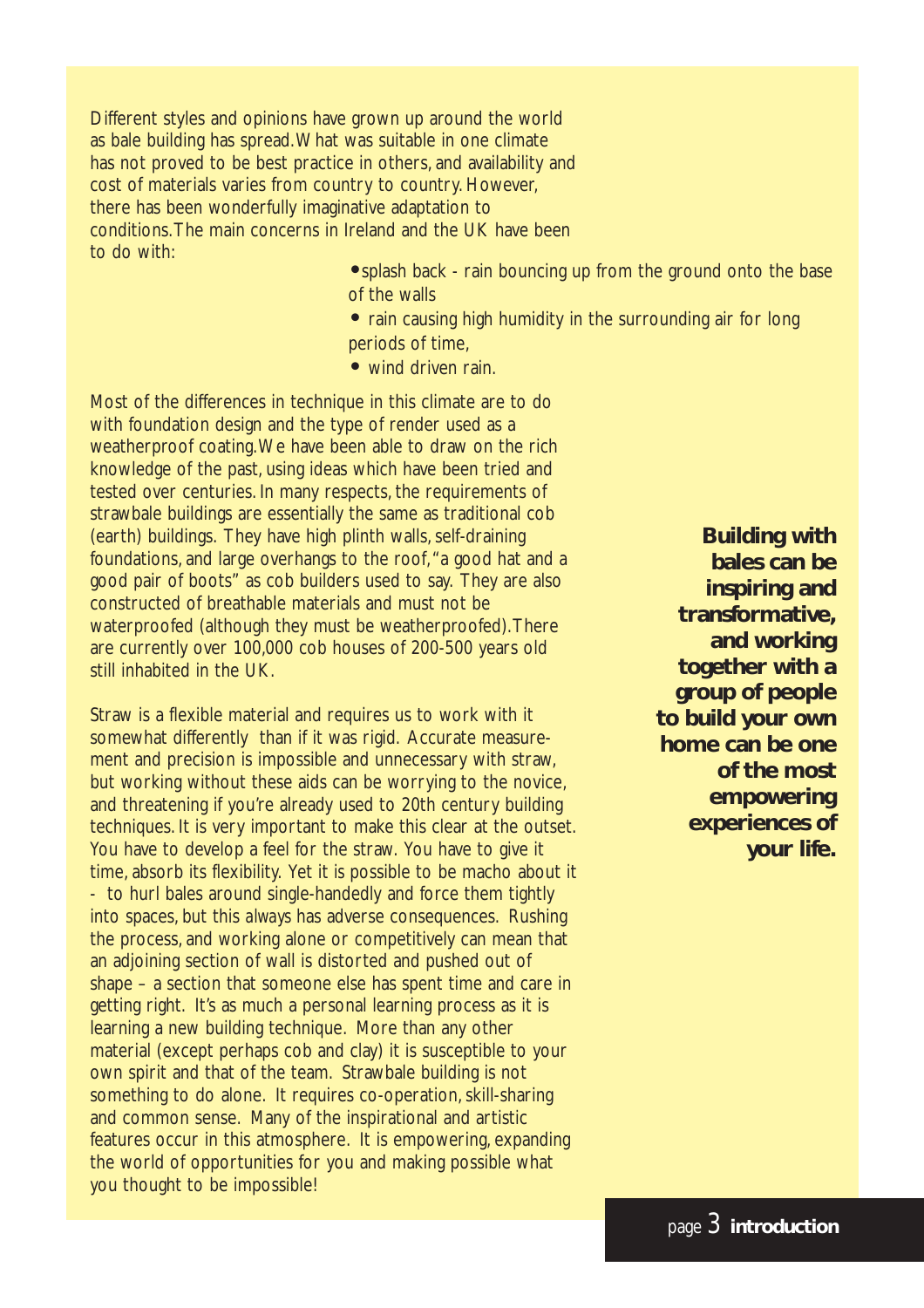The atmosphere and environment in which we live is becoming increasingly a matter of concern to home owners and designers alike.There is a growing body of knowledge on the harmful effects of living long-term with modern materials that give off minute but significant amounts of toxins, the so-called 'sickbuilding syndrome'. Living in a straw house protects you from all that. It is a natural, breathable material that has no harmful effects. Combined with a sensible choice of natural plasters and paints, it can positively enhance your quality of life.

When building a house using bales of straw, it's important to remember that it is the wall building material which is different. This has implications for the type of foundation required and can affect certain design decisions to do with windows, doors, roof bearing and render/plaster finishes. Otherwise, all aspects of the rest of the building remain the same. The installation of plumbing, electrics, interior carpentry, joinery and partition walls may be no different to the methods and materials you are used to. (Of course they could also be re-thought in terms of using sustainable, locally sourced and recycled materials, but this is beyond the scope of this document). This Guide therefore covers details of different types of foundation, how to build walls with straw and stabilise them, how to protect walls from the weather and make them durable and how strawbale buildings can easily meet building regulations requirements. There is also a section on frequently asked questions, and a reference section for further reading, research and contacts.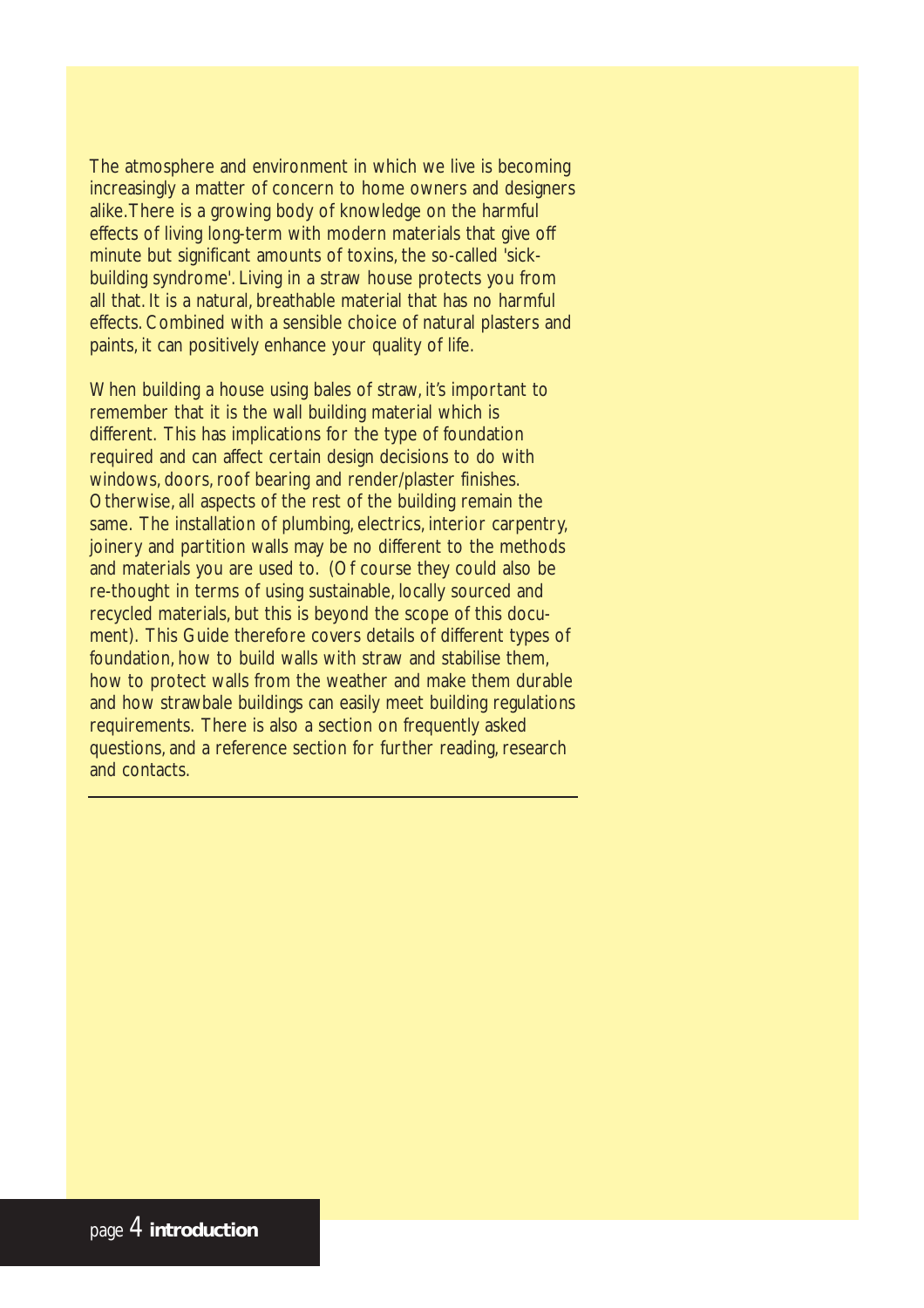## STRAW BALE BUILDING

# <span id="page-6-0"></span>SUSTAINABLE BEAUTIFUL LOW COST & ACCESSIBLE HOUSING

Strawbale buildings were first constructed in the USA in the late 1800s, when baling machines were invented. The white settlers on the plains of Nebraska were growing grain crops in an area without stone or timber with which to build, and whilst waiting for timber to arrive by wagon train the following spring, they built temporary houses out of what was, to them, a waste material - the baled up straw-stalks of the grain crop. They built directly with the bales as if they were giant building blocks, where the bales themselves formed the loadbearing structure. This is known as the Nebraskan or loadbearing style. The settlers discovered that these bale houses kept them warm throughout the very cold winter yet cool during the hot summer, with the additional sound-proofing benefits of protection from the howling winds.Their positive experience of building and living in strawbale homes led to the building of permanent houses, some of which are still occupied dwellings today! This early building method flourished until about 1940, when a combination of war and the rise in the popularity and use of cement led to its virtual extinction.Then, in the late 1970s, Judy Knox and Matts Myrhman among other pioneers of the strawbale revival, rediscovered some of those early houses and set about refining the building method and passing on this knowledge to an eager audience of environmental enthusiasts. Through the green and permaculture movements the ideas spread very rapidly, with most of the new buildings being this self-build, Nebraska/loadbearing style. (see page 8). Before long, new techniques were developed to improve the building method and 'The Last Straw' journal was founded in Arizona to disseminate ideas, promote good practice, and provide a forum within which owners and builders could network. The first straw building in the UK was built in 1994, and today approximately 1000 new structures are being built annually all over the world.There are about 70 in the UK and 10 in Ireland

at the present time, some with full planning permission and building regulation approval. Amazon Nails has been involved in approximately 40 of these.

## **HISTORY**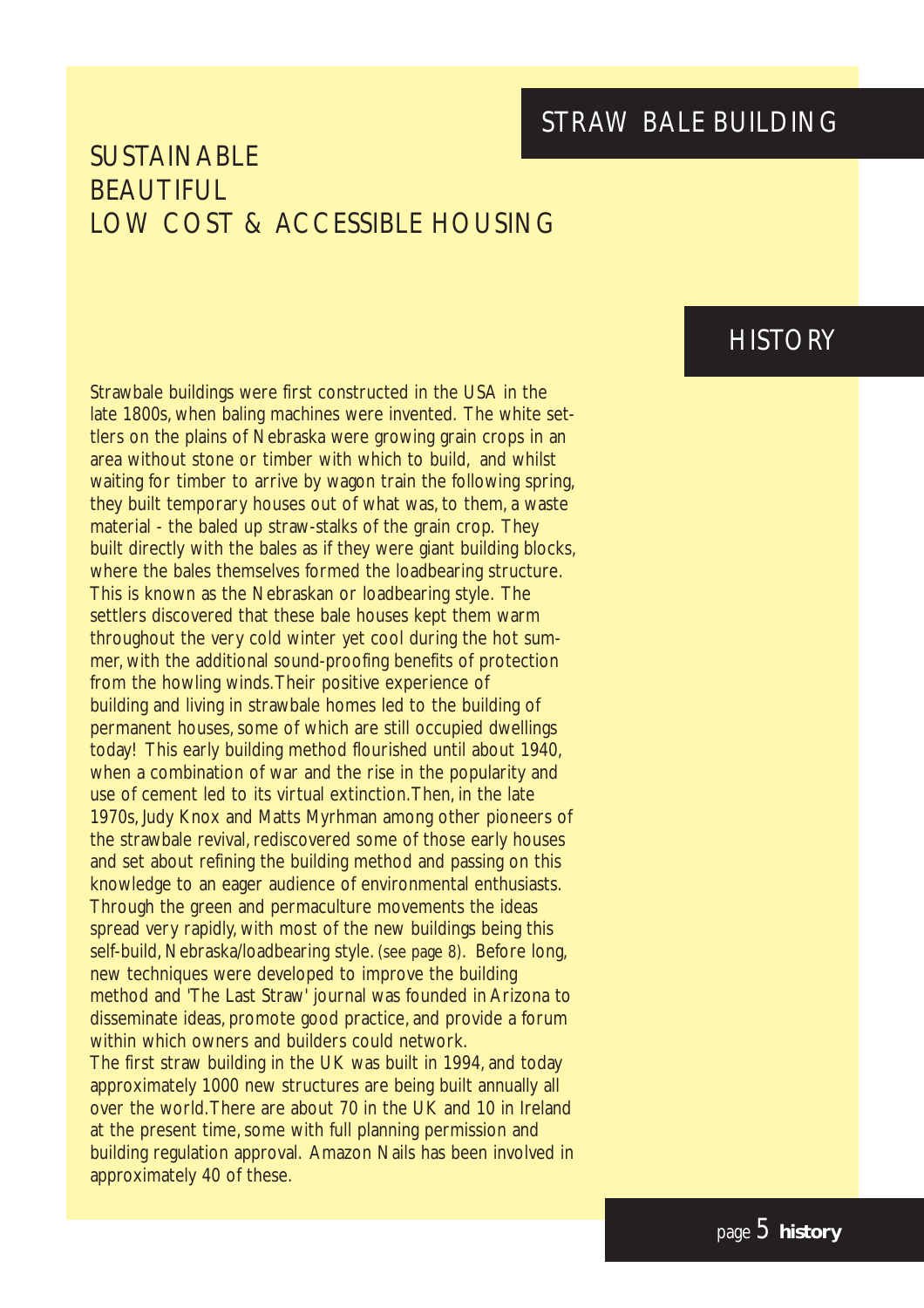Although the UK began building with strawbales earlier than any other European country except France, we have since fallen far behind in terms of official recognition and encouragement of this innovative and pioneering technique. Amazon Nails is at the cutting edge of design for strawbale building in this climate, and our ideas have been widely adopted around the world, especially in the design of foundations and the use of lime plaster finishes. But there is an acute need for comprehensive research and testing of designs under different conditions, particularly under the sort of prolonged wet winters that we experience on our western coasts and uplands.Whilst empirical evidence is reassuring, there is still the need to know how these buildings will survive in the long term in our climate.

## WHY USE STRAW

| <b>Sustainability</b>                                      | Straw is an annually renewable natural product, grown by<br>photosynthesis, fuelled from the sun. Approximately 4 million<br>tonnes are produced surplus to requirements each year in the<br>UK. Using straw can mean less pressure to use other more<br>environmentally damaging materials and in the unlikely event<br>that the building is no longer required, it could be composted<br>afterwards.                                                                                                                                                                                                                                                                                                                                                                                                                     |
|------------------------------------------------------------|----------------------------------------------------------------------------------------------------------------------------------------------------------------------------------------------------------------------------------------------------------------------------------------------------------------------------------------------------------------------------------------------------------------------------------------------------------------------------------------------------------------------------------------------------------------------------------------------------------------------------------------------------------------------------------------------------------------------------------------------------------------------------------------------------------------------------|
| <b>Energy efficiency</b><br>and greenhouse gas<br>emission | Over 50% of all greenhouse gases are produced by the<br>construction industry and the transportation associated with it.<br>If the 4 million tonnes of surplus straw in the UK was baled<br>and used for local building, we could build at least 450,000<br>houses of 150m2 per year. That's almost half a million<br>super-insulated homes, made with a material that takes carbon<br>dioxide and makes it into oxygen during its life cycle. Coupled<br>with vastly reduced heating requirements, thereby further<br>reducing carbon dioxide emission (greenhouse gas) from the<br>burning of fossil fuels, strawbale building can actually<br>cause a net decrease in greenhouse gas emissions.<br>To improve the energy efficiency of houses is<br>increasingly becoming the design challenge of the 21st.<br>century. |
| <b>Highly insulating</b>                                   | Straw provides super-insulation at an affordable cost.<br>The K value of straw in a strawbale is 0.09W/mK;<br>this combined with walls typically over 450mm thick gives a U<br>value of 0.13W/m2K, two or three times lower than<br>contemporary materials, and much lower than current<br>building regulations that require walls to have a U-value of 0.45<br>or less.                                                                                                                                                                                                                                                                                                                                                                                                                                                   |

page 6 **why straw ?**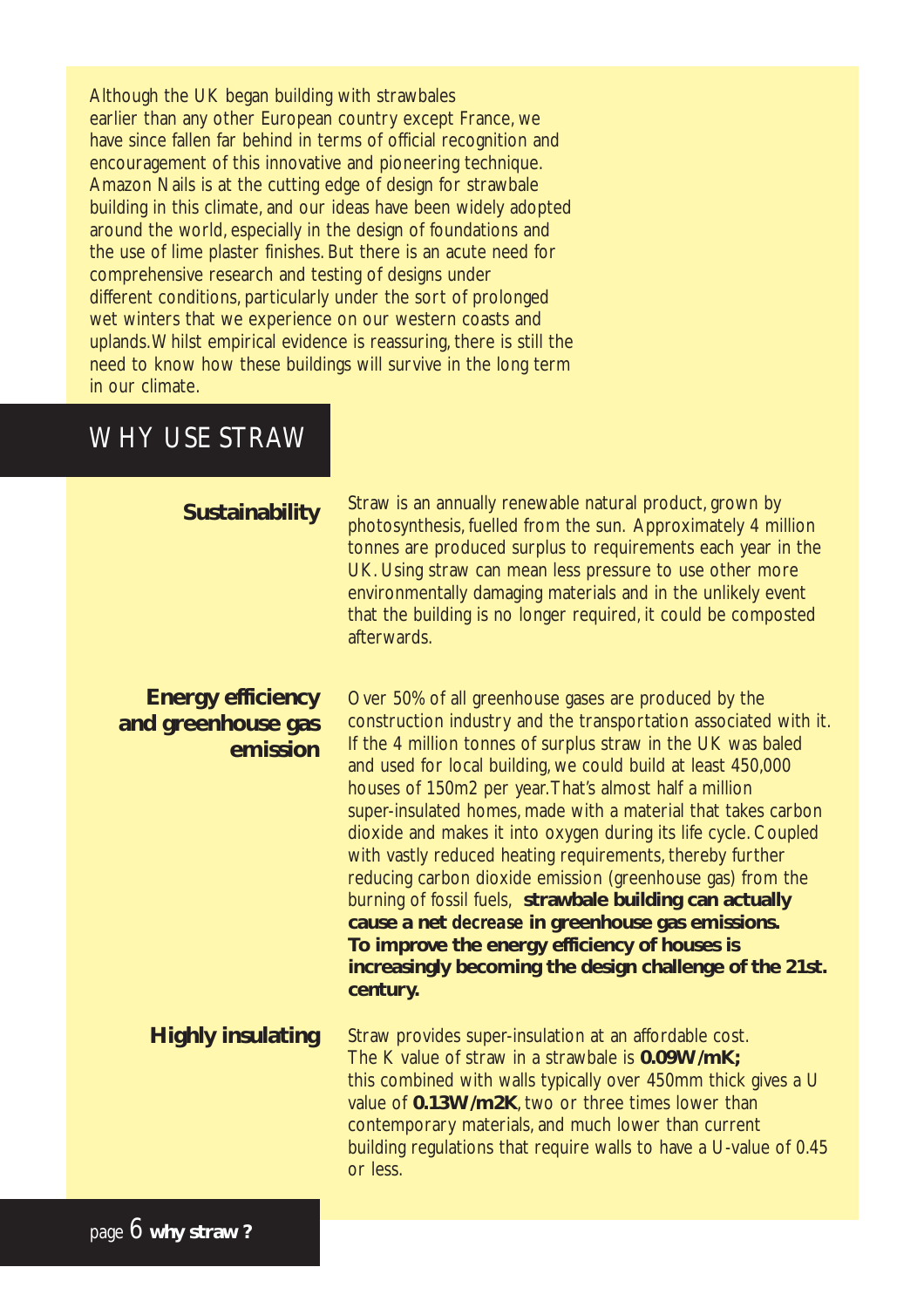| <b>Sound Insulation</b>                       | Strawbale walls are also super-insulative acoustically.<br>There are two recording studios in the USA built of strawbales for<br>their sound proofing quality and insulation. Strawbale wall systems<br>have also been used near airport runways and<br>motorways in the USA and Europe as sound barriers.                                                                                                                                                                                                                                                                                                                                                                                                                                                                                                                                                                                                                                                                                                                                                                                                   |
|-----------------------------------------------|--------------------------------------------------------------------------------------------------------------------------------------------------------------------------------------------------------------------------------------------------------------------------------------------------------------------------------------------------------------------------------------------------------------------------------------------------------------------------------------------------------------------------------------------------------------------------------------------------------------------------------------------------------------------------------------------------------------------------------------------------------------------------------------------------------------------------------------------------------------------------------------------------------------------------------------------------------------------------------------------------------------------------------------------------------------------------------------------------------------|
| <b>Low Fire Risk</b>                          | Plastered strawbale walls are less of a fire risk than traditional tim-<br>ber-framed walls. "ASTM tests for fire-resistance have been complet-<br>edThe results of these tests have proven that a straw bale infill<br>wall assembly is a far greater fire resistive assembly than a wood<br>frame wall assembly using the same<br>finishes". (Report to the Construction Industries Division by Manuel<br>A. Fernandez, State Architect and Head of Permitting and Plan<br>Approval, CID, State of New Mexico)                                                                                                                                                                                                                                                                                                                                                                                                                                                                                                                                                                                             |
| <b>Low Cost</b>                               | Straw is currently produced surplus to requirements. It is regarded<br>as a waste product, and a bale costs on average £1.50 delivered or<br>40p from the field. The walls of a 3 bedroomed, two-storey house can<br>be built with 400 bales, which costs £600 compared with a material<br>cost of £10,000 for a brick and block wall. Also, because the building<br>method is so straightforward, people without previous building expe-<br>rience can participate in the design and construction, thereby saving<br>on labour costs.<br>The most significant saving on strawbale houses is in the<br>long-term fuel reductions due to the high level of insulation. Heating<br>costs can be reduced by up to 75% annually compared with modern<br>style housing, and the savings therefore accrue throughout the life of<br>the building.                                                                                                                                                                                                                                                                  |
| <b>Structurally sound</b>                     | Straw bales have passed load-bearing tests both in the<br>laboratory and empirically, and are used to build at least<br>2-storey houses.                                                                                                                                                                                                                                                                                                                                                                                                                                                                                                                                                                                                                                                                                                                                                                                                                                                                                                                                                                     |
| <b>A Healthy Living</b><br><b>Environment</b> | Straw, particularly organic straw, is a healthy alternative to modern<br>materials. It is natural, and harmless. It does not cause hayfever since<br>it's not hay, and in fact is the material of choice for many allergy suf-<br>ferers because it is so innocuous. Living within straw walls can<br>enhance the quality of air we breathe, because it does not give off<br>harmful fumes such as formaldehydes, as many modern materials do,<br>and because it is a breathable material, thereby helping to keep the<br>inside air fresh. Coupled with the use of non-toxic organic finishes<br>such as clay and natural pigments and paints, and with opening win-<br>dows, it can provide one of the safest and most comfortable atmos-<br>pheres in which to live. Another health benefit is the ambience inside<br>a strawbale house which is calm, cosy and peaceful. This is partly to<br>do with the high level of sound insulation, partly to do with the air<br>quality, and partly to do with the organic feel to the house - a<br>beautiful, nurturing and safe environment to inhabit. Try it! |
| <b>Empowering and</b><br>Fun!                 | The most unquantifiable aspect of a strawbale house has to be the<br>way that the building process itself empowers ordinary people. It is<br>accessible to many people who are otherwise excluded from the<br>design and build process, and enables them to transform their living<br>environment, and very often their lives, in a very enjoyable way.                                                                                                                                                                                                                                                                                                                                                                                                                                                                                                                                                                                                                                                                                                                                                      |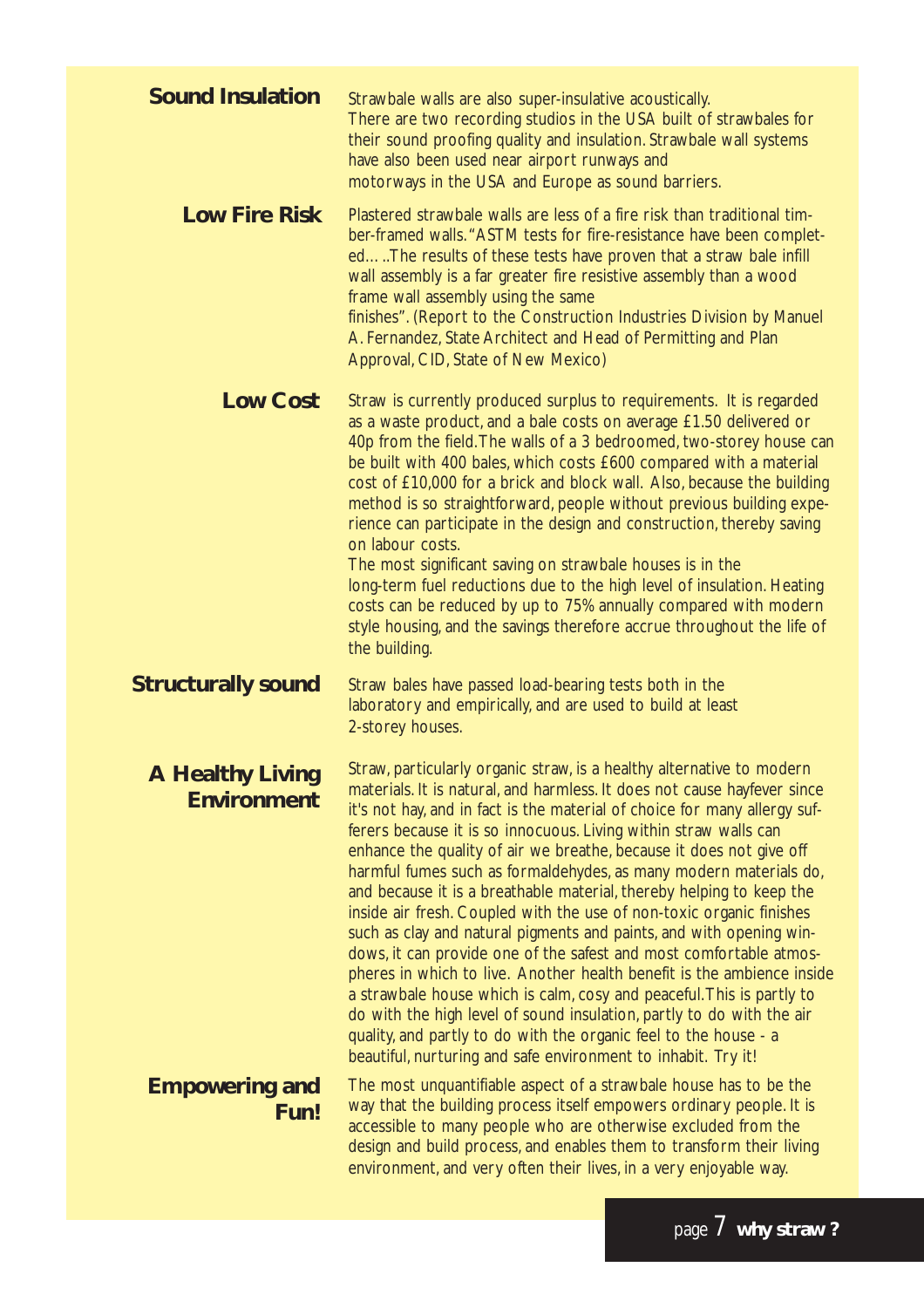# DIFFERENT METHODS OF BUILDING

LOADBEARING LIGHT WEIGHT FRAME AND LOADBEARING INFILL AND TIMBER FRAME HYBRID DESIGN

#### ALSO CALLED LOADBEARING NEBRASKA

This is the original method of building, pioneered by the Nebraskan settlers in the USA. In this method, the bales themselves take the weight of the roof - there is no other structural framework.They are placed together like giant building blocks, pinned to the foundations and to each other with coppiced hazel, and have a wooden roof plate on top. The roof plate is fastened to the foundations and the bales with coppiced hazel and strapping, and the roof is constructed in the usual manner on top of the roof plate. Windows and doors are placed inside structural box frames, which are pinned into the bales as the walls go up.This is the simplest method and the most fun way of building - it requires little previous knowledge of wall construction and is very accessible. Owner-builders tend to prefer this method because of its simplicity, ease of design, minimal use of timber, and the opportunity it affords for a modern day wall raising.The potential for empowerment through working together on a shared project is one of the main differences between this type of building and any other.

#### **Advantages:**

- A simple, straightforward and accessible building method
- Easy for non-professionals to design, following readily comprehensible basic principles.
- Designs from one room to two-storey homes can be created using a simple, step by step approach.
- Curves and circles are easy to achieve, for little extra cost.
- Ideal for self-builders because of its simplicity, accessibility, ease of design, and low cost.
- The straw is very forgiving.Total accuracy in plumb is not a design goal but wilder variations can be brought back into shape easily.
- Great versatility of design shape.

### **Disadvantages:**

- The straw must be kept dry throughout the whole building process until it is plastered.
- This can be very difficult on a large building, or one that is being constructed slowly.
- Openings for windows and doors must not exceed 50% of the wall surface area in any wall.
- Maximum unsupported (unbraced) wall length is 6m (20').

**• It's fast!**

The Nebraska style is the most common method of building to be found in Ireland and the UK. However, for larger buildings, it is being superceded by: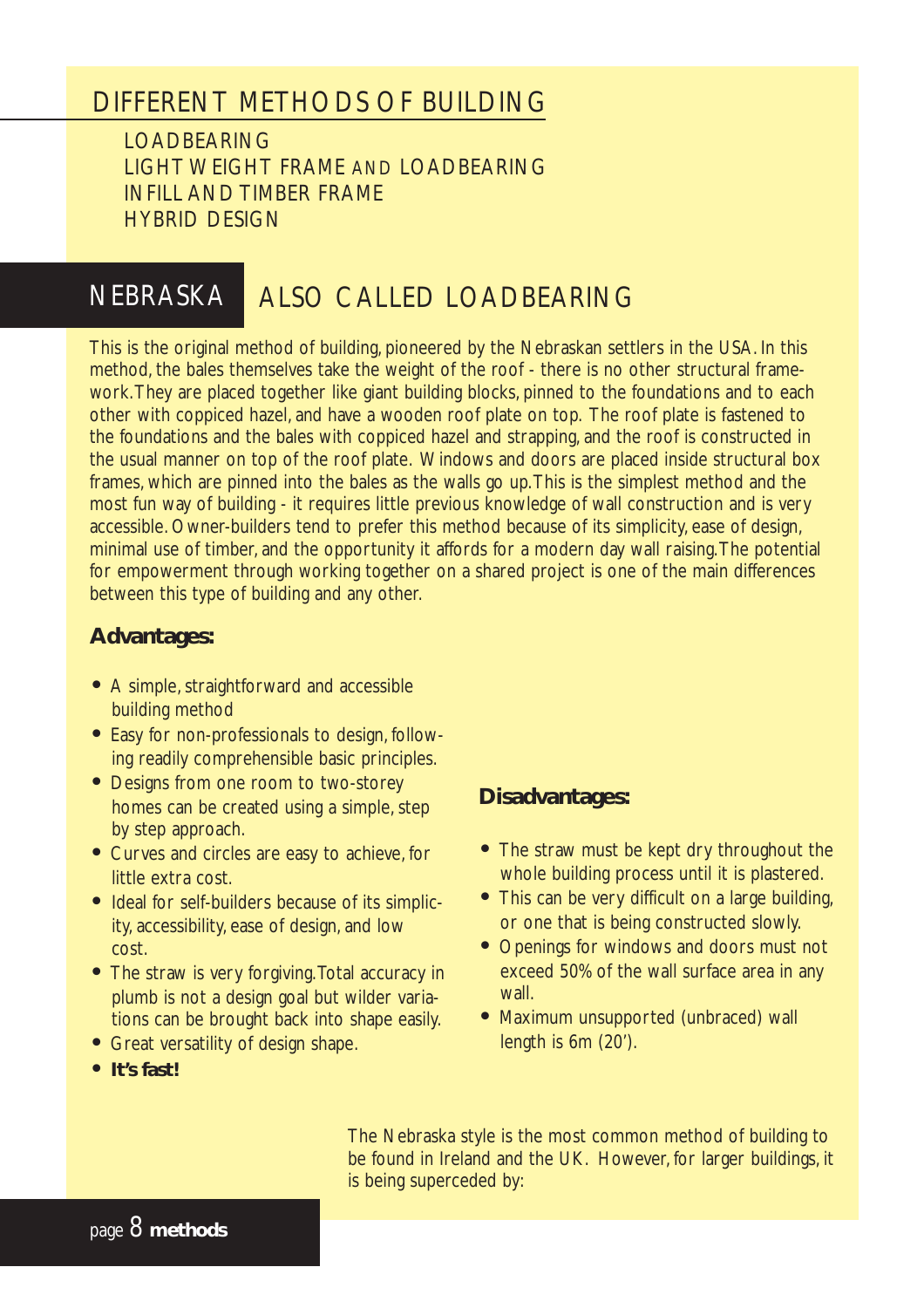**One of the most important design features of a loadbearing straw bale house is to distribute the loads as evenly as possible around the whole building. Never use point loads.**

This design has been pioneered by Barbara Jones of Amazon Nails as a way to retain the benefits of the loadbearing style, yet enabling the roof to be constructed before the straw walls are built, thus giving protection against the weather throughout the wall-raising process. It uses a timber framework that is so light-weight that it cannot stand up alone. It requires temporary bracing and/or the use of acrow props to give it stability until the straw is in place. The straw is an essential part of the structural integrity of the building, *more so than the timber,* and it works together with the timber to carry the load of floors and roof. Timber posts are located at corners and either side of window and door openings *only*, and are designed such that the timber wallplate at first floor and/or roof level can be slotted down into them once the straw is in place allowing for compression on the bales. Compression of the strawbale infill walls is *essential* for stability.To increase stability, the bales are pinned externally, and the pins are secured onto the base and wall plate of the framework once all the settlement of the walls is complete. It is constructed in such a way that the wallplate and roof are kept 100mm above the finished straw wall height whilst the wall is being built, allowing for compressive settlement of the straw wall once the bracing and props are removed.

#### **Advantages:**

- The roof can be constructed before the straw is placed providing secure weather protection.
- Framework and posts can be constructed off site.
- Provides greater stability for window and door frames than in the loadbearing style.
- Vastly reduces the amount of timber required compared to the more traditional post and beam method.

#### **Disadvantages:**

- It is more complicated than the Nebraskan style to construct.
- Greater technical ability is required to make the structure stable whilst the straw is being placed.

page 9 **methods**

## INFILL

# ALSO CALLED POST AND BEAM OR TIMBER FRAME

In this method, the weight of the roof is carried by a wood, steel, or concrete framework, and the bales are simply infill insulation blocks between the posts. This has often been the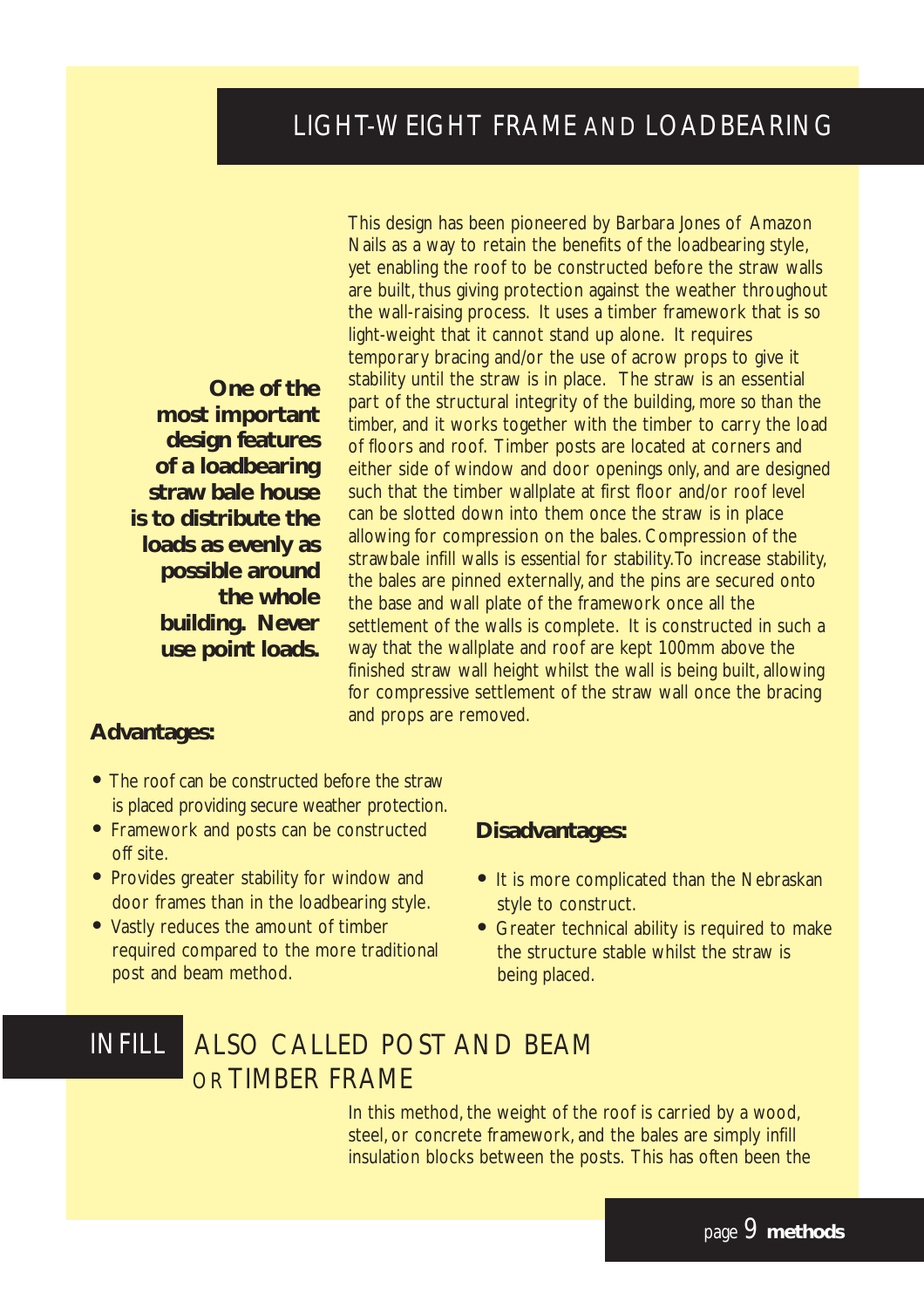preferred option for architects, as the structural concepts are not innovative and rely on an already established method of building, therefore the risk associated with an experimental technique is minimised. There is no need to satisfy oneself of the capacity of the bales to take the weight of the roof, since the framework does this. This method requires a high level of carpentry skill and uses substantially more timber than a loadbearing design, which has significant cost and environmental implications.

#### **Advantages:**

page 10 **methods**

- The roof can be constructed before the straw is placed, giving secure weather protection.
- Framework and posts can be constructed off site.
- Provides greater stability for window frames than in the loadbearing style.
- In conjunction with a steel frame, can create large warehouse space (and gives an even temperature throughout the year).

#### **Disadvantages:**

- It is more complicated than the Nebraskan style to construct.
- It requires a high level of carpentry skill (or metalwork experience in the case of a steel frame) to construct the frames.
- It uses a large amount of timber.

# HYBRID METHODS

**There are many types of straw buildings that use a combination of ideas from the above techniques, or use new ideas.**

**It is still an experimental method, and being so simple, allows for invention during practice.**

#### **MORTARED BALE MATRIX**  Here the bales are used much more like conventional brick walls, with cement mortar holding them all together.The bales are stacked in vertical columns so the cement, in effect, forms posts between each stack.The whole building is cement rendered inside and out. It is rarely used now because of the knowledge of simpler methods. **Advantages: Disadvantages: •** It is very effective and has passed all building regulation tests in Canada. **•** It is very labour-intensive . **•** It uses a lot of cement. **•** It is susceptible to damp caused by the use of cement render on straw. **•** It falls into the category of `no fun' building methods.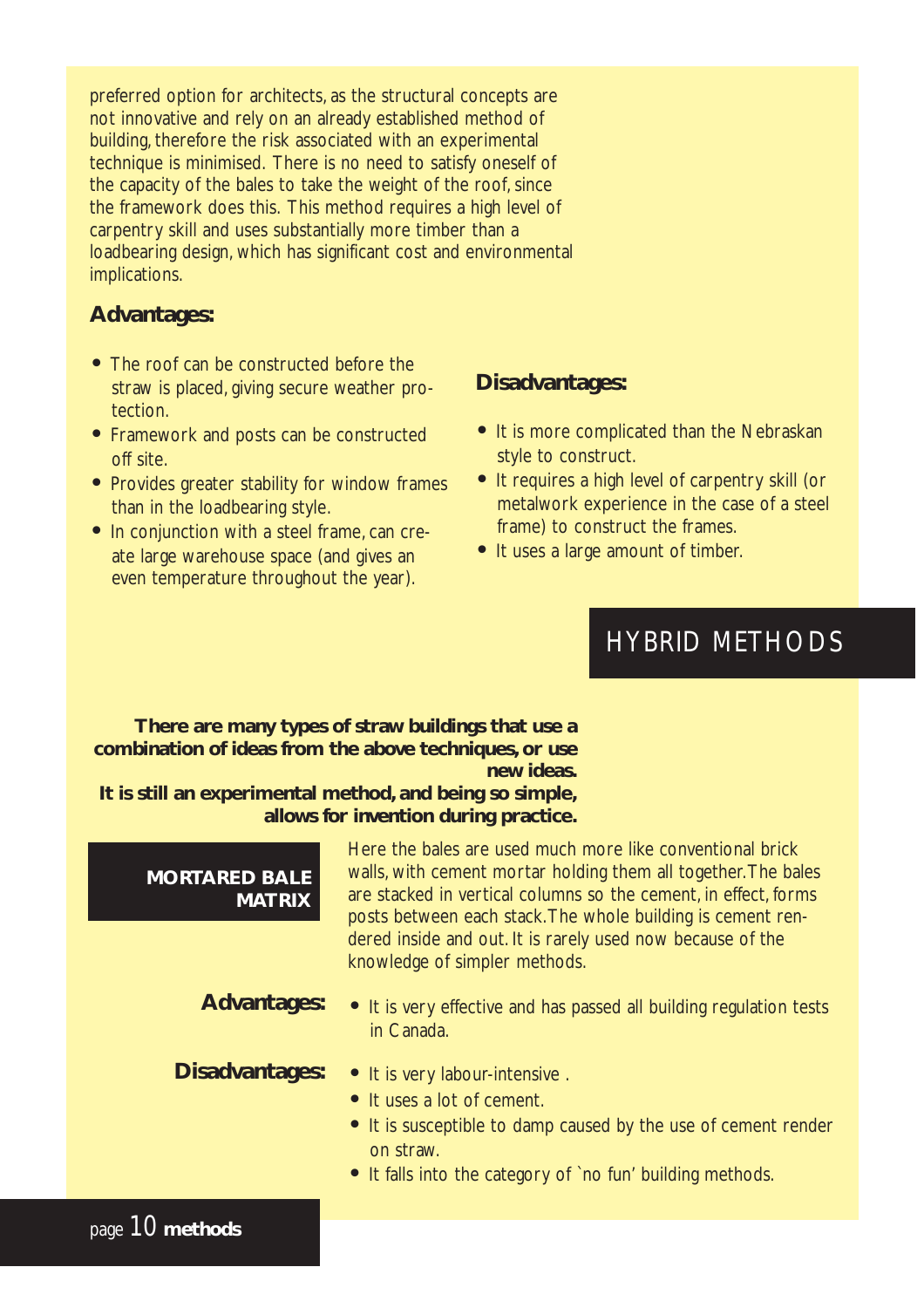## OTHER ASPECTS OF STRAWBALE BUILDING

The methods described above are for a type of wall building system that is different to the methods we have become familiar with in the 20th century. All other aspects of the building remain the same, including plumbing, electrics, roofing etc.The main differences, as mentioned above, would be found in the design of foundations, type of wall building material, and the type of render or plaster.

Straw, being a breathable material, functions best when used with other such materials. Therefore, it is common to design foundations without using cement, or where cement is used, to protect the straw from it by using a different material in between, usually timber, and to incorporate drainage into the foundation itself. In the same manner cement renders and gypsum plasters would not be used, but instead, traditional lime, and/or natural clay renders and plasters would be applied. Most strawbale houses, of whatever type of construction, are rendered inside and out so that when finished, they can look very similar to a traditional style cottage - very beautiful and with deep walls. It is hard to tell that they are made of straw! Several coats of lime-wash are essential as a surface finish and weatherproofer, and this must be re-applied, as with all other painted houses, every few years.

**Raise the first course of bales up from the ground by at least 225mm (9"), put a 450mm (18") overhang on the roof to protect the walls from rain, and you won't go far wrong**.

## **DURABILITY**

**The key to durability with a strawbale house, as with any other, lies in good design and detailing, quality work, & maintenance when necessary throughout its life.**

Because of its simplicity, it is possible to build a wide range of different quality structures; from a strawbale shed to last 10 years, to a strawbale house to last upwards of 100. Strawbale building is still a relatively new concept, and as such some areas of design are still experimental. In the UK, the oldest buildings have stood for only 7 years, and some of the early ones were never intended to be more than experiments. Under construction now however, there are homes for families, classrooms for schools, offices for community groups as well as numerous owner-built houses, offices, studios and garages.

**No strawbale building in the UK has ever been refused planning permission or building regulation approval on the grounds of it being made of straw.**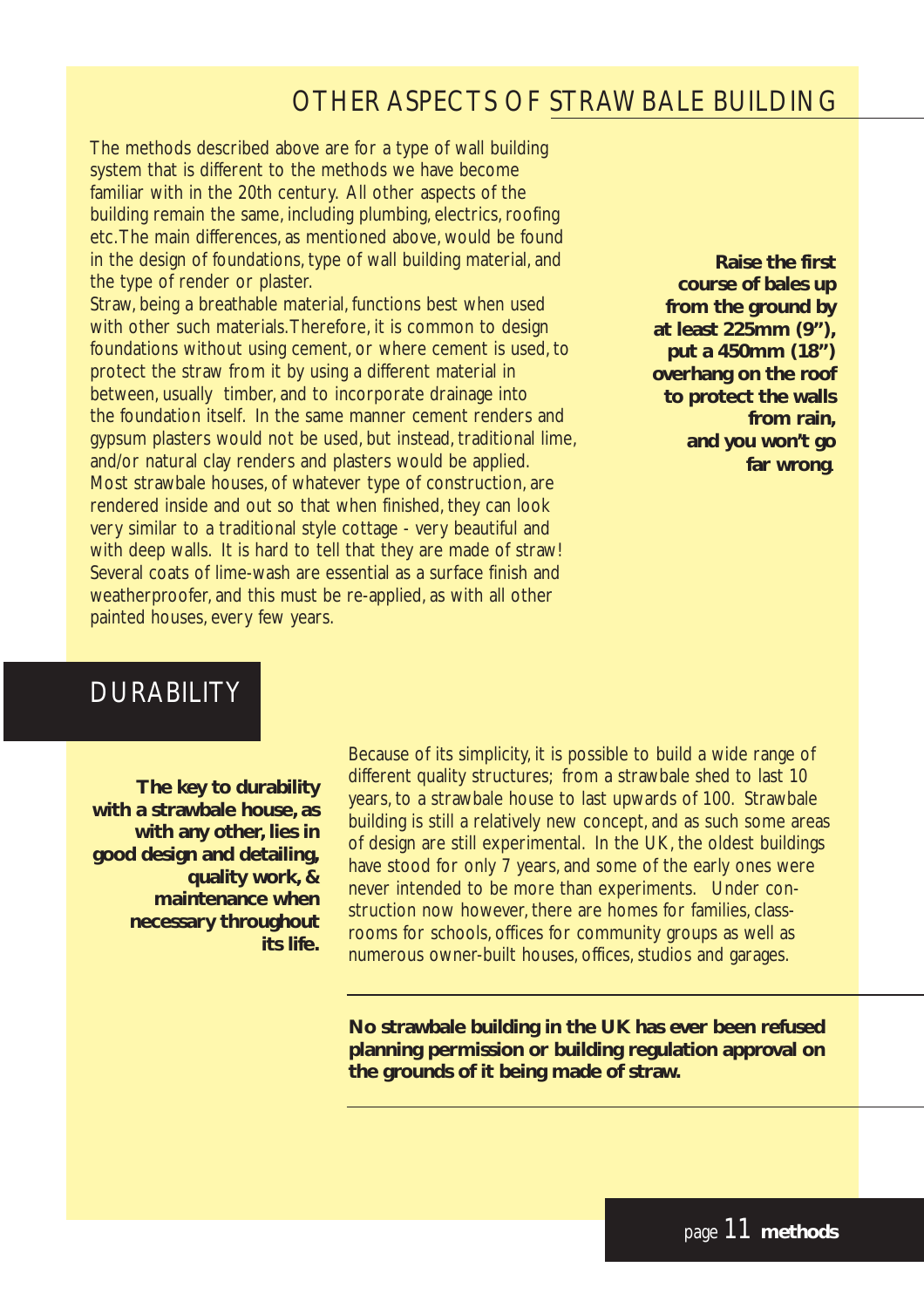# <span id="page-13-0"></span>THE NATURE OF STRAW

If we leave a bale of straw out in the field to be rained on, it quickly becomes too heavy to lift because of water saturation, and is of no use other than as mulch for trees. However, if we stack lots of bales carefully out in a field, raise them off the ground and put a good roof over the top, they will withstand the weather and simply get wet and dry out. Talk to any older farmer and they will tell you this is how straw (and hay) was traditionally stored: in the field for ease of access. They would raise the bales off the ground first, usually by using a sacrificial layer of bales laid on edge (ie one that would go to waste later), and the rest stacked flat, with a roof of thatch over the top. The sides of the bales would be exposed to the rain and wind, but getting wet was not a problem. Straw does not 'wick' (suck) water into itself like concrete does. It simply gets wet as far as the force of the wind can drive the rain into it.When the rain stops, the natural movement of air or wind around the bales dries them out. This cycle of wetting and drying does not damage the bale.

**It is important not to let the** *centre* **of the bales get wet through the top or bottom, as they are unlikely to dry out sufficiently for building, but wetting the** *sides* **of a bale is not usually a problem.**

## HOW TO CHOOSE GOOD BUILDING BALES

Bales should be dry, well compacted with tight strings, be of a uniform size and contain virtually no seed heads. Bales must not be damp, and must be protected from damp during the building process. Safe moisture levels for the prevention of fungal and bacterial growth are as follows:

EITHER: **moisture content should not exceed 15% (wet weight basis)**

OR: **relative humidity should not exceed 70% (w.w.b.)** Bales should be as dense and compact as possible.The baling machine should be set to maximum compression; in general this means bales contain about one third more straw than usual. Weight should be between 16 - 30 kg. Bales should be roughly twice as long as they are wide, and the

larger the better. Most baling machines produce bales that are 18" (450mm) wide x 14" (350mm) high and variable lengths from 36" to 45" (900mm to 1125mm), although a few machines are 20" wide and 15" high. Mini hestons of 8ft x 3ft x 2ft can also be used, especially for warehouses.

page 12 **bales**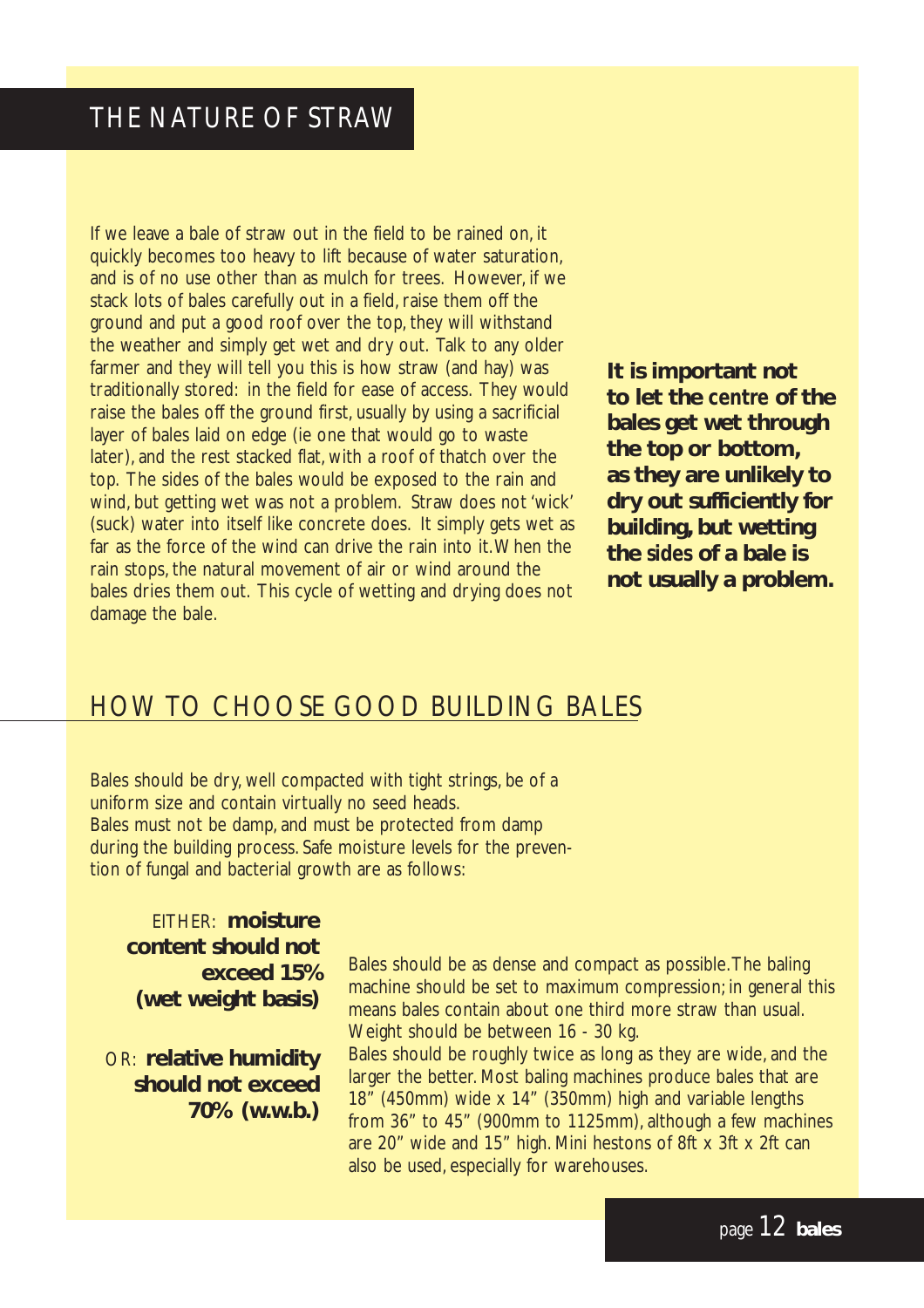Strings must be very tight, so that it is difficult to get fingers underneath.They should be about 100mm (4") from the edges of the bale and not sliding off the corners. String should be polypropylene baling twine, sisal or hemp. It should not be wire. The type of straw is immaterial as long as the above guidelines are followed. It can be wheat, barley, rye, oats, etc. Straws should be long, 150mm (6") minimum, preferably 300mm (12") to 450mm (18").

DO NOT CONFUSE STRAW WITH HAY OR GRASSES**.**

**Straw is the baled up dead plant stems of a grain crop. It has had virtually all it's seed heads removed, and contains no leaves or flowers. It is a fairly inert material, with a similar chemical make-up to wood. It is quite difficult to make it decompose, and usually requires the addition of nitrates to do so. Hay, on the other hand, is grass baled up green, with lots of feedstuff (leaves and flowers etc.) deliberately left in there. It readily decomposes, as the organic matter in it begins to rot.**

The age of the straw does not matter as long as the above conditions have been followed, and it has been stored correctly. All the above conditions should ideally apply equally to bales, whether they are being used for loadbearing or infill. However, density is not so important when bales are only being used for insulation.

> **It is important to know the size of bales you will be using before finalising dimensions of foundation, wallplate etc.**

Bales can vary a lot in length, from supplier to supplier and within each load. Lengths can vary, as it depends on the skill of the tractor driver and the evenness of the field as to whether the straw is picked up uniformly as it is baled or not. In practice, relying on the farmer to tell you the length of bales is not a good option. Besides which, you will need to satisfy yourself that the straw is baled dry, and kept dry whilst in transit and storage. Far better to look at the bales once they're harvested and determine the average length of bale at the same time.

Finding that your delivered bales are not the same length as you expected is not an insurmountable problem. It may mean a little more work in shaping the bales to fit, but this is straightforward and not time-consuming.

As strawbale building becomes more

widespread, suitable construction bales will become more

readily available. Already, there are wholesalers in the UK who are supplying good construction bales.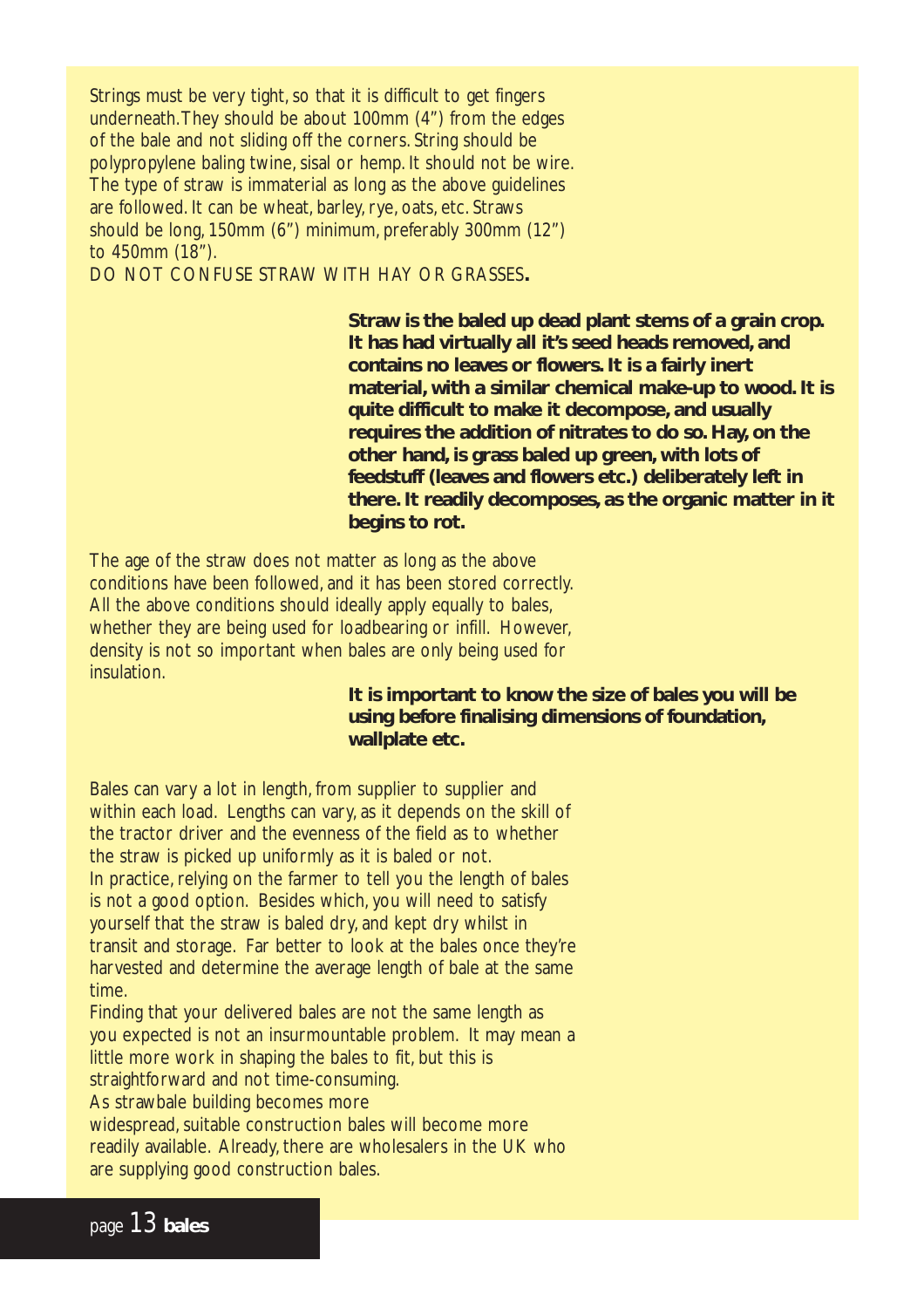It is possible to harvest and store straw in bales of uniform length and moisture content, ready for the building market each season. As demand increases, so will the reliability and availability of supply.

## COST OF BALES

The cheapest way to buy bales is straight off the field after they've been made, and to buy locally so as not to pay large transport costs.This has the added benefit of minimising the environmental impact of transportation. If you collect them yourself they can cost as little as 40p per bale.

When you consider the average 3-bedroomed house will use about 400 bales, this represents a material cost of only £160!

Even when buying in bulk from a wholesaler, delivered to the site, bales will cost on average £1.50 each, which would bring the price of 400 bales up to £600.

Compare this to the material cost of building the same walls in brick and block: 400 bales of size 1.1m x 0.35m = 154m2

A modern brick faced block wall is built of: blocks of size  $0.45 \times 0.225$ m including mortar = 0.10125m2 per block bricks of size 225 x 112.5 x 75mm including mortar = .0019m2 per brick

The inside blockwork skin of the wall takes  $154m2 = 1521$  blocks 0.10125m2

The outside brick skin of the wall takes  $154m2 = 81,053$  bricks 0.0019m2

If blocks cost 35p each and bricks cost £120 per thousand this represents:

 $(1521 \times 0.35) + (81,053 \times 120) = \text{\pounds}10,258.71$ 1000

> **So the first financial saving of building with straw instead of brick and block is approximately: £10,258.71 - £600 = £9658.71**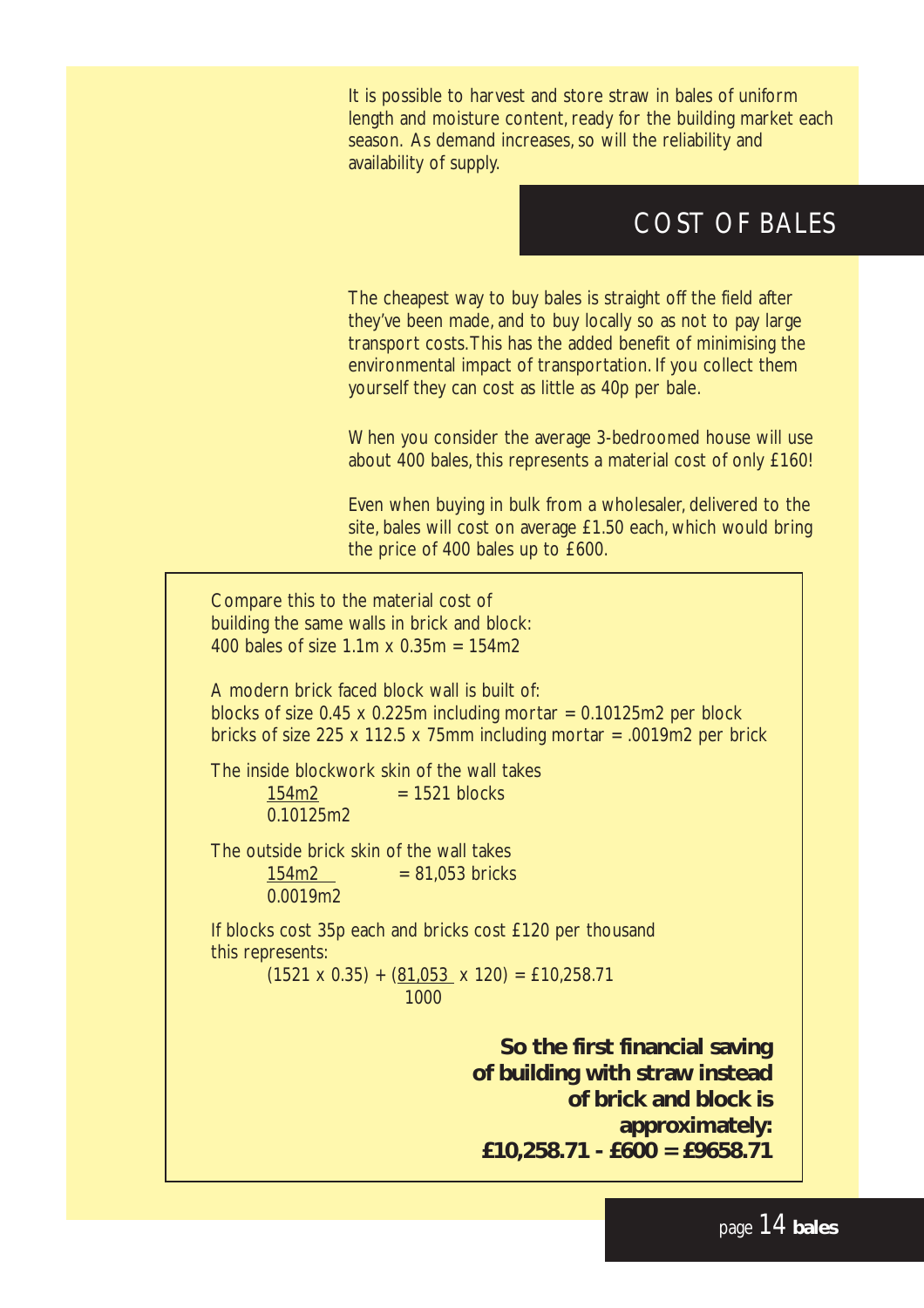On top of these costs, you also have labour costs to calculate, with brick and block walls taking a team of 4 skilled people an average of 6 weeks to complete, and strawbale walls taking a team of 10 unskilled volunteers plus a trainer about 2 weeks to complete.

This level of savings from using straw as a loadbearing material instead of brick and block increases with the size of the building.

Although the walls of a building only represent about 16% of the total costs of building, £9600 is a significant saving for any self-builder and becomes more so for construction firms building more than one house.Together with this, the labour times involved in strawbale building are vastly reduced once the labour force is familiar with the material, and the role of trainer becomes redundant.

In addition, the design of the foundation can use less material because straw weighs on average 65% less than brick, and has a wider bearing surface, so spreading the loads further.

#### **Can you afford not to build with straw?**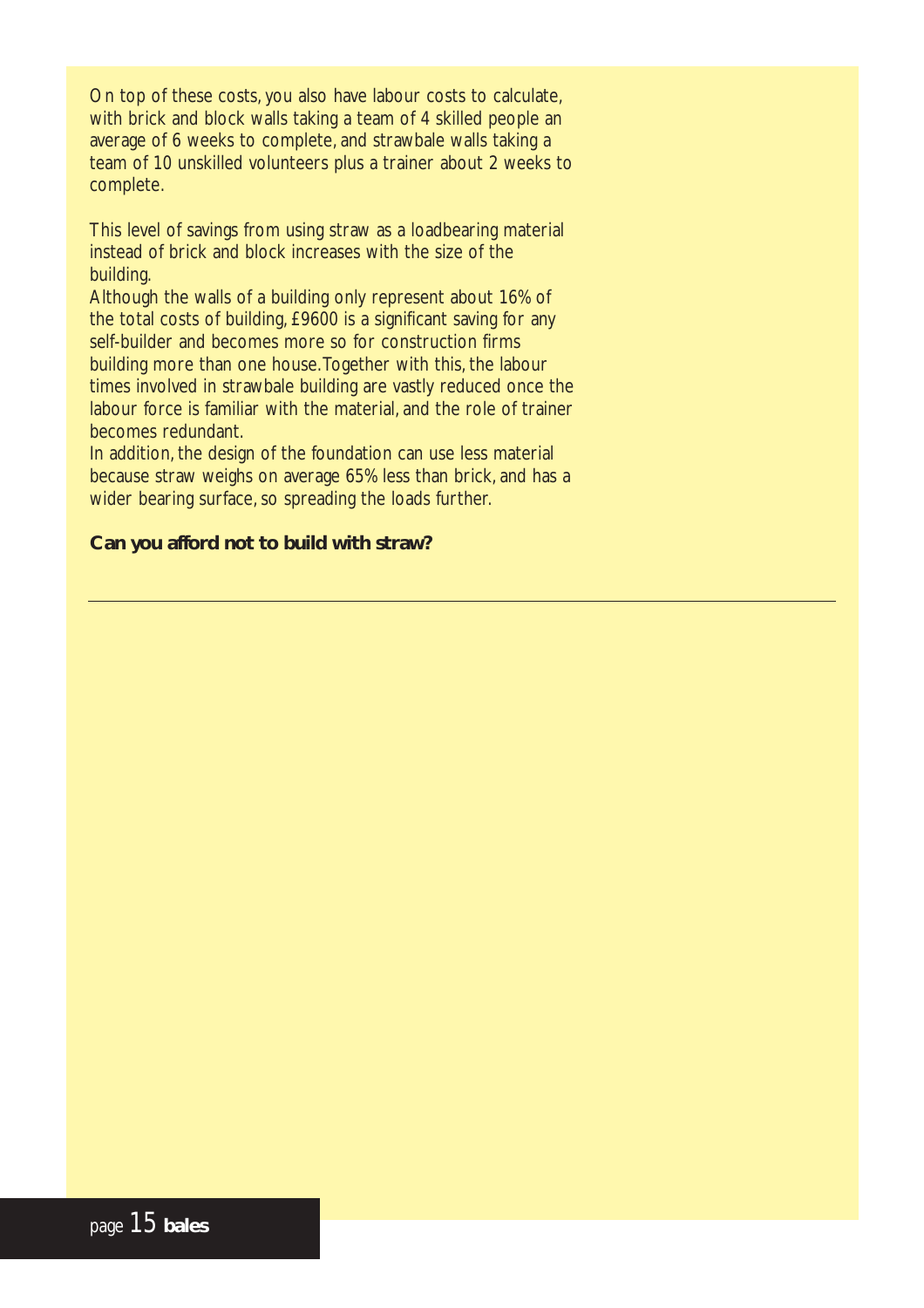## GETTING STARTED

<span id="page-17-0"></span>Think about what you want your strawbale house to look like, how you want it to feel inside.Try to forget anything you've been told about building and imagine your ideal space, however wild that might seem! Then work within the practical limitations of the bales to come as close as possible to your dream. The design of strawbale houses is usually simple and elegant. It is based on a block design and therefore different elements of the structure can be built up easily from the initial shape and dimensions of the foundations. Each section of the house has an obvious relationship to the other sections, and many different houses can be designed quickly and easily from the same basic plan.

For most domestic dwellings, it should be possible for ownerbuilders to design their own houses. The way a strawbale house goes together is simple. It follows common sense principles and it is effective. By using this guide, you should have no difficulty in working out the construction drawings and methods for any type of domestic dwelling.

Once you've decided on what the building is for, what you want it to look like, and what you want it to feel like, then begin by drawing the outline of your house**.**

#### **You will need to start by planning where the bales lie on the first course of the wall.**

**[Click here to](#page-63-0)** 

Read the section on the nature of straw. Draw the shape of the building you require, as though you were looking at it from above, this is called the PLAN view. Draw in the shape of the bales, their width and length.



page 16 **plans**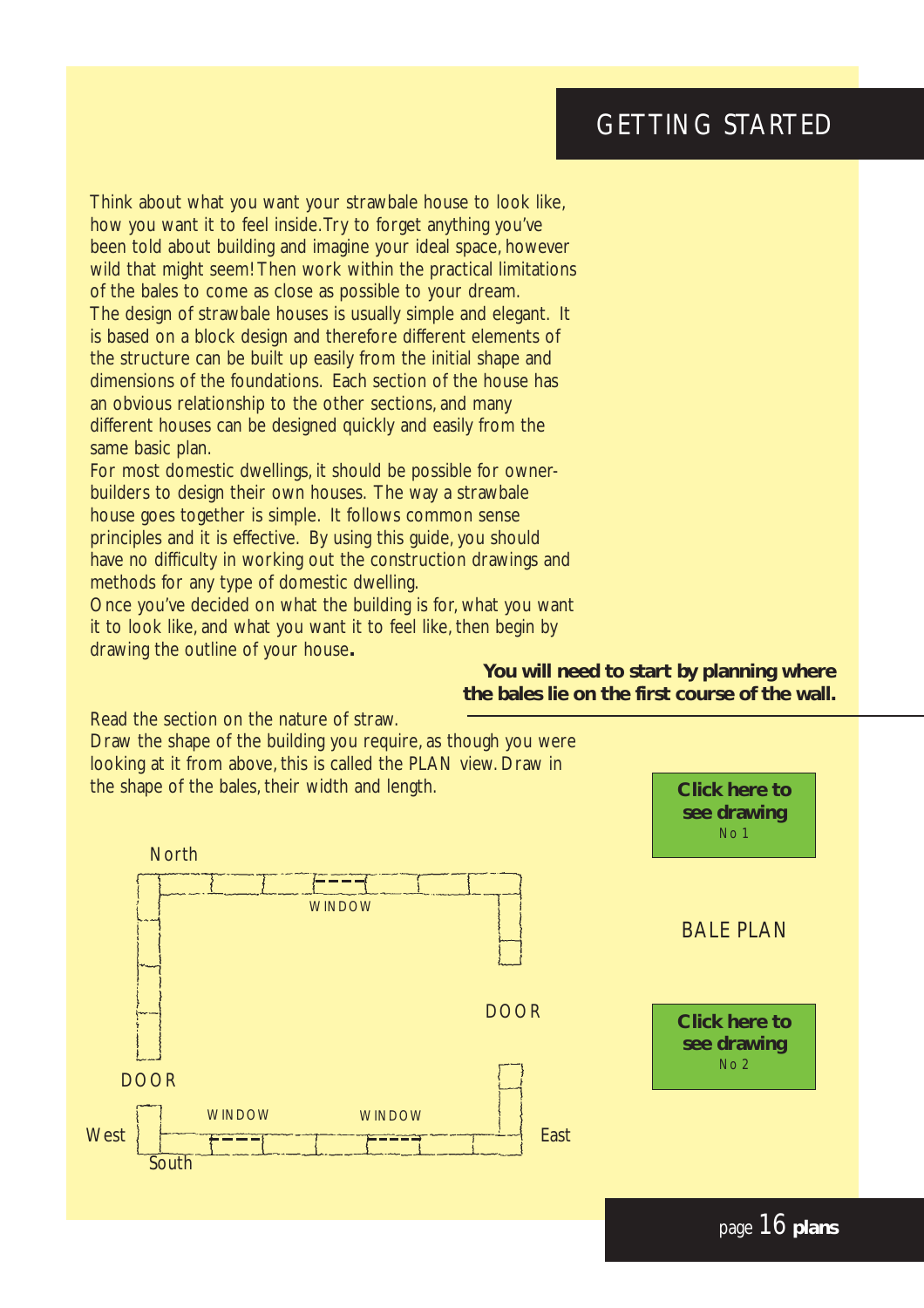Now imagine you are looking at the finished building, standing on the ground looking north, south, east and west. Draw the face of the building you see from each direction, showing again where each bale is, how they turn corners or curve etc, these drawings are called ELEVATIONS. South elevation DOOR DOOR BALE ELEVATIONS North elevation **Click here to see drawing** No 3

West elevation East elevation

From accurate bale plans you can work out how

many bales you need, how many hazel pins, staples etc. and other quantities of materials. Details of foundations, windows, first floor and roof can be worked out. You also now have the basis for drawing your own plans for planning permission.

There are some rules of thumb when it comes to building: Before you draw your final plan, and before you finalise the dimensions and lay out the foundations, you need to know the dimensions of the bales you will be using, they can vary a lot! The bale plan should be made up of a whole number of bales. Try not to have any places in the wall (e.g. beside a window) that are less than half a bale length.

Window and door openings must be at least one bale length from corners.

If at all possible, choose window and door sizes that are multiples of bale dimensions.

In a loadbearing design the walls will settle a bit once the weight of the roof is on, so allow for this by leaving gaps above windows and doors that can be filled in later.With good building bales, settlement in a seven bale high wall should be about 12-50mm (1/2-2").The amount of settlement depends on the density of the bales and the amount of loading applied to

**[Click here to](#page-66-0)  see drawing** No 4

page 17 **plans**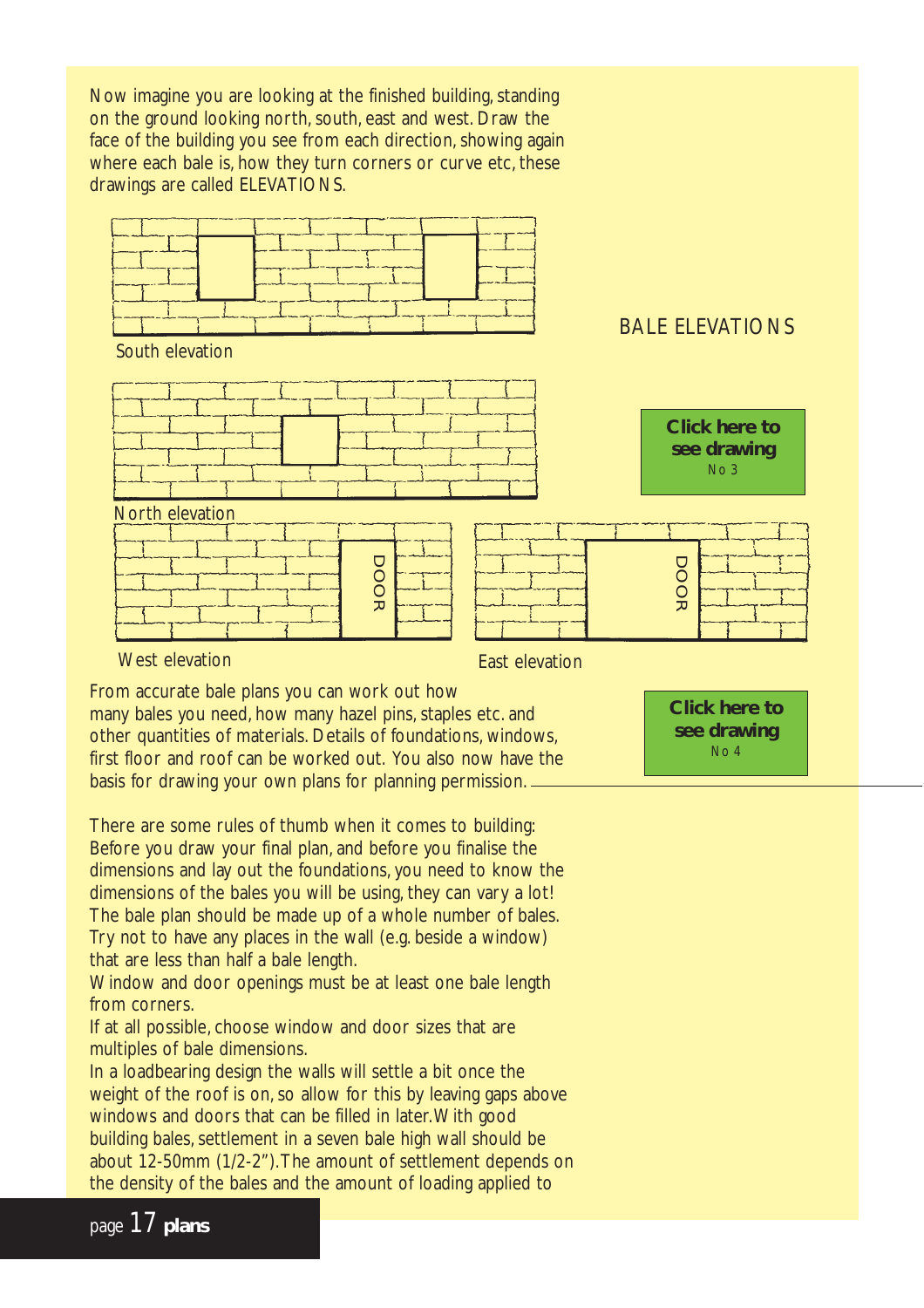**Loadbearing houses are subject to settlement as the straw compresses under the weight of the floors and roof. Allowance for this must be designed in by leaving settlement gaps above doors and windows.**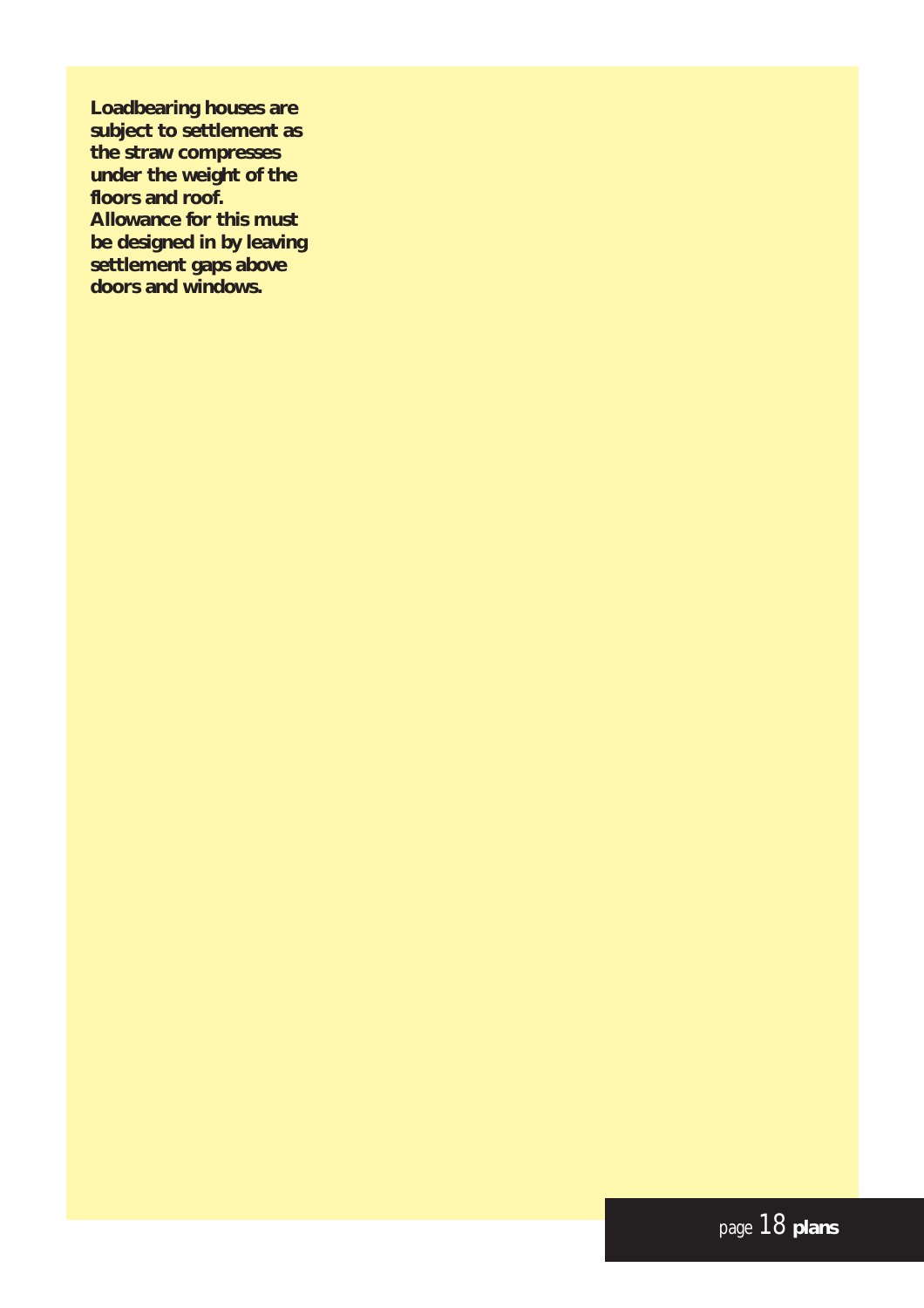#### <span id="page-20-0"></span>AN INTRODUCTION FOUNDATIONS

All buildings need to have some sort of a foundation on which to build. This will always be a natural foundation, ie the earth beneath you, which can be bedrock, firm clay, compacted gravel etc., and may also include an artificial foundation such as the widened base of a wall. As the foundation has to carry the weight of the walls above it, and other loadings such as floors, furniture, roofs and even snow in winter, it is important to know what type of earth (or subsoil) is found on your building site. Different types of earth will carry different weights. Bedrock, for instance, will carry much greater weight than soft clay. On the other hand, if you increase the surface area that bears the weight onto soft clay - much like wearing snow-shoes - even this can take the weight of a house. For a small building constructed of light-weight materials, there is obviously no need to build massive artificial foundations on any type of soil. Equally, for a heavy building built on bedrock, there is no need to add huge foundations. Almost all our buildings over 200 years old have natural foundations with little or no artificial ones. They may have used larger stones at the base of the wall, making it slightly wider than the wall itself. In all cases, they removed the topsoil (growing part of the earth) and dug down to something solid. Because they chose their building sites well, this was often only a few inches below the ground surface. There are hundreds of thousands of houses still lived in today, that can be excavated by only 6 inches or so to find they are sitting on the earth itself, and yet are completely sound and safe. Unfortunately, there are many misconceptions about foundations today that are partly caused by the rise in popularity of cement and concrete. In some building colleges, students are taught that buildings *must* have foundations made of concrete, despite the evidence to the contrary that surrounds us.Throughout learning about strawbale building, you will be encouraged to look at what's around you, to keep things as simple and straightforward as they can be. There is no need to overcomplicate anything, only to **understand what it is that we want to achieve and make choices based on the different ways that it is possible to do so.**

> So for foundations, we want to achieve a solid, stable base that distributes the weight of whatever is built upon it over the ground beneath. We also want to be sure that there is no unequal settlement throughout the building.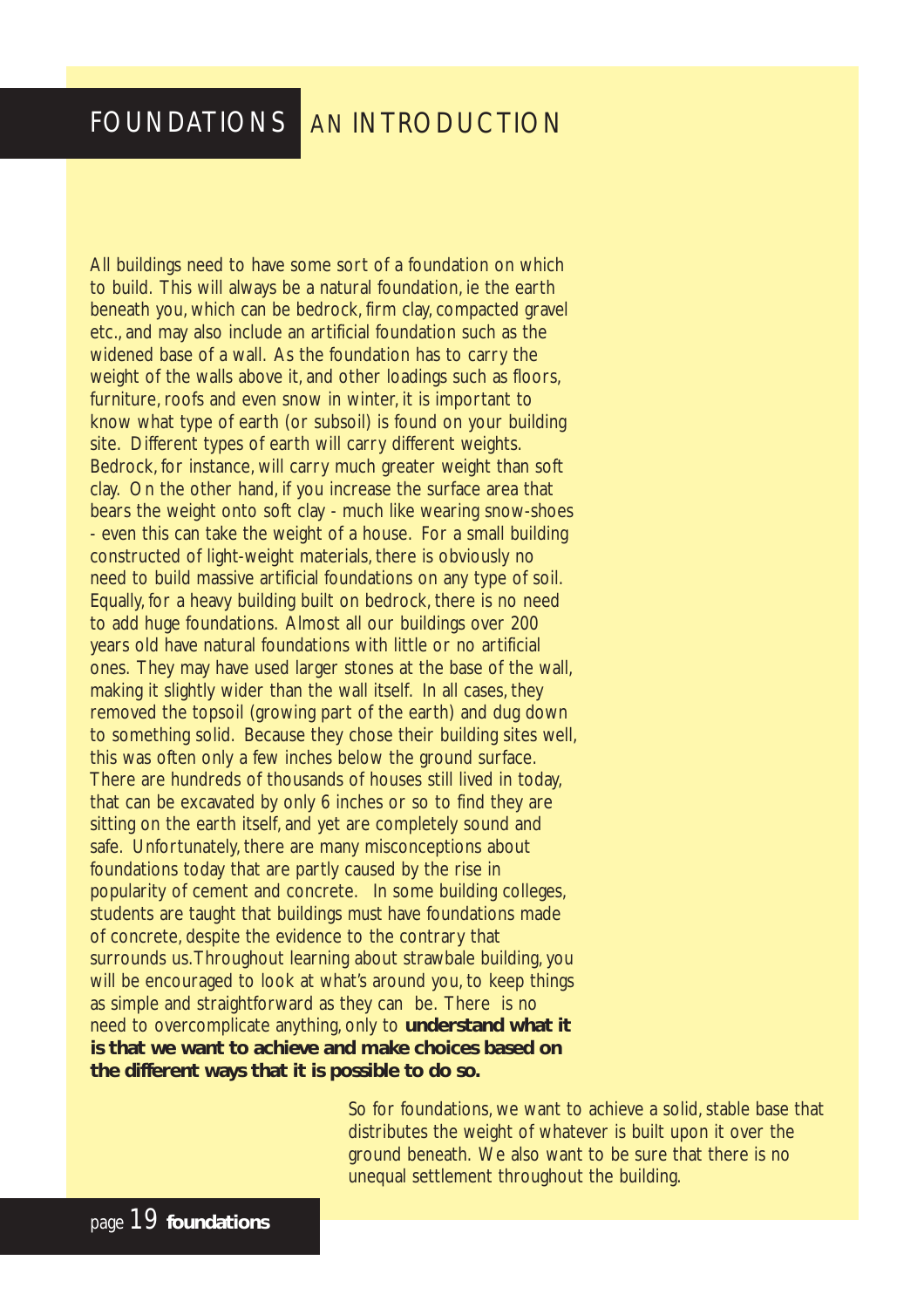If we look at the different weights of materials, we can see that using straw for the walls can have a significant impact on the choice, and cost, of the foundation.

For comparison: **1m2 of brick = 212kg 1m2 of block = 197kg 1m2 of straw = 75kg**

Therefore straw weighs 65% less than brick and 62% less than concrete block.

> **A single storey structure, built with loadbearing straw walls, should not need more than a base plate the width of the walls to give it a secure foundation.That is, no need for deep trenches filled with concrete, perhaps no need for concrete at all.**

#### **FOUNDATION TYPES** SPECIFIC TO STRAWBALE BUILDINGS IN THIS CLIMATE

Having understood the aim of natural and artificial foundations to provide a solid and stable base from which to build your house, we also need to pay attention to the specific requirements of the wall building material we are using, namely straw.

The base of a straw bale needs to be kept dry in the walls of a building. This means:

It must be raised off the ground sufficiently to avoid damage by splashback from rain bouncing off the ground. There must be a means of removing any moisture that does occur in the base of the first course of bales.

Both of these can best be achieved by using **self-draining-foundations**. But there are other reasons for using them too.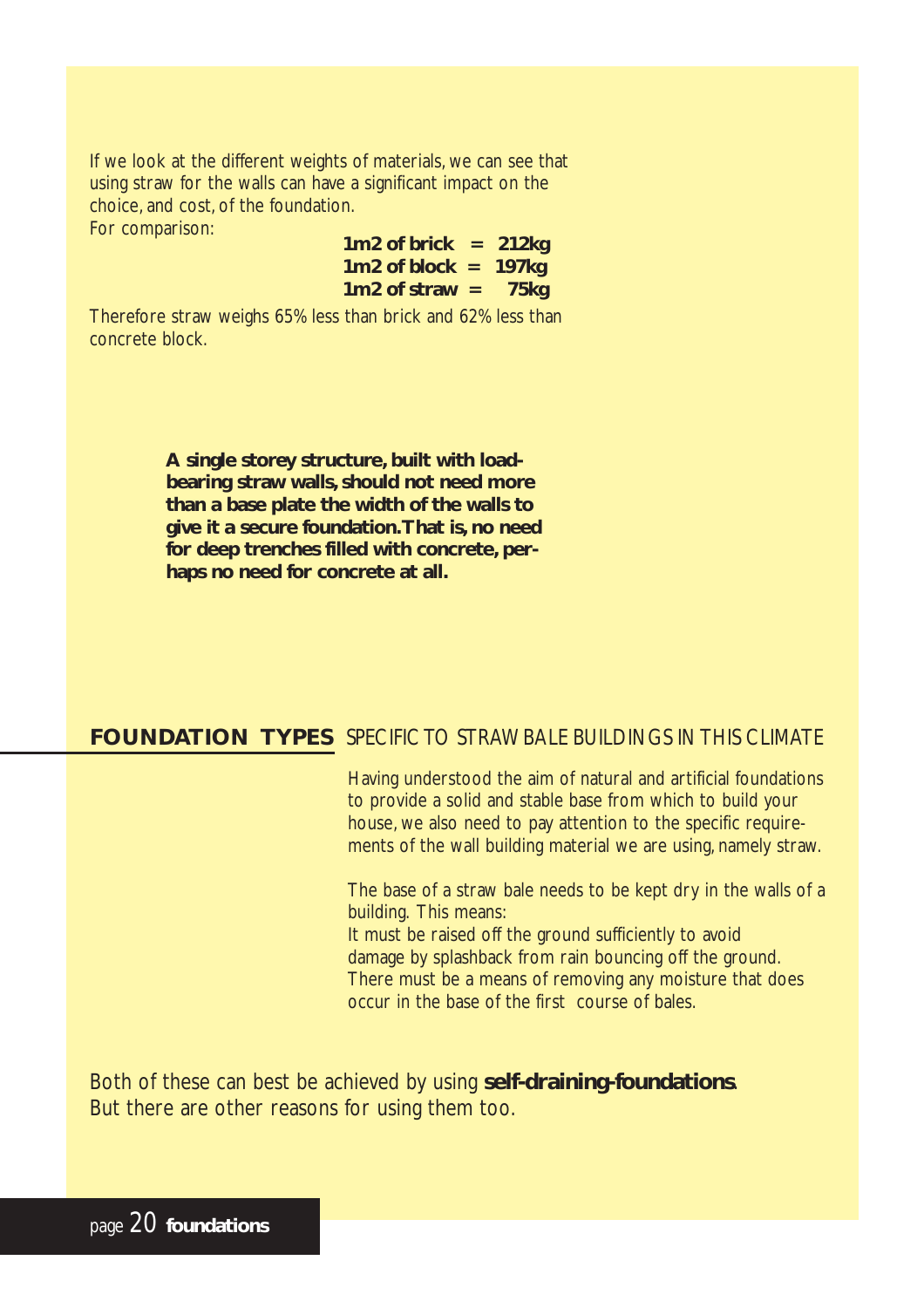#### **Why use self-draining foundations?**

- They have withstood the test of time, and are a tried and tested method.Traditionally some of the oldest buildings in the UK and Ireland, made from cob (earth), including some that go back over 400 years, are built like this.There are significant similarities in the properties of strawbale and cob buildings and we can use the knowledge of generations to inform our practice today.
- It is sensible in the often wet and windy climate of the UK and Ireland, to use this type of foundation as an important protection against the severity of the weather. If moisture enters the bale walls, it will slowly migrate downwards into the bottom bale, where it will stay, if the foundation doesn't drain.
- When the foundation is built up above ground level, it not only provides drainage for the wall, but also provides protection against rising damp.
- Many people are trying to reduce the amount of cement they use in building (for environmental reasons) and a self draining rubble trench instead of concrete is an option.
- Depending on the design, self-draining foundations can be built cheaply and without the need for professional builders.

### **OTHER DIFFERENCES IN FOUNDATIONS** DUE TO THE USE OF STRAW:

**Tie-downs** Foundation design must incorporate some method that allows the wallplate and roof to be fastened down securely to it. This prevents the roof from being lifted off by strong winds. It can be done in several ways: Metal or plastic strapping can be laid underneath the foundations in a U-shaped plastic pipe (for protection).This can then be carried over the wallplate once the straw is in position, and fastened in tension using fencing connectors or similar**.**

Anchor bolts can be fixed into the foundations internally and externally to take metal or plastic strapping. Strapping can be fixed to the timber base-plate that is laid on top of the foundations.

**Fixings for doorframes etc** Anything, such as doorframes, that fix directly to the foundation, must have provision made for it. Structural box frames on concrete or stone are usually bolted into the foundation. They can also be fixed to the timber base-plate.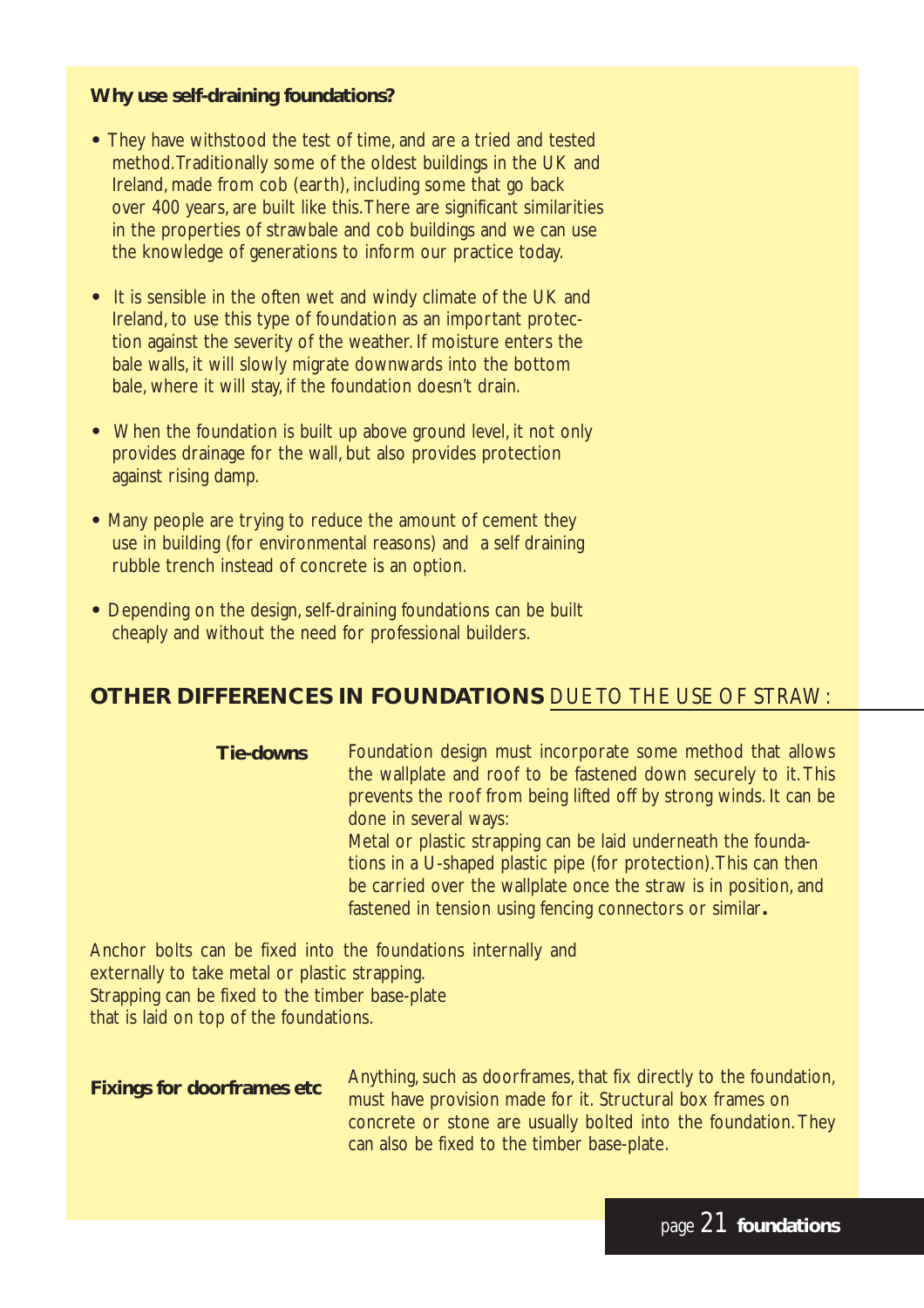# DIFFERENT TYPES OF FOUNDATION

## Local stone with timber floor grid.

This is the most ideal type to choose, because:

- It is made entirely of natural materials
- The stone can be second hand as well as new
- It is very beautiful to look at
- It is easy to build even with no previous knowledge
- It can all be re-used if ever dismantled

The plinth wall is built at least 9 inches high to protect the base of the straw from splashback, (the rain bouncing up from a hard surface onto the wall).

It is not necessary to build the plinth on top of a draining trench if the ground you are on is sufficiently stable to support the weight of the building, eg. stone, gravel, or compacted clay. You may want to use a shallow rubble trench if the ground does not drain well.

Using local stone is the ideal material for self-draining plinth walls, but they can also be constructed out of other materials.



page 22 **foundations**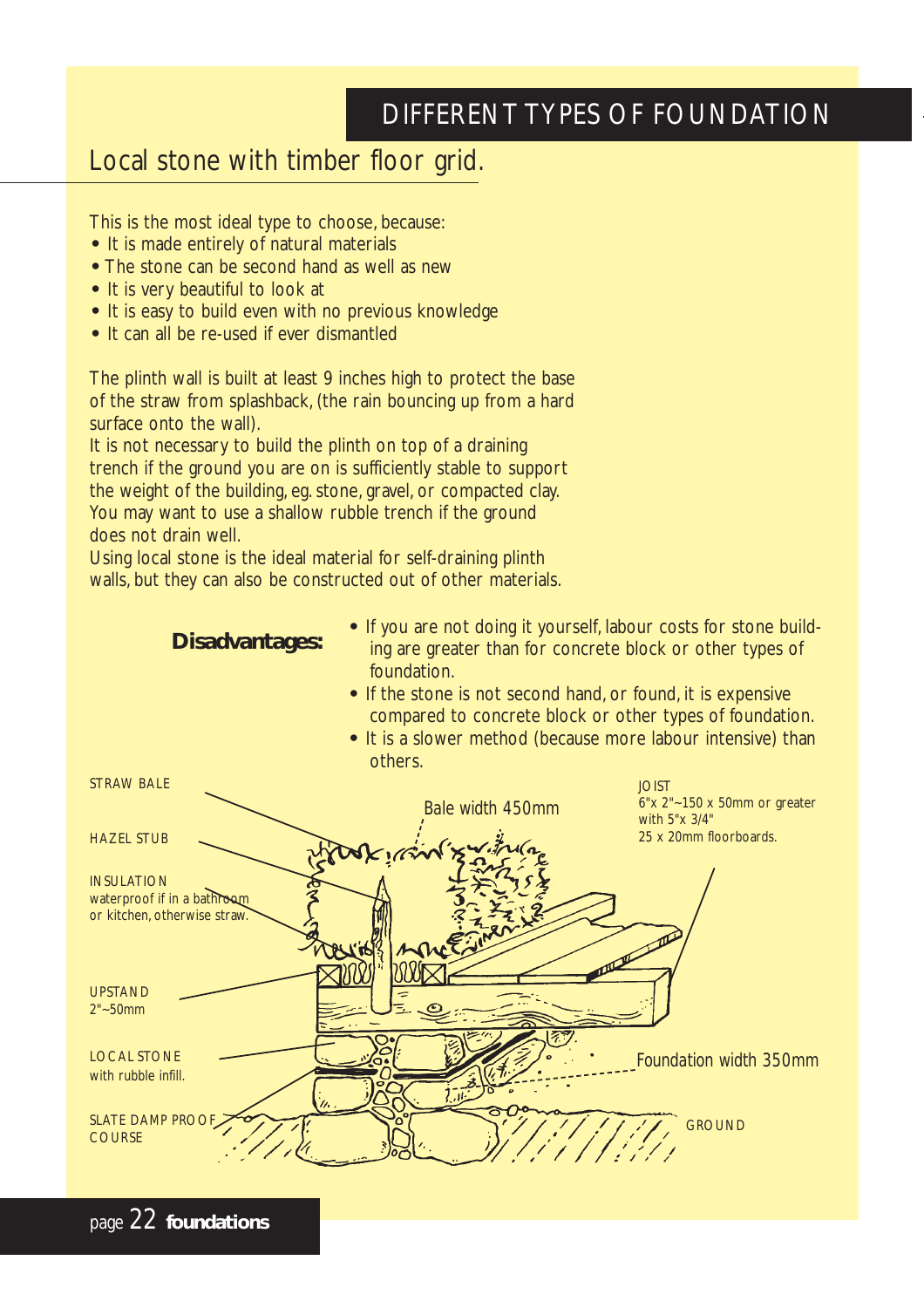# Simple blockwork foundation

**Disadvantages:**

This is often a good choice for a cheap and cheerful building because:

- It's quick and easy to build even with no previous experience
- It is relatively inexpensive.
- It's ugly!
- It won't biodegrade into anything useful at the end of its life.
- There is constant potential for damp problems between the concrete block and whatever is above it, as concrete is a 'wet' material and draws moisture into itself.



## Pier Foundations

An excellent example of low-impact foundations and especially useful when building on a sloping site because:

- It can easily cope with different heights of ground by simply increasing the height of the post or pier.
- It is low cost. Using a series of posts or piers is far less expensive than building strip foundations of any description.
- It has a low-impact on the environment. A series of holes is less intrusive than a trench beneath the whole house. It can create a useful basement space beneath the house.
- It is relatively easy to construct, no special knowledge is required.
- Depending on materials used, it could be recyclable at the end of its life.

### **Disadvantages:**

**•** It may limit the design choice in some cases.

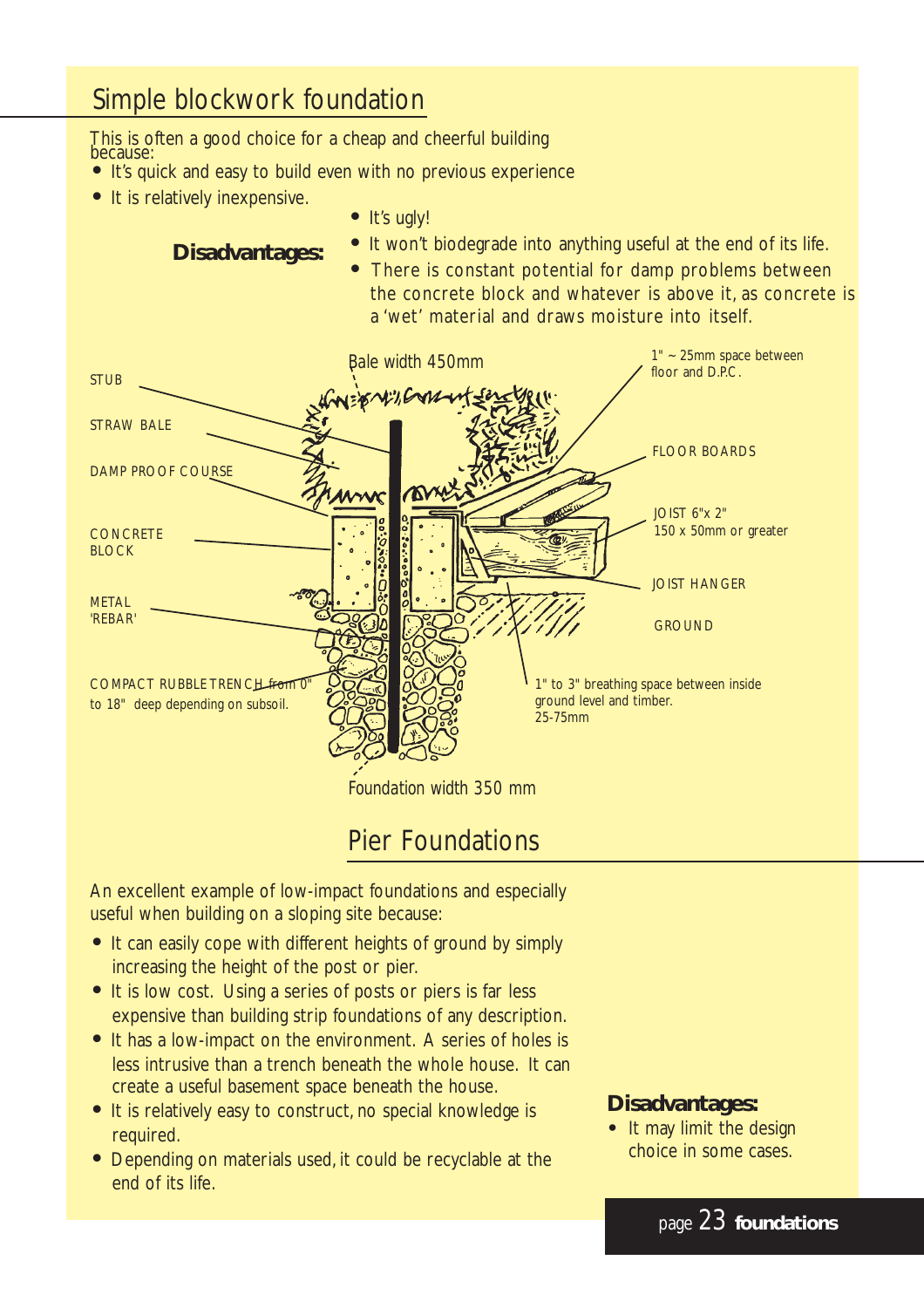

## Poured concrete with slab

**for which it is**

A method that became popular in the 20<sup>th</sup> century and is used because:

- It is a standardised method that most builders are familiar with.
- If done according to the guidelines in the Approved Documents, there will be no problem in it passing Building Regulations.
- It is quick and straightforward if machinery is used. Once the preparation is done it can usually be laid in a day, particularly useful on a large building site.
- It means you quickly have a floor surface to work from.
	- **Disadvantages: It may be over-designed for the purpose •** It creates an enduring damp problem at the interface between the straw and the concrete. Even the use of a dpc at this point doesn't entirely eradicate this. It protects the straw from the constantly wet concrete, but then the dpc itself creates a waterproof surface on which any moisture in the walls will collect! A self-draining foundation is a much better design. Raising the bales up from the dpc on a timber plate will also help but not solve the problem. **•** It is costly on the environment because cement takes a lot of
		- energy to produce and to transport, and then at the end of it's usefulness leaves material that does not biodegrade.
		- **required •** It costs more than you think. There is a popular misconception that laying concrete is cheap – but there is a lot of preparatory work involved to do it correctly. This is increased with a straw building because of the need to raise the foundations above ground level, and to secure metal stubs into them in spacings that correspond to the bales.
			- It's hard, heavy work if you're doing it yourself! **•** It's ugly!

### page 24 **foundations**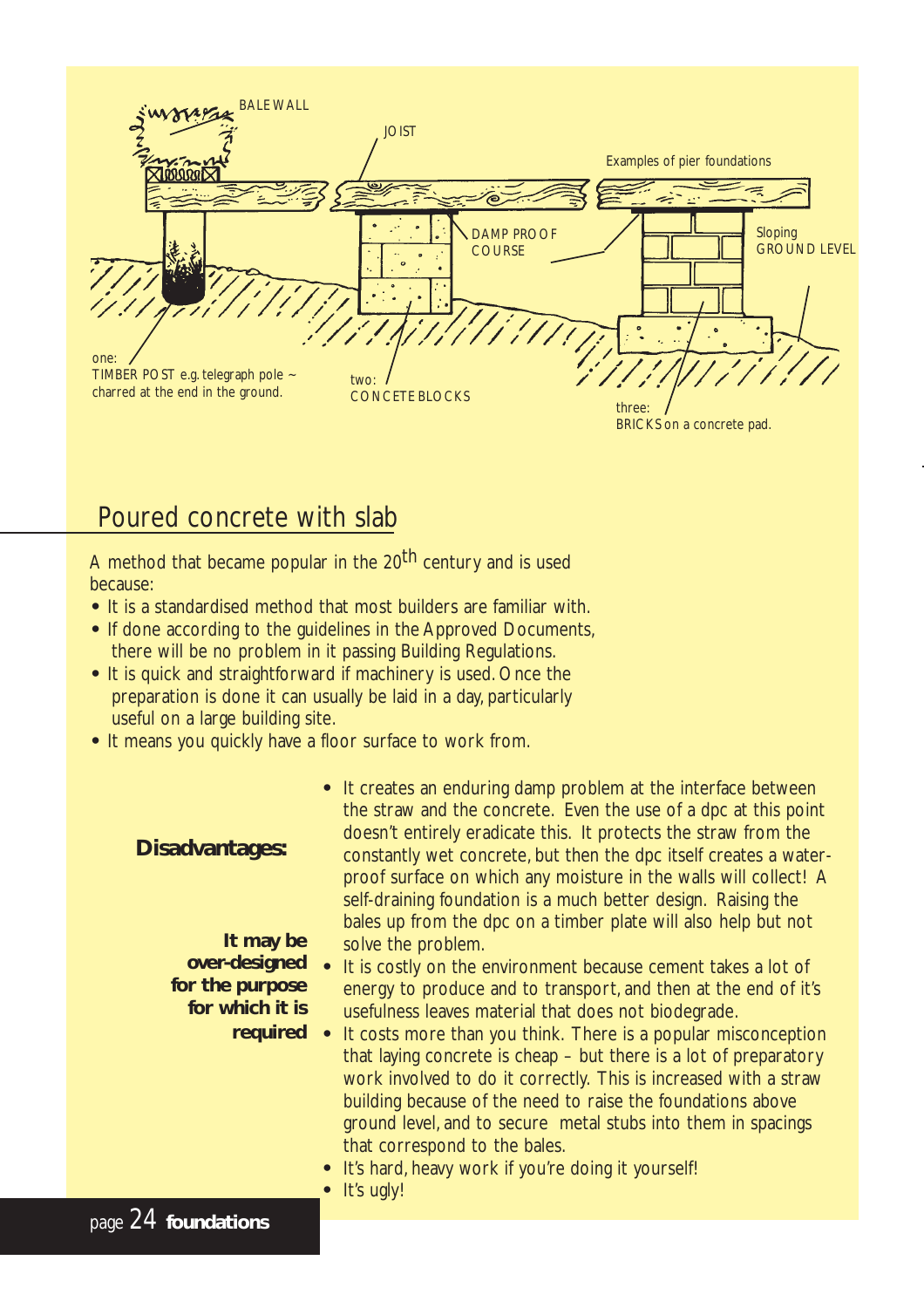

# Rammed earth car tyre foundation

#### **This is an excellent choice if you have access to a team of volunteers because:**

- It's very easy to construct. No previous experience is needed.
- It costs almost nothing. Car tyres can be collected for free at most garages.
- It uses materials that are otherwise difficult to dispose of environmentally.
- There is no need to use a dpc as the tyres themselves provide this as they are waterproof.
- **It's fun! and very sociable.**



page 25 **foundations**

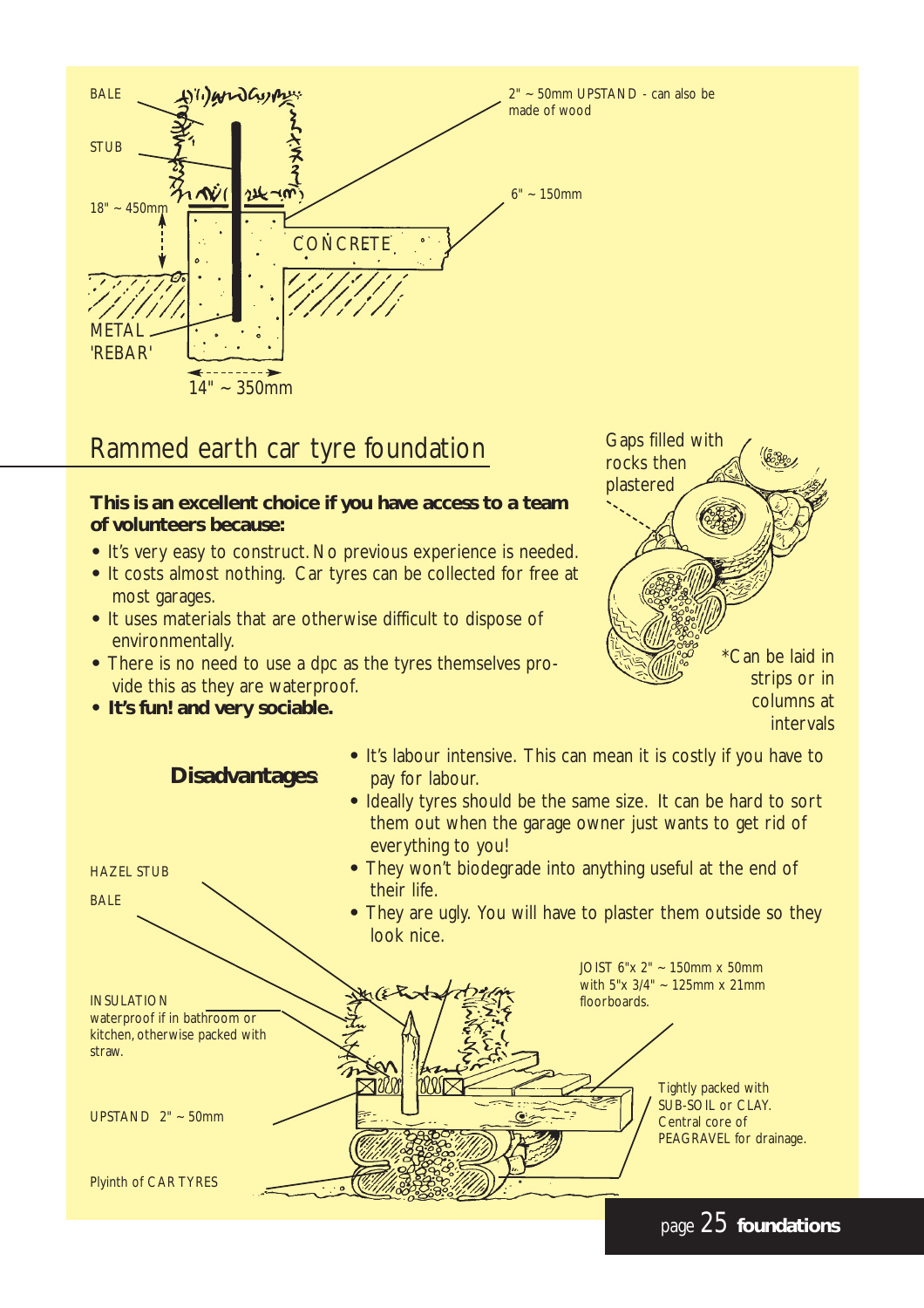The examples above have all been used successfully with strawbale buildings in the UK and Ireland. It is also possible to use these ideas in combination. What is important is following the basic principles:

- **Raising** the bales off the ground.
- **Securing** the bales to the foundations.
- **Raising** the bales at least 25mm higher than the floor level in any room with plumbing, eg kitchen and bathroom.
- **Protecting** the bales from moisture from above and from below.

The foundation does not have to be as wide as the bales of straw. Straw bales are 450mm (18") wide, but because the edges slope off, the outside 50mm (2") either side do not carry load. This means that the foundation does not need to be more than 350mm wide. Also, once in place, the straw is trimmed off to give a firmer, more even surface for plastering, which reduces the width of the bales. Design will depend primarily upon specific plastering details. It would not be good practice however, to build foundations that are wider than the straw, as this would encourage water to sit on top of them, and therefore increase the moisture content of the bottom bale.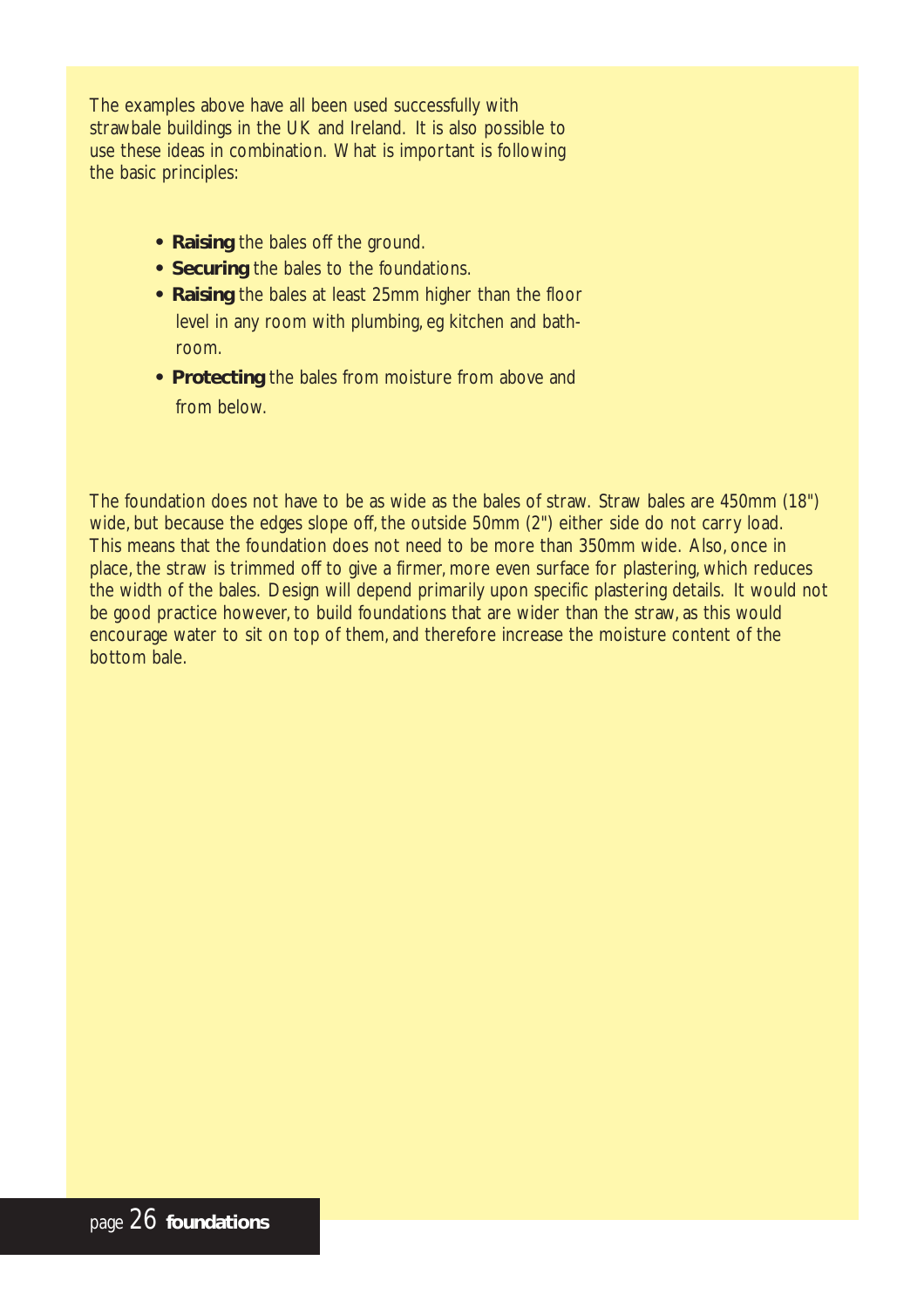# HOW TO DO IT

## <span id="page-28-0"></span>WALL RAISING

#### **For loadbearing:**

For larger loadbearing buildings, it can be helpful to use temporary corner braces, to provide a guide to keep corners vertical. Structural doorframes are fixed securely to the foundations or baseplate before the straw is laid. Window boxes are built into the walls as they go up and pinned through the base and sides with hazel.

### **For framed construction:**

Depending on the type of frame construction, frames can be built off-site and then assembled once the foundation is finished.All framing including temporary bracing and propping is done before the straw is placed.The roof is also constructed, with felt and battens to provide waterproof shelter, leaving the final roof covering until the straw is in position, unless the roof covering is very lightweight, such as shingle, which does not need felt.

Lay the base plate onto the foundation if one is being used, and also the floor joists. Fix hazel stubs into the base-plate unless they are already part of the foundation.

**Prepare the bales for use (if necessary) by tearing out the centres on each end until a flat surface is created. This ensures that when the bales go together in the wall, there will not be any gaps or large air pockets to reduce insulation.**

The first course of bales must be placed slowly and carefully as these provide the template from which the walls will emerge. It is important to make sure that the overhang of the bale from the foundation is correct both sides of the plinth wall, and that the bale plan is followed accurately.

Bales go together like giant bricks, a second course bale straddling equally the joint between two lower bales.Work from fixed points into the centre of each wall; place the corner bales first, and those beside any framing posts. Bales may need to be handpicked to ensure a snug, not over-tight fit.

**Remember to stay calm, work together, and be aware of what other teams are doing on their sections of wall.**

**BALE FRENZY ~ a sort of over-excitement caused by inspirational moments with straw ~ becomes apparent in any group as soon as the speed with which walls go up is grasped!** 

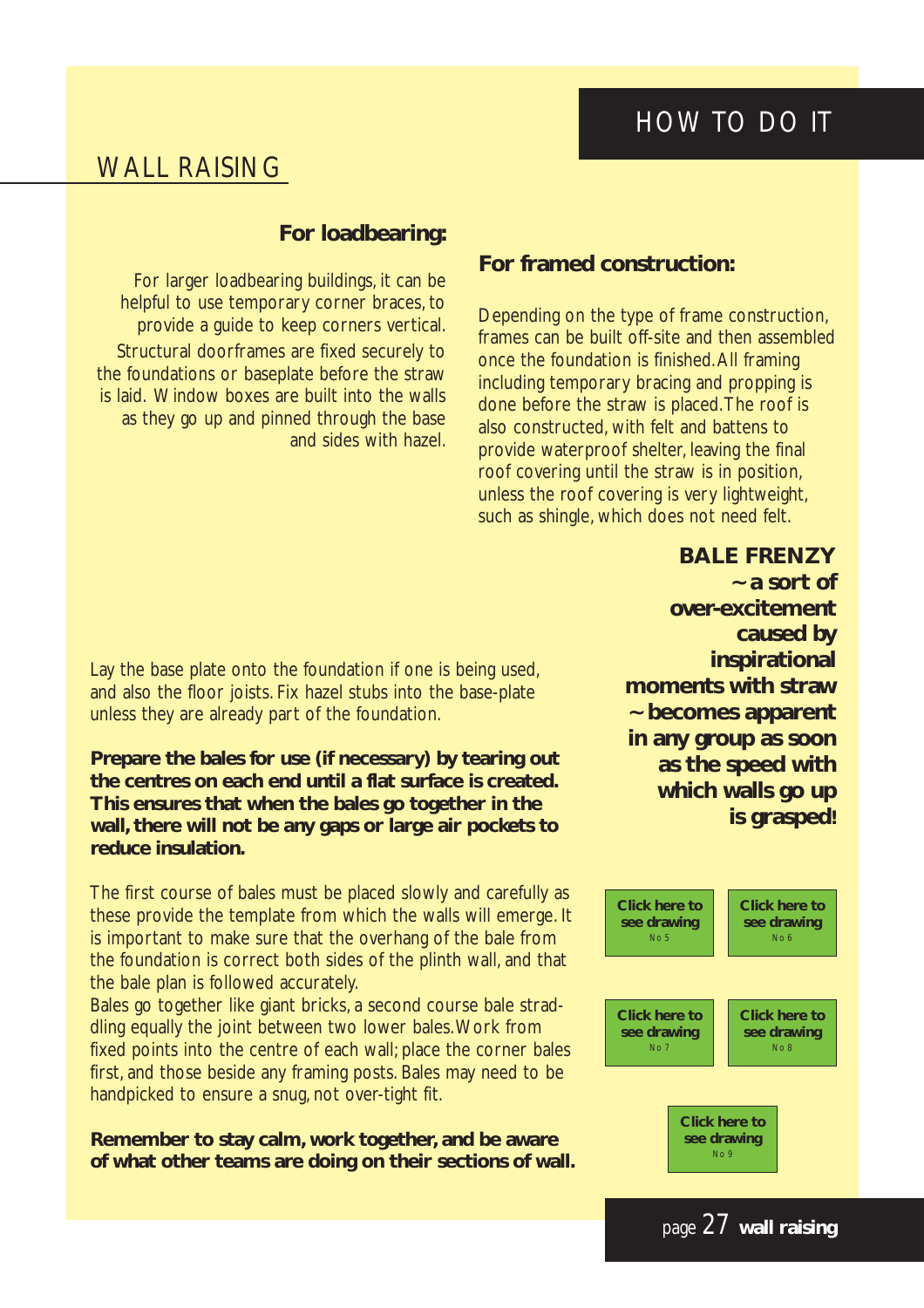It will always be necessary to 'customise' bales: to make half bales and bales to fit a specific gap. This can be done easily by using baling needles and restringing both halves of a bale prior to cutting the original strings. Attempts to do this with a baling machine beforehand have not been successful. It is difficult in practice to make uniform sized bales, and the shorter they are, the harder it is. With practice, it can take two people 5 minutes to customise a bale – a very fast process! Always customise bales to be slightly smaller than you expect. This allows for the tendency, whilst suffering from bale frenzy, to want to force your new bale into the gap, because you've just spent time making it. And because of the flexibility of straw, this is possible. However, this will almost always result in a distortion of the wall somewhere else, usually at the nearest corner, or in the buckling of a framing post for a window. Do not give in to the temptation to go for speed rather than a snug fit. Watch out for your work partners and encourage them to adopt a calm and measured approach too!

#### CURVING BALES

Making bales curve to the shape of a semi-circular design is a highly technical and difficult part of the job. Care must be taken not to laugh too much. The procedure is to turn a bale on its side, lift one end up onto a log and jump on it! The middle straws in the bale can be moved fairly easily in relation to the strings. Make sure not to curve the bale so much that the string slips off. That's all!

## PINNING

#### **For loadbearing:**

At every radical change of direction, such as at corners, the bales need to be pinned together with hazel hoops or staples. These can be made from 900mm (3') lengths of hazel, 25-32mm (1-11/4") in diameter.

Once the walls are 4 bales high, they need to be pinned with lengths of hazel.The pins give the wall integrity, so that each bale acts together with the others instead of independently. They are as long as the height of 4 bales, less 50mm (2") which is 1.38m (4'6"), and they should be 38-50mm (11/2-2") in diameter, straight, sharpened at the narrow end and without excessive knobbles. There are 2 pins per bale, driven down through the centre of the bale to overlap with the hazel stubs that stand up from the foundations. The same length pins are used in the 5th, 6th and 7th courses too, building up a series of overlapping pins throughout the wall system.The walls of a single or ground floor are usually either six or seven bales high, depending on the design of the foundations and the type of floor installed. First floors are generally from three to five bales high, but can be higher.

## **CUSTOMISING**

A baling needle is a simple tool rather like a giant darning needle, but with 2 holes in the end, to take the 2 strings of the bale.A handle is bent on the other end for ease of use.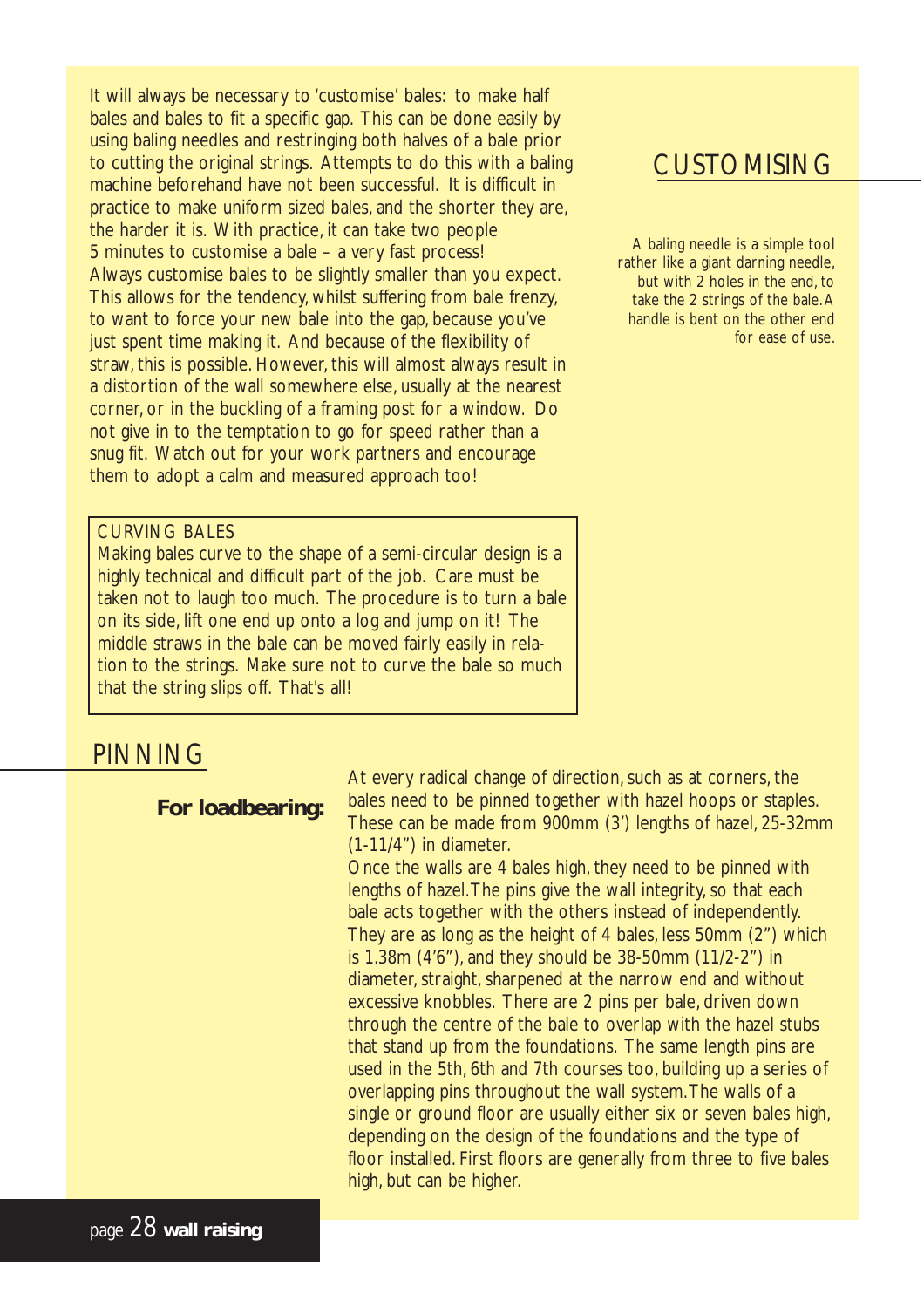Here the pins run from base-plate to wallplate in one<br>**For framed type:** continuous piece. It may be possible to trim the straw ready for plastering before the pins are put in position.They are placed externally to the straw, again two per bale internally and externally. Grooves are cut into the straw with a tool such as the claw on a hammer so that the pins are flush with the straw. Pairs of pins on either side of the wall are tied together through the straw at each course of bales with baling twine, and are fixed to the base and wallplates with screws or nails. Once in position, the pins are covered with hessian to provide a key for the plaster.The pins can either be hazel or sawn softwood.



page 29 **wall raising**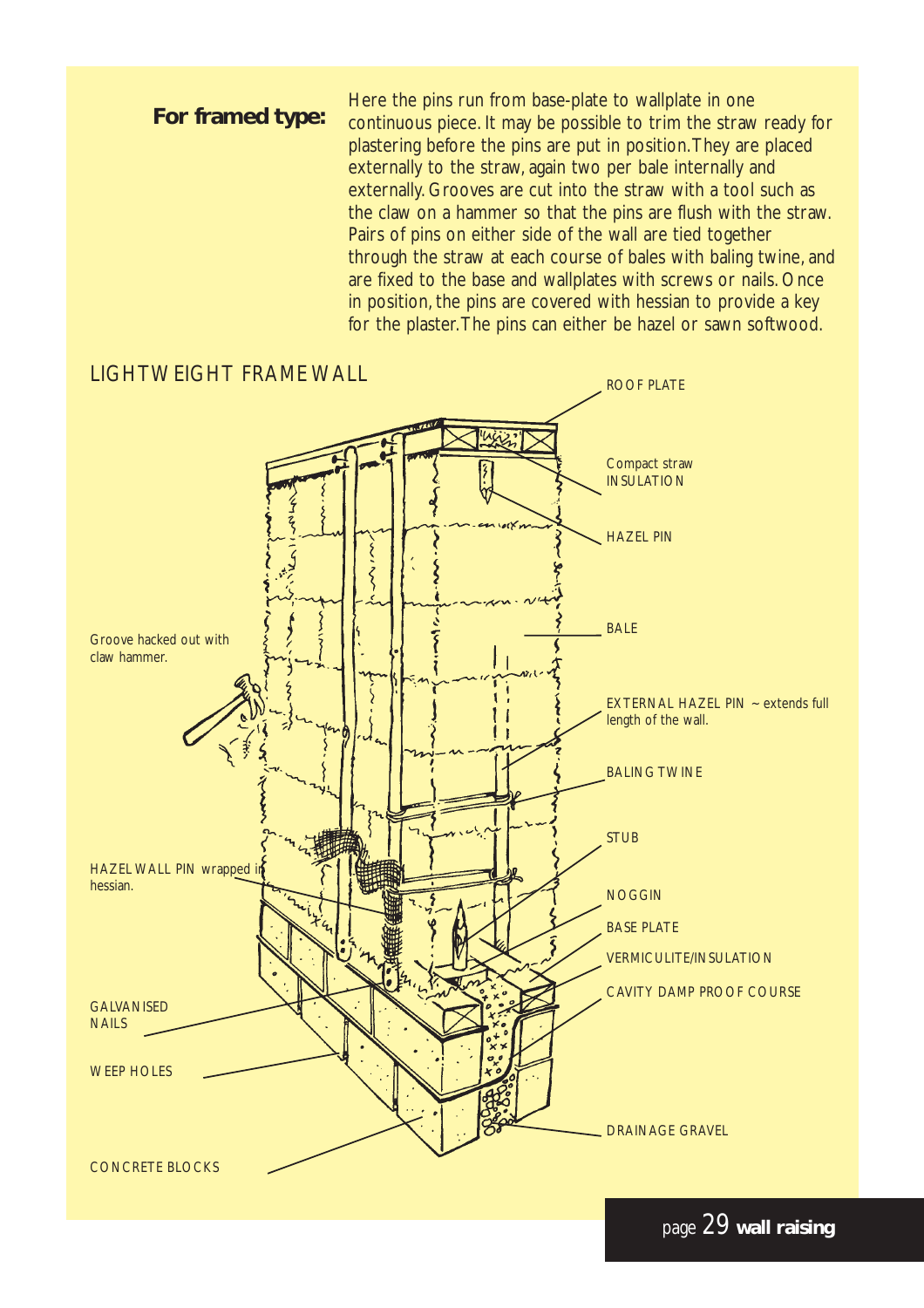## **Section through a LIGHTWEIGHT FRAME WALL**

## **Section through a LOAD BEARING WALL**



**N.B.**

**Avoid using metal in the walls if at all possible, since it is a cold material and may encourage warm, moistureladen air from the inside of the house to condense on it.**

page 30 **wall raising**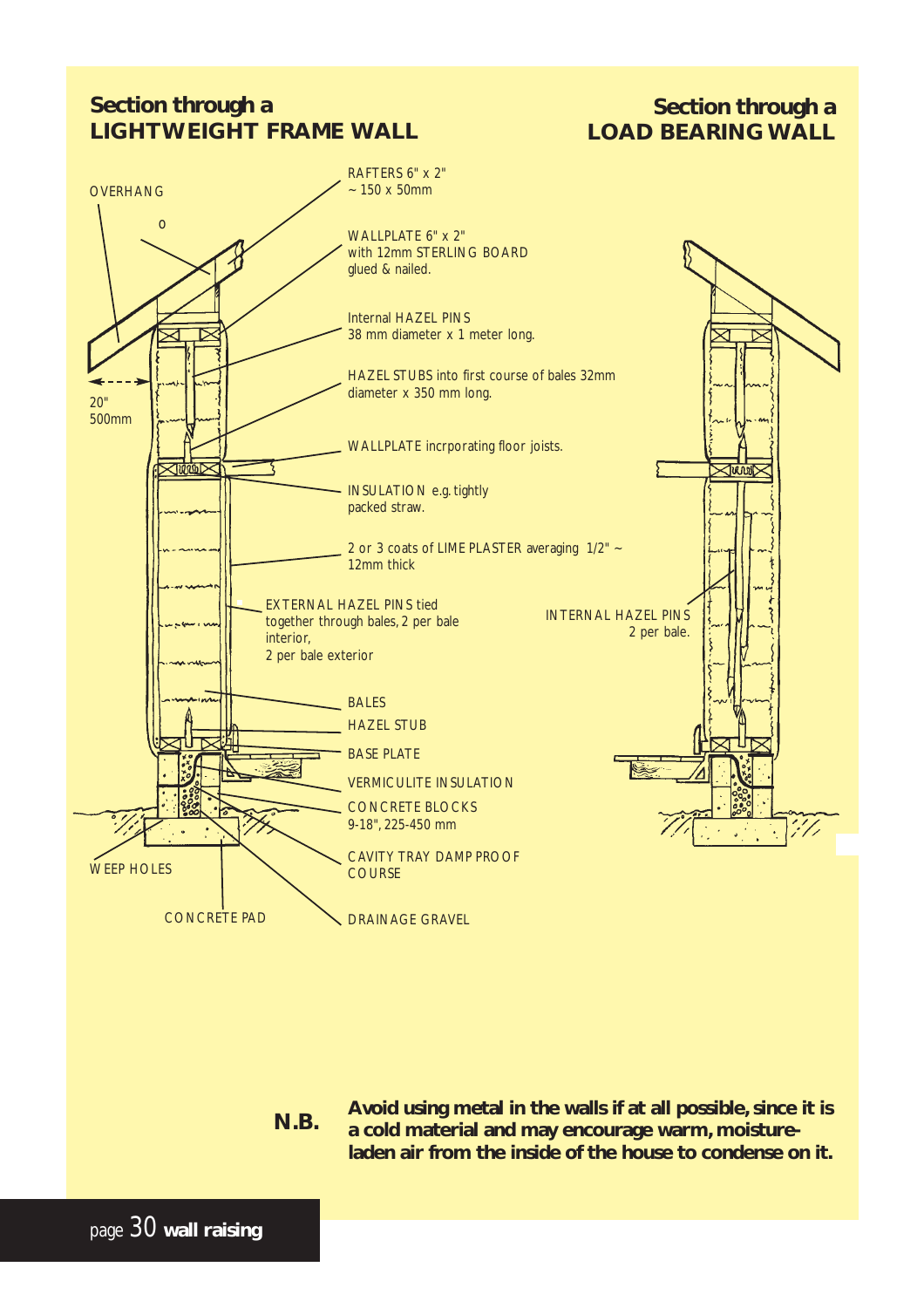## WALLPLATE OR ROOFPLATE

This is a continuous, rigid, perimeter plate that sits on top of the strawbale walls. It is usually made beforehand in sections, for ease of installation, which are fixed securely together once in position. The size of timbers used will depend on the loading it will carry from the roof, the span of the building etc. Other types of design than the ones illustrated can be used, for instance, a plate that is located at first floor level can also incorporate the floor joists, so as to save on timber.

Width from 14"-18" 350-450mm depending on design preference.



## SETTLEMENT AND COMPRESSION

Ideally we would choose the most dense bales to build with, in order to reduce the amount of settlement that occurs due to the loading of other bales, floors and/or roof. The best building bales will compress by between 12 and 50mm (1/2 - 2") in a 7 bale high wall. Windows and doors in load bearing systems have a 75mm (3") settlement gap left above them. During settlement, this gap is maintained by folding wedges of timber that gradually reduce the gap as the building compresses. These wedges would be used in all places where settlement needed to occur. It is also possible to precompress the walls - especially so in the compressed frame method - by using ratchet straps at 1m (3'3") intervals along the wall, fastened to or through the foundation, to give even pressure on the walls, using the wallplate to spread the load across the width and length of the wall.

page 31 **wall raising**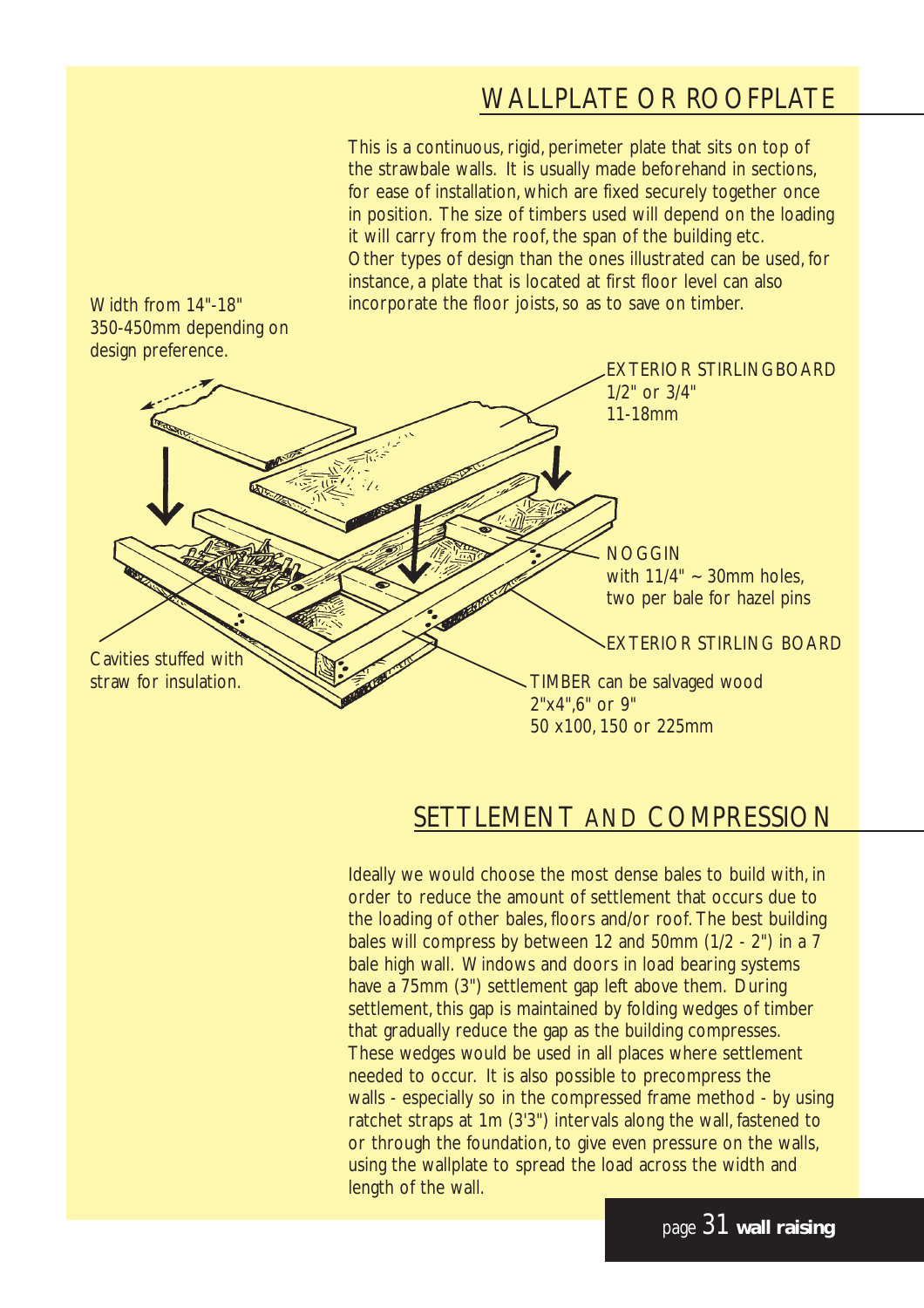#### REASONS FOR USING WALLPLATES:

- To distribute the load of the roof or floor above evenly across the width of the wall, and around the perimeter of the building.
- To provide a rigid perimeter plate that affords compression of the straw walls at an even rate around the whole building.
- To provide a fixing point for strapping or anchors to the foundation, to hold the roof structure down against wind uplift.

Once the wallplate is in position, any distortion in shape the walls have suffered due to their flexibility, or bale frenzy, can be adjusted. The weight of the plate immediately gives the walls greater stability. Beginning at the place of best fit, the walls should be persuaded back into correct alignment, and the plate pinned down with hazel 25-38mm (1.5-2") in diameter, 600mm (2') long, again two pins per bale.

# **work on.** TIE-DOWNS

These can be fixed at this point, or wait until the roof has been constructed. It is often easier to trim the walls before the tie-downs have been attached.



**At this stage, there is a dramatic change in the stability of the walls, and instead of being flexible stacks giving the impression of a ship at sea, the walls become remarkably solid and reassuring to**

## ROOF

The design of roof for a strawbale house is not unusual nor particularly different to that for any other building. The main consideration for loadbearing and compressed frame design is that the loading is spread as evenly as possible around the perimeter walls, and this must be remembered whilst the roof is being covered in.Truss rafters should be spread across the walls, not stored at one end of the building before fixing. As the roof is loaded up with slate, tile etc., these should also be distributed evenly and not loaded in one spot, nor should half the roof be slated before the other half.

page 32 **wall raising**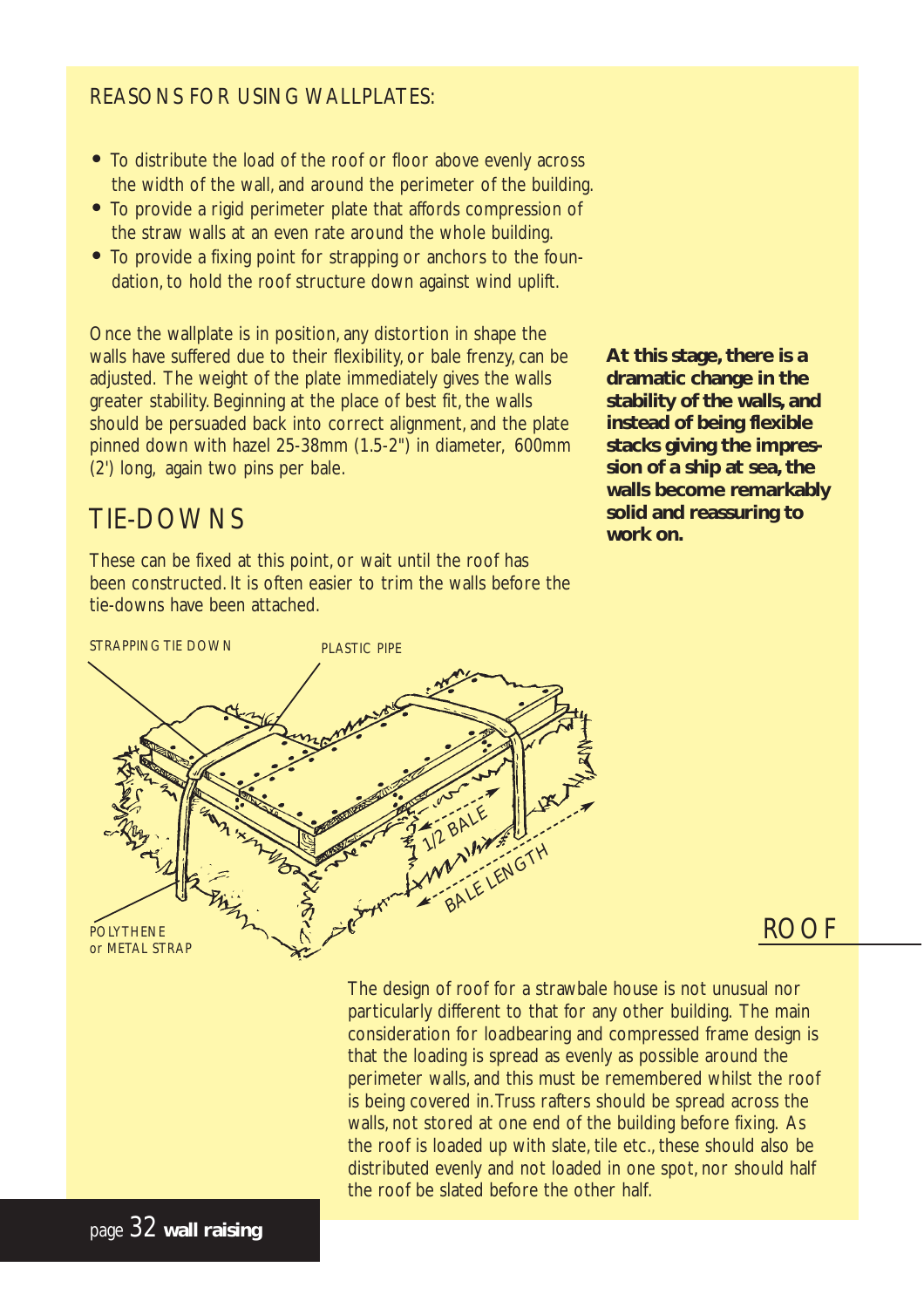Straw houses need a good hat to protect them from the weather. A large overhang is a feature of straw bale buildings, especially in this climate. Just as trditional thatched houses have a roof overhang of about 500mm (20"), so too do straw ones. This gives really good protection to the top of the walls against the rain.

CABLE

## ELECTRICITY & PLUMBING

Again, no real differences in installation. Electricity cables should be encased in plastic conduit sheathing to give extra protection for the (as yet unresearched) possible risk due to heat generated by electric cables sited in a super-insulated wall such as straw.

As far as possible, water carrying pipes should be designed to be fixed in internal, non-straw walls, to minimise the risk of water seepage to the straw in the event of a leak. Metal pipes that pass through straw walls should contain no joints, and be encased in larger plastic pipes for the full width of the wall.

## INTERNAL FITTINGS

Cupboards, shelves, light switches and sockets, bathroom facilities etc can all be fixed by using timber wedges knocked into the body of a bale, that provide fixings for screws or nails. These fixing points need to be placed before internal plastering, but can be added at a later stage if necessary. ( They can be located after plastering by the simple placing of a nail beforehand. ) In framed construction, the framing posts can be used as well.

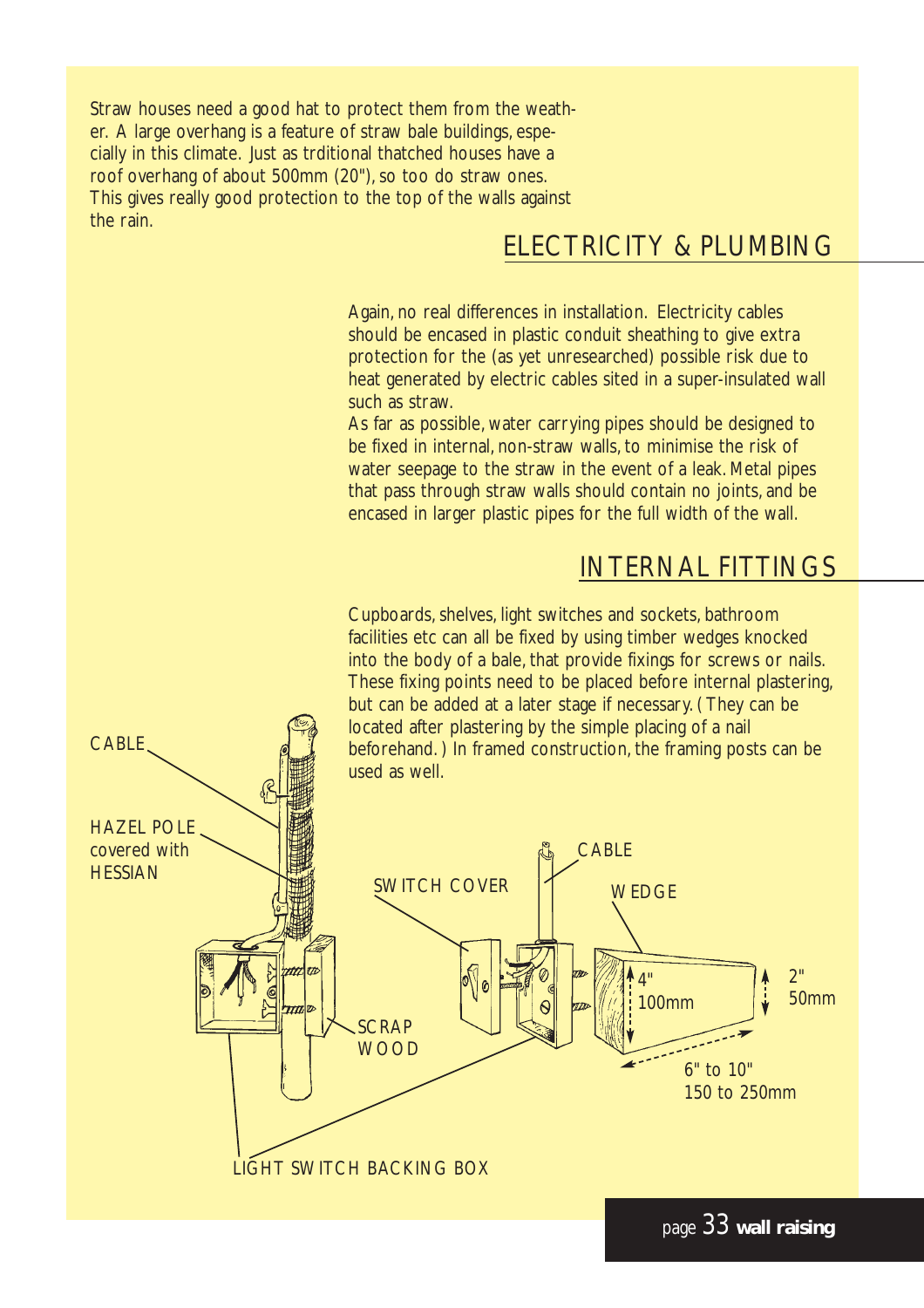# <span id="page-35-0"></span>WINDOWS AND DOORS

## FOR LOADBEARING

All window and door openings in loadbearing houses must have some way of supporting the weight of the bales, floors and roof over the top of them. Due to the flexibility of straw, the use of concrete or steel lintels is inappropriate and in fact would create problems – the loads need to be spread over as wide a surface area as possible.

The simplest way of dealing with openings is to make a structural box frame into which the actual window or door is fixed.

The design of these frames must take into account the fact that the straw walls will settle under the weight of the floors and roof above. It is impossible to know how much settlement will occur as it depends on the density of the bales and the amount of loading applied to them. In practice, 75mm (3") is usually sufficient, and the frames are built to be 75mm less than the height of a whole number of bales. 1/2" EXTERIOR

## **Structural box frame for windows** ~

box frame for doors is the same minus the base box.

STIRI INGBOARD

Glued and nailed or screwed together.

Cavities stuffed full of straw for INSULATION

2X3, 4 or 6" 50 x 75, 100 or 150mm **TIMBER** 

SCREWS .  $3" \sim 75$ mm

Screw here to attach sides to top & base with  $3" \sim 75$ mm SCREWS  $\leq$ 

Width from 14'-18" 350-450mm depending on design preference

Base is the same as the top unit, also stuffed with straw.

 $\overline{Q}$ 

SIDE x 2

SIDE x 2

BASE

page 34 **windows & doors**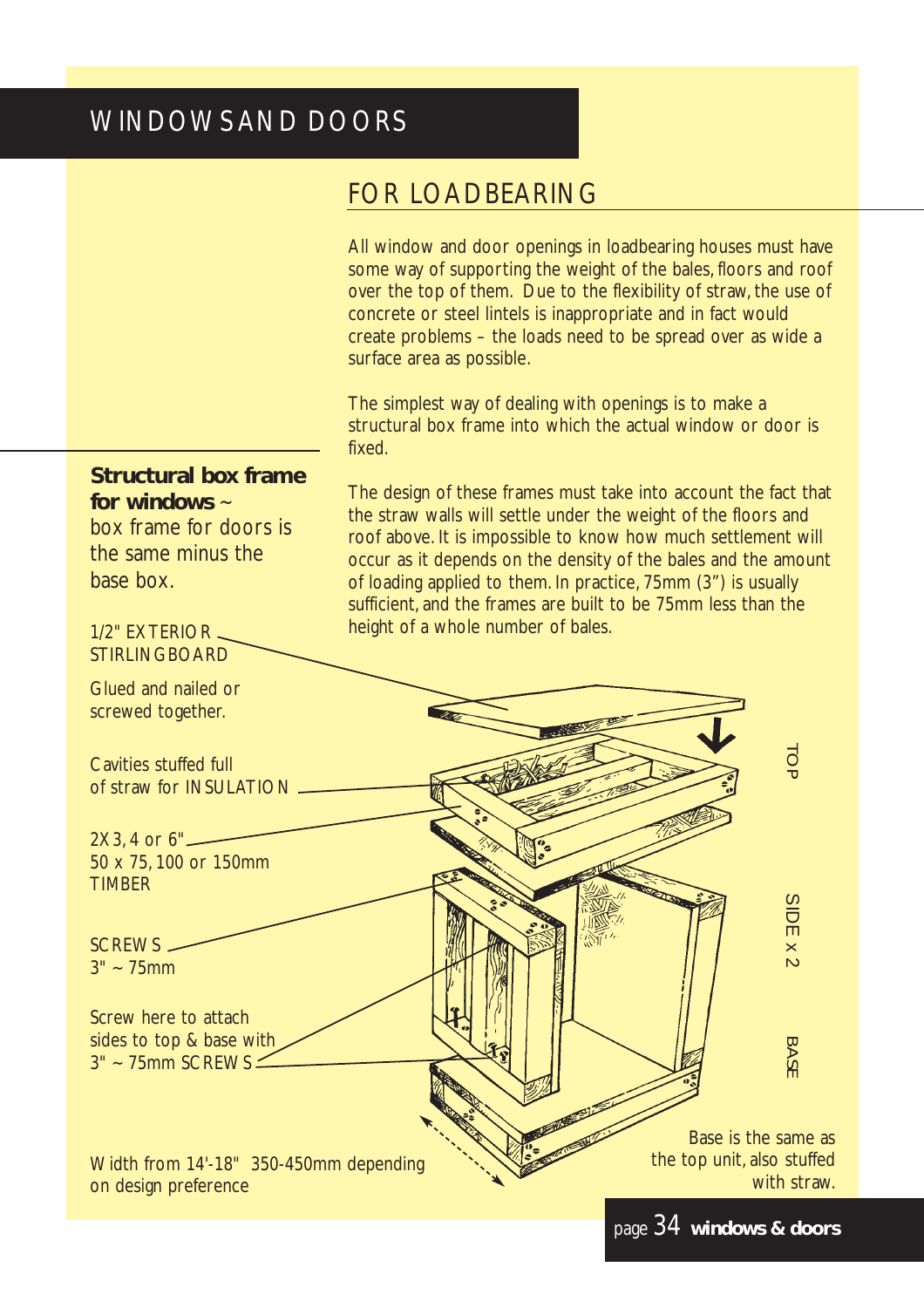Except in unusual circumstances, structural frames should be multiples of bale dimensions. So external dimensions of the frame could be anything from half a bale to 3 bales in width and any number of bale heights minus 75mm (3") to allow for compression or settlement. Door frames would not have the base box as shown above for a window. Instead, the sides of the frame would stand directly on the foundation and be fixed in position with bolts or screws.

The actual sizes of timber used, particularly for the top of the box, will depend on what weight it has to carry. This will be affected by the design of the wallplate above it, which may be able to partially act as a lintel for the window/door.



# FRAMEWORK METHODS

**[Click here to](#page-72-0)  see drawing** No 10

page 35 **windows & doors**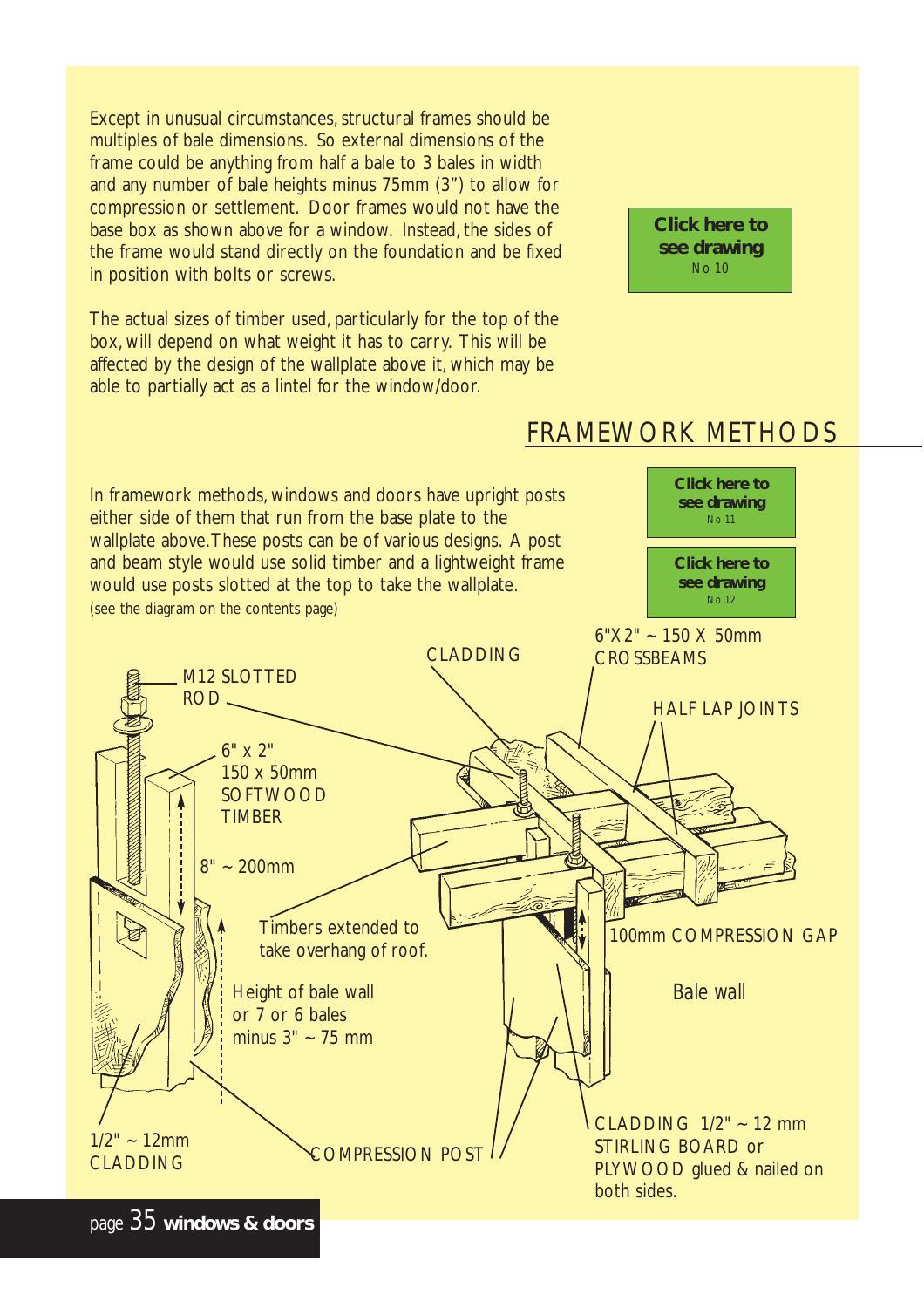In either case, the framing sill would be fixed only after the straw below it had been placed and compressed manually.

In both designs, it is not necessary to fit the width of the window or door to the bales, but the design should ensure that the gap between fixed posts relates to full or half bale lengths.

If there is a bale between the top of the window and the wallplate, framing must be designed to carry the full width of the bale, and in the lightweight frame method, allowance should be made for settlement of the wallplate into the slotted posts.

# **Other options**

### **USE AN ANGLE-IRON LINTEL**

This is a ladder welded together from angle iron, using cross pieces to form a cradle into which the bale can sit. It must extend a minimum of half a bale width either side of the opening to spread the load.

#### CAUTION

In general, metal would not be used in the walls as it may encourage condensation of moisture vapour, as it moves from the interior of the house to the outside. If it is used, it should be covered in an insulating material to protect the straw.



LINTOL about 16"~ 400mm wide.

for door or window.

**ATTACH** the window and door box frames directly to the wallplate above it. This can be a good option if the design calls for tall windows, but a settlement gap must be left **below**  window frames in this case. It has the advantage of reducing the amount of timber required for the frame. However, it is probably only a first choice option on the ground floor of a 2-storey house, as otherwise the overhang of the roof would obscure much of the light.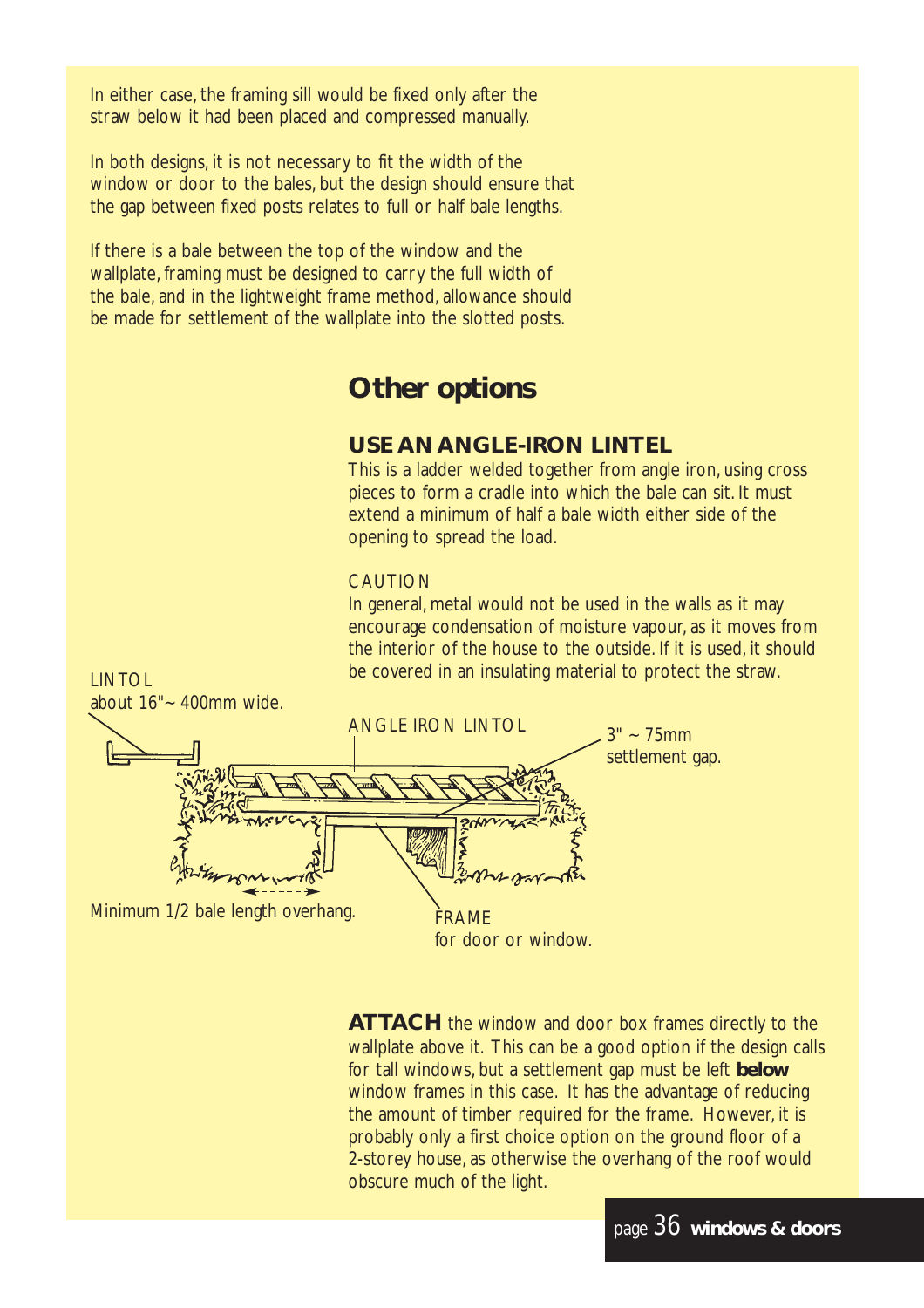# PLASTERING AND RENDERING

Straw is a breathable material. It allows the imperceptible passage of moisture vapour and air through it. If it is sealed by a waterproofing material, it will eventually start to rot. **Imagine putting a bale of**

**straw into a plastic bag and sealing it up. It will start to get hot and sweaty as anaerobic bacteria flourish.**

Straw needs good ventilation around it to stay healthy. In practical terms, this means that anything used to weatherproof or decorate the straw must not block this breathable nature.The ideal finishes for straw are traditional lime based plasters or natural clay plasters, since these are also breathable materials, painted with lime-wash or breathable paints.

### Background to the use of lime.

Lime has been used as a binding material (mortar) between stone and brick and as a surface protector of buildings (called render when used outside, and plaster when used inside) for thousands of years. All European countries used lime for building, hundreds of years before cement was invented. In the UK lime burning was a cottage industry, with local lime pits wherever they were required, and most communities had a working knowledge of its uses and how to produce it. There is no doubt that lime plasters and renders are durable and efficient, well able to do the job of protecting our buildings from the weather.

So, we don't need to argue the case for the ability of lime to withstand the tests of time, weather, and function. However, lime requires thought and understanding of the processes involved in the slow carbonation back to its original limestone, in order to use it successfully. Whilst it is true that a carefully applied lime render or plaster can last for hundreds of years, there have been instances of spectacular failure, and the reasons for these need to be understood if we are not to repeat those mistakes. In essence, the preparation and practice of limework is simple, but variables in the materials themselves, the sand, the lime, and particularly in the weather during application and drying time, are crucial to the overall durability of the material. Traditionally, knowledge about lime was passed down from one generation to the next, and people were used to using it continuously, and so built up a wealth of experience based on a sound knowledge of the material. Today, there are very few skilled craftsmen (We haven't found any women yet) who worked in those times, and we are having to learn as best we can from what we have left, and remembered histories.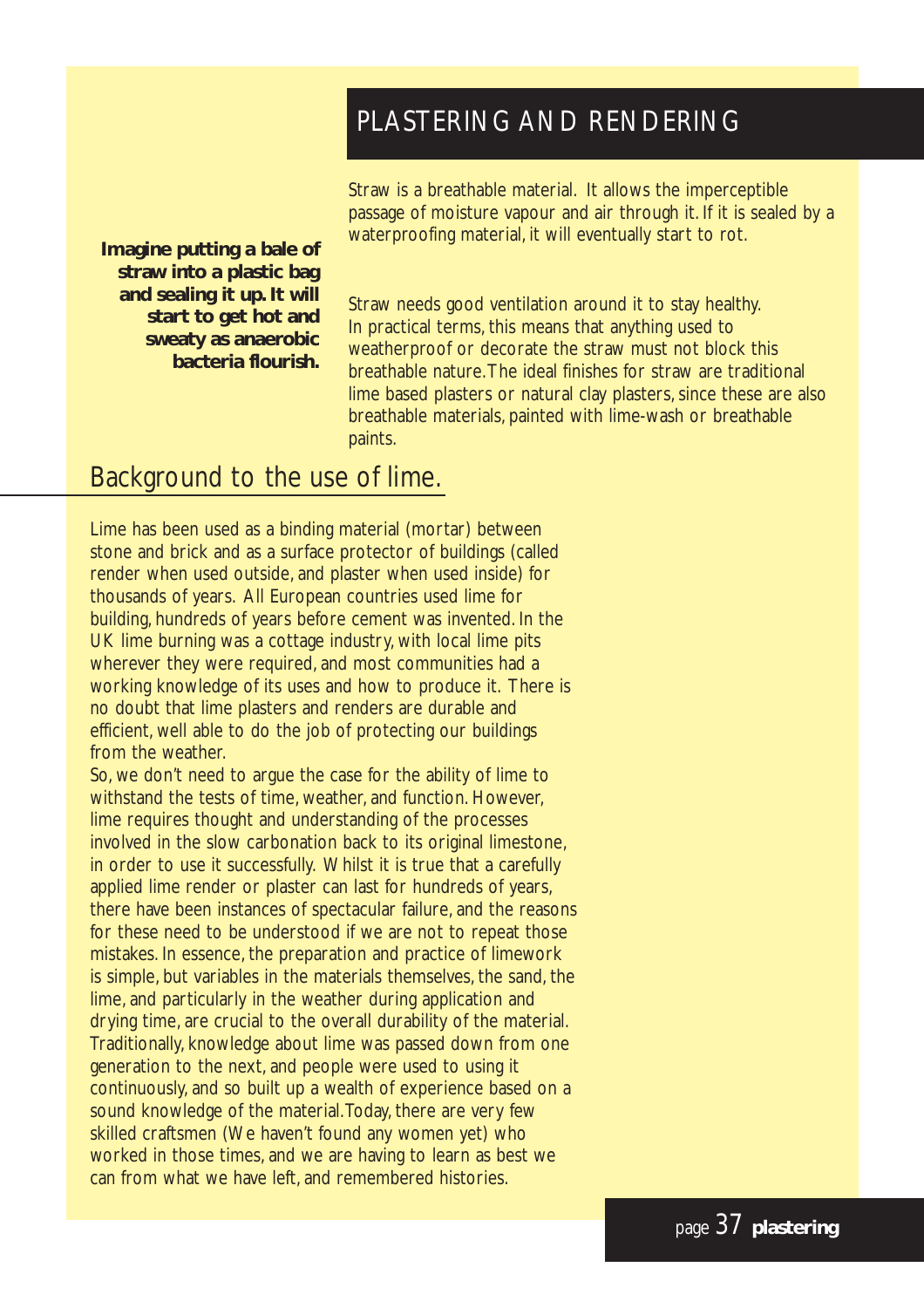To some extent, what that can lead us into is an over technical approach to what was essentially a practical and rather ad hoc building practice.We are trying to specify exact lime/sand mixes when most likely what happened on site was fairly rough and ready, except for the most prestigious jobs.And mostly, it worked! As tens of thousands of houses in the UK, hundreds of years old, can testify. So what follows is an attempt to explain what happens in the lime burning, slaking, mixing process, and what is important to know, so that you can take care of your own limework satisfactorily.

# LIMESTONE AND LIMEBURNING

The raw material for all lime mortars and renders is naturally occurring limestone, shells or coral, which is called calcium carbonate (chemically CaCO3).The process of making lime putty from the stone is relatively simple.Traditionally, the limestone is placed in a specially built kiln (sometimes a pit or a heap) and layered with fuel such as coal or brush and burnt for about 12 hours. It needs to reach a temperature of 900-1200 degrees C; 900 for carbon dioxide (CO2) to be driven off, and 1200 for the heat to penetrate through to the centre of the stone.

As it heats up, steam is driven off first (water, H20), which is always present in the limestone, and the chemical change of:

### **heat + CaCO3 = CaO + CO2 heat + calcium carbonate = calcium oxide + carbon dioxide**

takes place. At the end of the burning process, whitish lumps of calcium oxide are left with bits of burnt and unburnt fuel. Over burnt limestone appears as black, glassy pieces, and these should be removed and discarded.The chemical reaction that takes place is usually more complicated than this, due to other carbonates and silicates being present in the limestone, but it's important to understand the basic changes that are taking place at this stage. Calcium oxide is very reactive and can be dangerous; it is called "lump-lime" or "quick-lime" and may be left as lumps or ground down into powder. It MUST be kept dry as it reacts very quickly with water, even the water in the air or the moisture in your skin, to form calcium hydroxide, which is the first step to reversing the process back to calcium carbonate again. Just as making quicklime needed heat, the reverse process PRODUCES heat.

**So quicklime added to water gives us... lime putty!** 

**CaO + H2O = Ca (OH) 2 + heat calcium oxide + water = calcium hydroxide**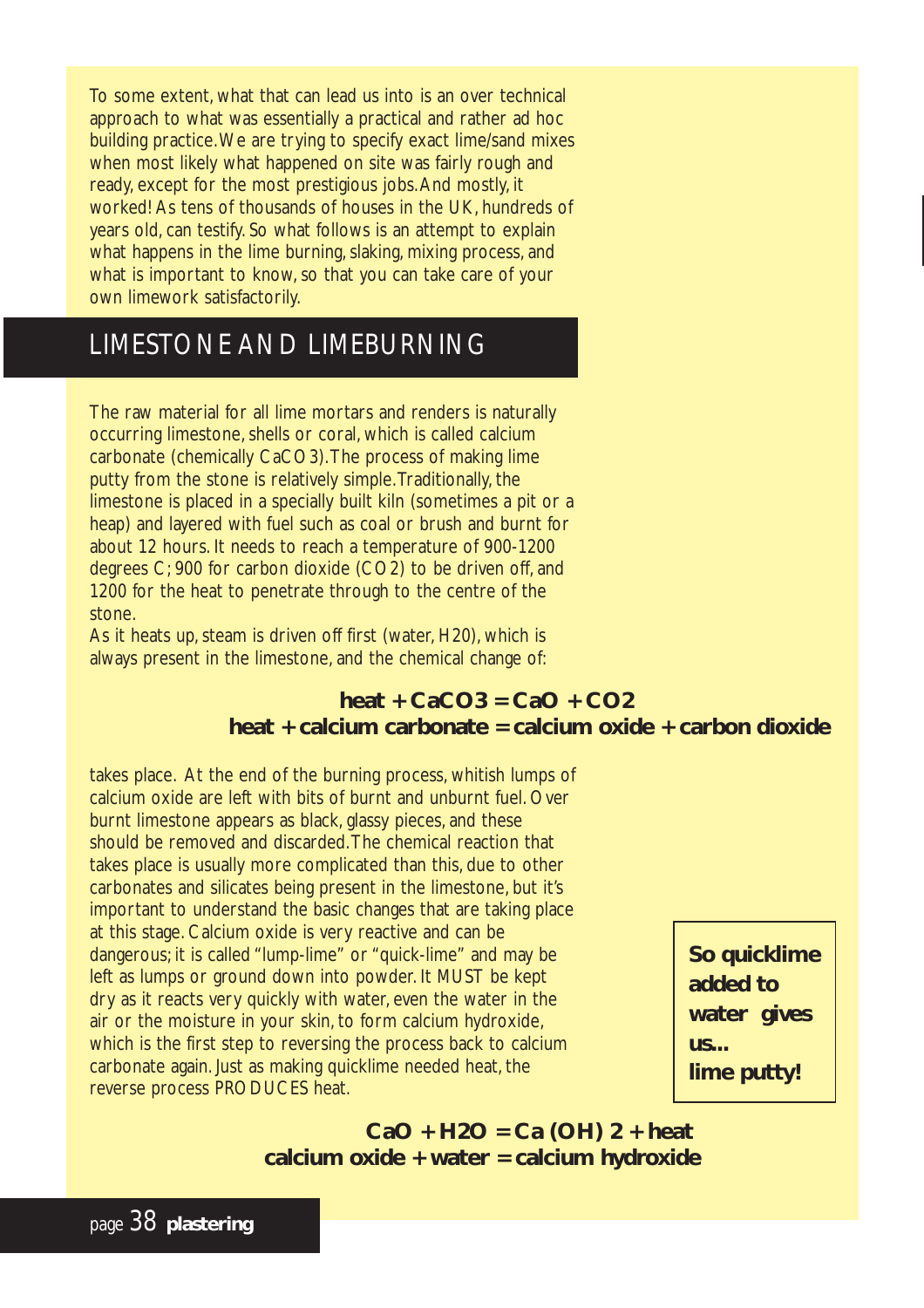**Caution: Never add water to quicklime, always do it the other way round and add quicklime to water or else it could explode!**

# HOW TO MAKE LIME RENDER AND PLASTER

# There are two main ways to do this **one:** Lime putty mix

**Recipe:** 1 part lime putty 3 parts sand



**two:** Hot lime mix **Recipe:** 1 part quicklime powder 3 parts sand

This is probably the most common method used in the past for mortars in the UK. In this method, the quicklime is added to DAMP sand in a bath and mixed with a shovel.Very soon, the mix starts steaming and becomes warm, as the reactive calcium oxide hydrates with the water in the sand.At this point, the mix can be riddled (passed through a sieve, usually 1/4" for renders), as it's easier to do it when the quicklime has dried out the sand.This process is dangerous because the powdered



Well graded sand "SHARP SAND" particle size dust to 5mm.



Poorly graded and round sand with organic debris.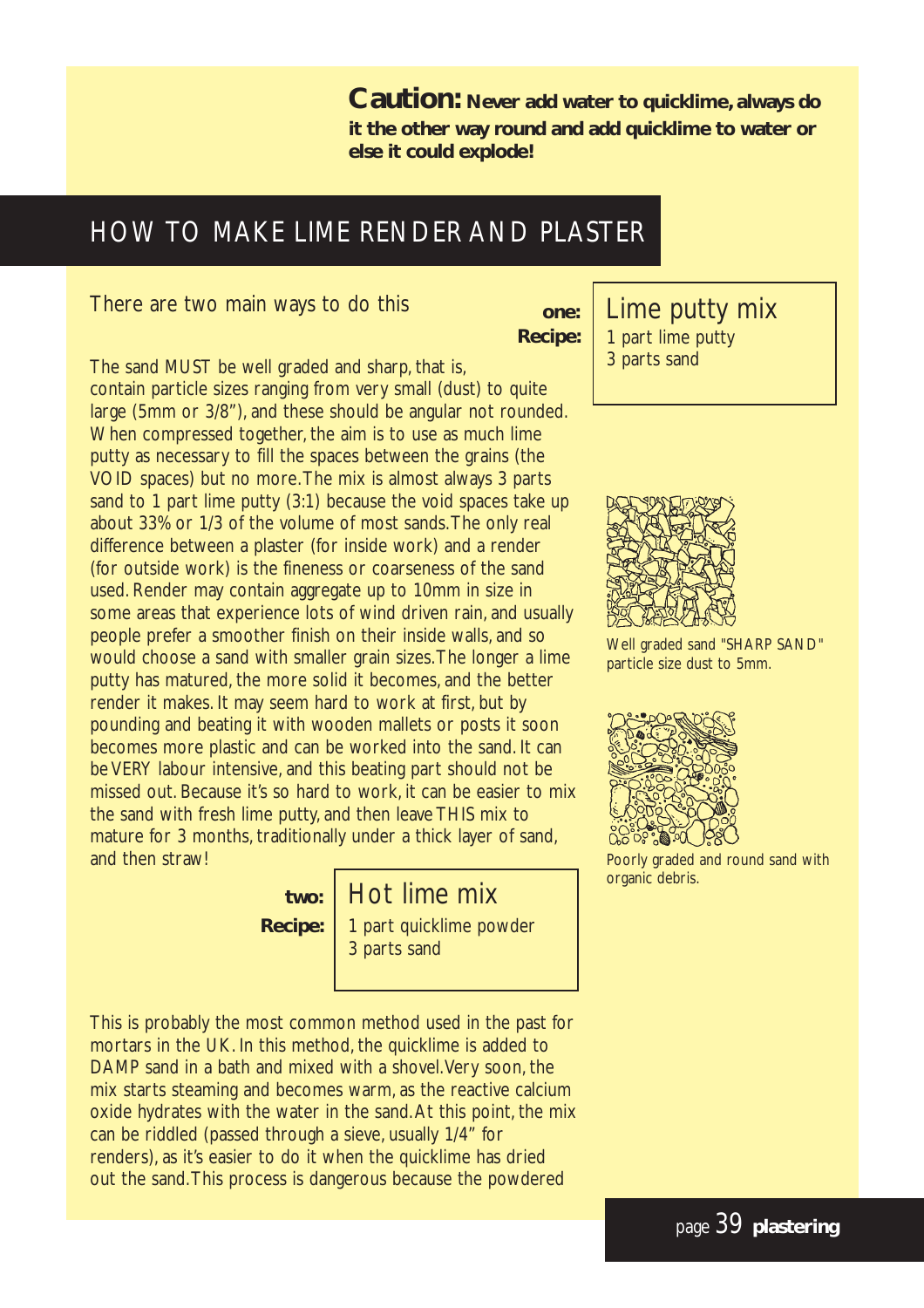quicklime blows in the air and can get into eyes and lungs, reacting with the moisture there, plus the mix gets hot very quickly and may be difficult to control. It must be raked and mixed continuously, and may not need any extra water adding, depending on the dampness of the sand. Again, it should be left to mature for at least 3 months.

**HOW TO USE LIME RENDER AND PLASTER** 

The internal and external faces of the straw walls should be given a very short haircut – trimmed down to a neat finish.All the long, hairy, unkempt bits of straw should be removed. The reasons for this are:

- To minimise flame spread over the surface of the bales, in the event of a fire before plastering.
- To reduce the amount of plaster required by reducing the surface area.
- To even out any large undulations in the surface of the wall.

Plasters and renders can be bought ready-mixed from one of a growing number of suppliers; they can be mixed on site from lime putty and local sand, or sometimes from quicklime and sand, depending on local availability.The lime mix should be applied directly to the trimmed straw.

**There is no need to wrap the straw in stucco or chicken wire first, as many cement rendered buildings in the USA have been. It is totally unnecessary and a waste of time! Both lime and clay stick extremely well to the straw, particularly if applied by hand.**

When the time comes to use a lime mortar or render it should be beaten and worked to a stiff consistency, so sticky that it can be held upside down on a trowel.There should be no need to add water to it, this would increase the risk of shrinkage cracks. It will generally become more plastic with lots of beating! Traditionally, it was a completely separate trade, to be a lime render beater.These days, render can be knocked up in a paddle mill (used by potters) to save all that work by hand. Generally, a cement mixer WON'T do the job as the mix stays in a lump and knocks the machine over, then the tendency is to add water to soften it, and the resultant mix will crack due to too much shrinkage!

The first (or scratch) coat onto straw is usually lime-rich to make it stickier, often a 2:1 mix.The next 2 coats of plaster contain cow or goat hairs, or chopped fibres such as straw or coir, well distributed throughout the mix, to give it much greater strength; in the same way that straw is used in mud plasters, to give it tensile strength.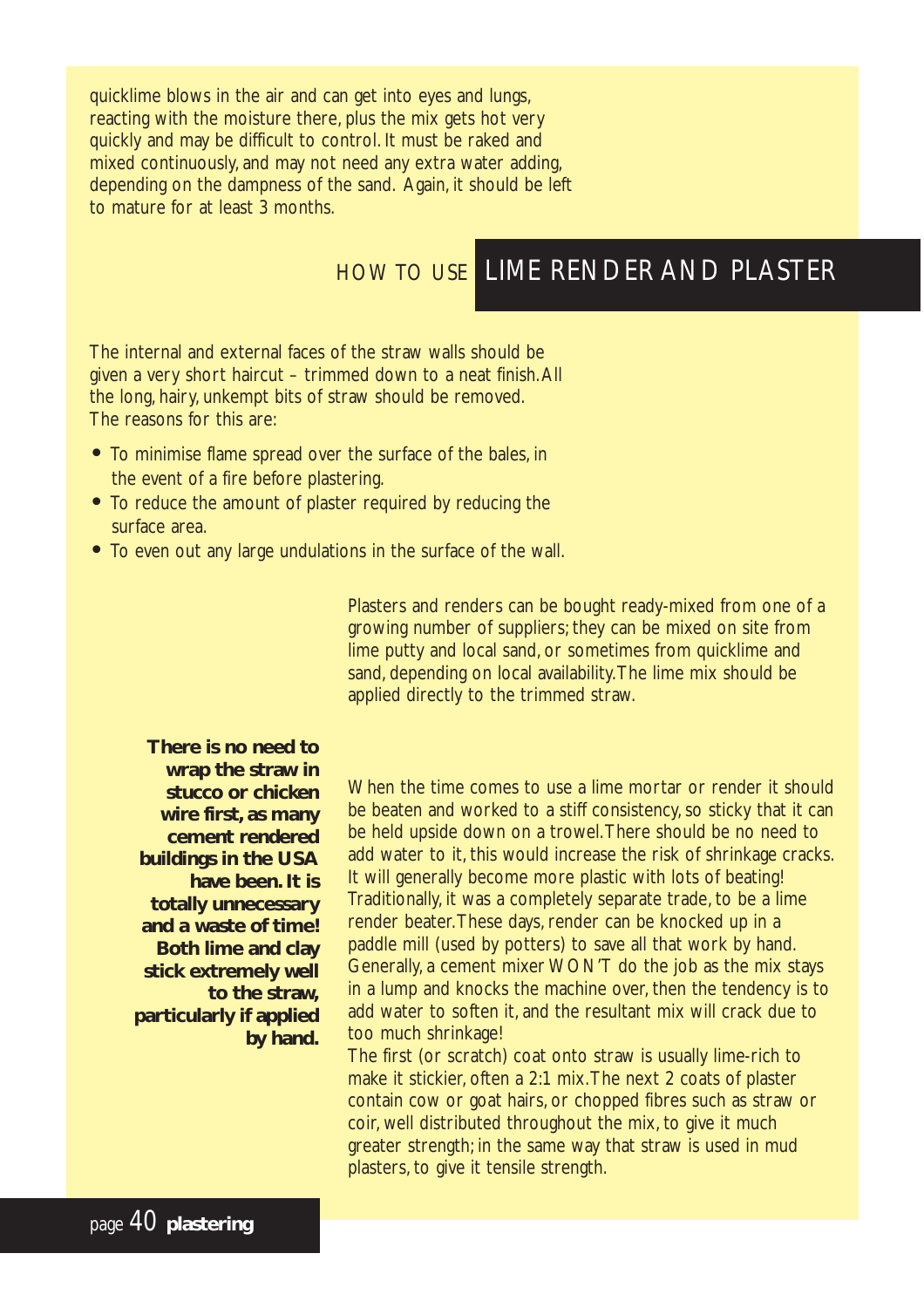**[Click here to](#page-75-1)  see drawing** No 13

**It's probable that lime renders on strawbale walls carbonate more quickly than on stonework, because the straw itself is breathable, and so air has access to the back of the render as well as the surface.**

**It needs to be protected from frost for about 3 months so don't do it too late in the year**

For strawbale walls, it's usually best to apply the first coat of lime by hand (with gloves!) because it's more fun, and the straw tends to flick the stuff back at you otherwise, and it needs to be well rubbed in, to get a good key (join) between the straw and the lime. It's important to encourage the render to cure (go off) from the inside out, not to let the outside skin carbonate too fast, and the way this is done is to keep the whole thing MOIST (not wet). The surface should not be allowed to dry out; it will naturally take 2-7 days before the render feels hard.The first coat should be as thin as possible, leaving stubbly bits of straw sticking out, and will probably be ready for the second coat on the next day, unless there are pockets of thicker mix in places.A rule of thumb, literally, is to put the second coat on when the first is hard enough that you cannot push your thumb into it. Wet the walls down with a mister, not a hosepipe, before putting the second coat on, and work it well in, either with hands again or a wooden float. Keep the render damp by misting it, unless you have ideal drizzling weather! Keep going over the wall with a wooden float, rubbing in the mix and misting it.

Over the next few days, protect the render from direct sunlight, driving rain, forceful wind and frost. Often hanging sacking from scaffolding, and keeping the sacking moist to create a humid atmosphere close to the lime does this.The render WILL crack, and needs to be reworked several times over the next few days to squeeze and compress the sand particles together, before the surface hardens.The cracks are caused by shrinkage as the excess water in the mix evaporates. The aim is to compress all the render so that there are no air spaces left.The misting is not to add water to the render, but to make sure that carbon dioxide can be carried into the thickness of the layer.

It is not a good idea to use a steel float on a lime render, as this polishes up the surface and closes up the texture, thus preventing humid air from penetrating into the body of the render.

## LIMEWASH AND DECORATING

Applying limewash to the building once it's been plastered should be seen as part of the plastering process. If there are any tiny cracks left in the finished plaster, the limewash will seal these up. Over time, lime plasters have a self-healing effect. Any cracks that do appear tend to close up as the lime carbonates, because the calcium carbonate molecule is bigger than the calcium hydroxide one.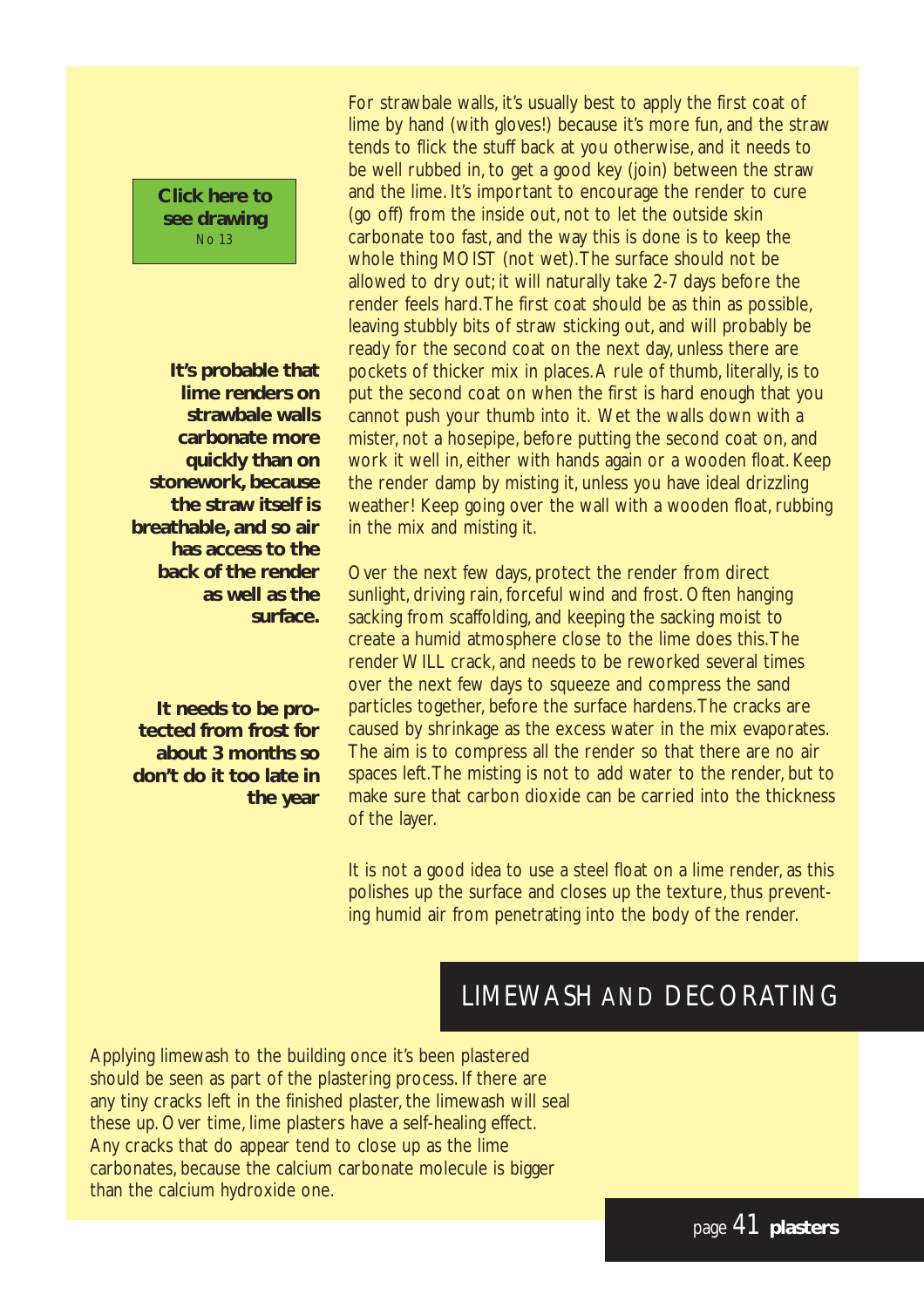Externally, walls that take a lot of weather, usually the south west side, should have about 5 coats of limewash to protect them.The rest of the building may only need 3, although the more coats you apply initially, the better the weatherproofing will be. How frequently it needs re-coating will depend on the weather.The sheltered side may only need limewashing again every 5 years, whereas other parts may need to be done more often.

# NATURAL CLAY PLASTERS AND RENDERS

Although these types of plaster are very common in the rest of Europe, Scandinavia, the USA, the Middle East and Africa, they are not so well known in the UK. Knowledge of their use has largely been lost, although we do still have many fine examples of older buildings with a clay mortar binding the bricks or stones together. And of course, our rich heritage of cob buildings, built entirely of clay and sand, stand testament to the durability of clay finishes.

Depending on the geology of your local area, you may find a clay sub-soil that is ideal for plastering, or pockets of clay that can be added to sand to make a good render. Clay types differ, but in general, a plaster or render needs about 20% clay to 80% sand.

Clay is applied to straw in the same way that lime is.The first coat onto the straw is rubbed in by hand, and would be a thin, clay rich mix.All other coats would have lots of finely chopped straw mixed into the plaster to give it tensile strength and stop it cracking.The final coat would use finer sand to give a smoother finish.

Often, clay coats would be applied before the lime plaster, to even out undulations and to save on the amount of lime plaster used. It is often used as a finish coat inside a house, but would not generally be used on the outside as a finish except in very sheltered positions. Outside, it would probably require several coats of limewash to protect it from the weather.

There is a clay plaster that is commercially available, imported from Germany. It comes in powder form in sacks, and you just have to add water. It works brilliantly well, and there's no waste as anything that is dropped or dries out can just be remixed with water. Different grades are available for the backing coat

page 42 **plasters**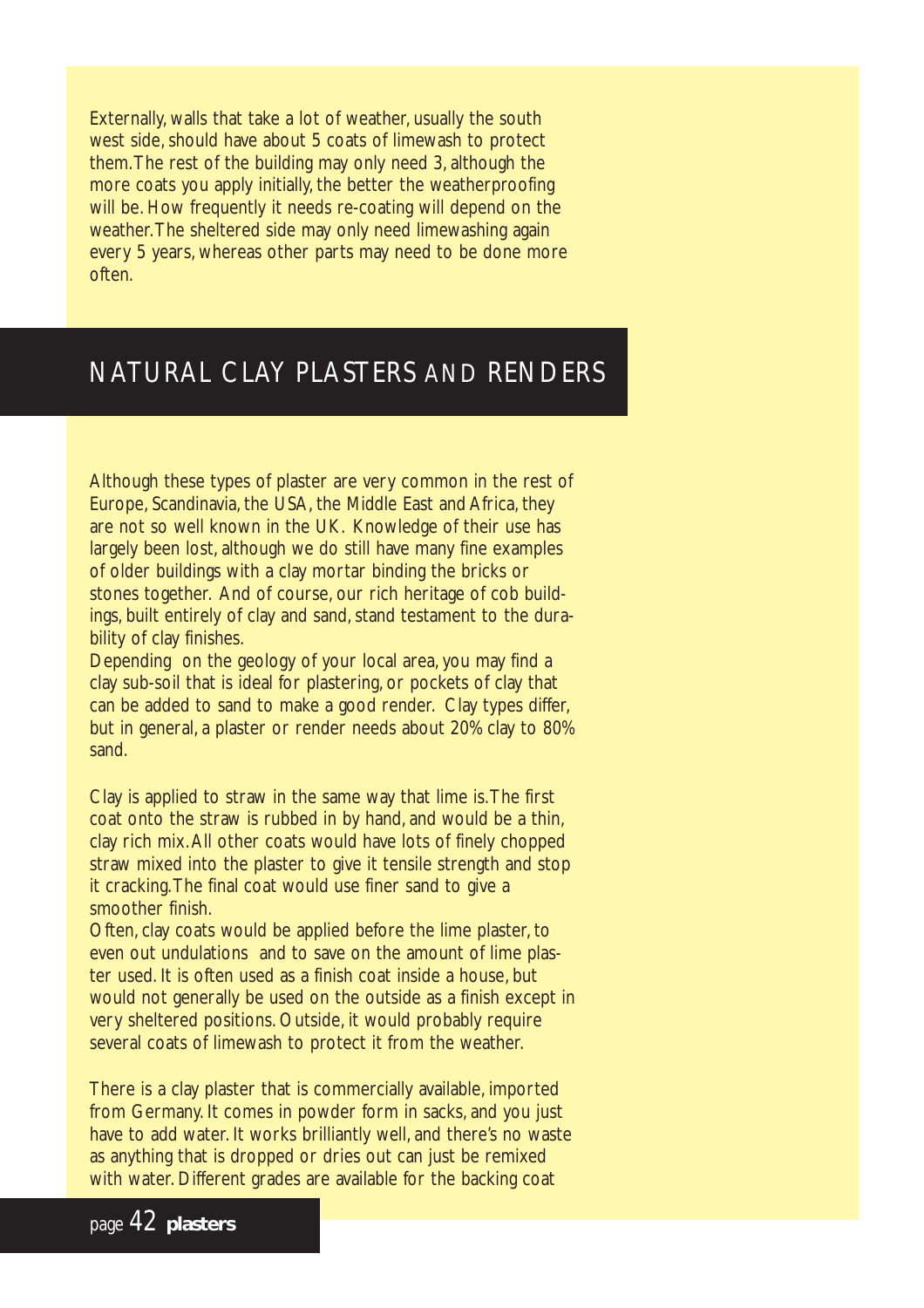and finish coats.At the moment, it is expensive to buy, approximately 4 times as costly as the equivalent amount of sand and cement. **It is a market waiting for our own brick companies, to manufacture home-produced clay plasters at reasonable prices!** 

Mixing clay and sand from raw materials can be very laborious and time consuming. It works best if the clay is either completely dry so that it can be powdered, or completely wet so it is a thick slurry. In either form, it can then be mixed with sand using a shovel, as though it was cement. Other ways of mixing are:

- To trample the whole mix by foot.This is a lot of fun if done in a group, but takes a long time and can be tiring.
- To use a paddle mill. Potters may have one of these. It's a round pan with heavy wheels inside that turn and squash the clay mix at the same time as the pan is turning and the clay is scraped up off the base. It's the best way of mixing but it can be hard to find one or expensive to use.
- To use a tractor.This method works very well too, especially for large quantities, but it can take a long time to get all the small lumps out of the mix.

In general, it would not be sensible to mix your own clay plasters except for small buildings, where you have a lot of help, or when you don't have to pay labour costs.

One of the great advantages of taking time to use clay plasters is that it gives a great opportunity for creative expression.The clay can be sculpted and moulded into all sorts of frescoes and reliefs. In fact, it is almost impossible to stop people from being creative with it, it is so tactile and such a lot of fun to apply.

# CEMENT PLASTERS AND RENDERS.

There are hundreds of strawbale buildings in the USA and Canada that have been cement rendered. Most of these are doing fine and are not showing any sign of deterioration. Some of them, however, have become very damp as a direct consequence of using a cement render.

> Cement and lime are materials that behave very differently to each other, and are used for different reasons.Whereas lime is a breathable material that holds water within itself whilst it is raining, and releases it once the rain stops, cement is waterproof and works by preventing water from penetrating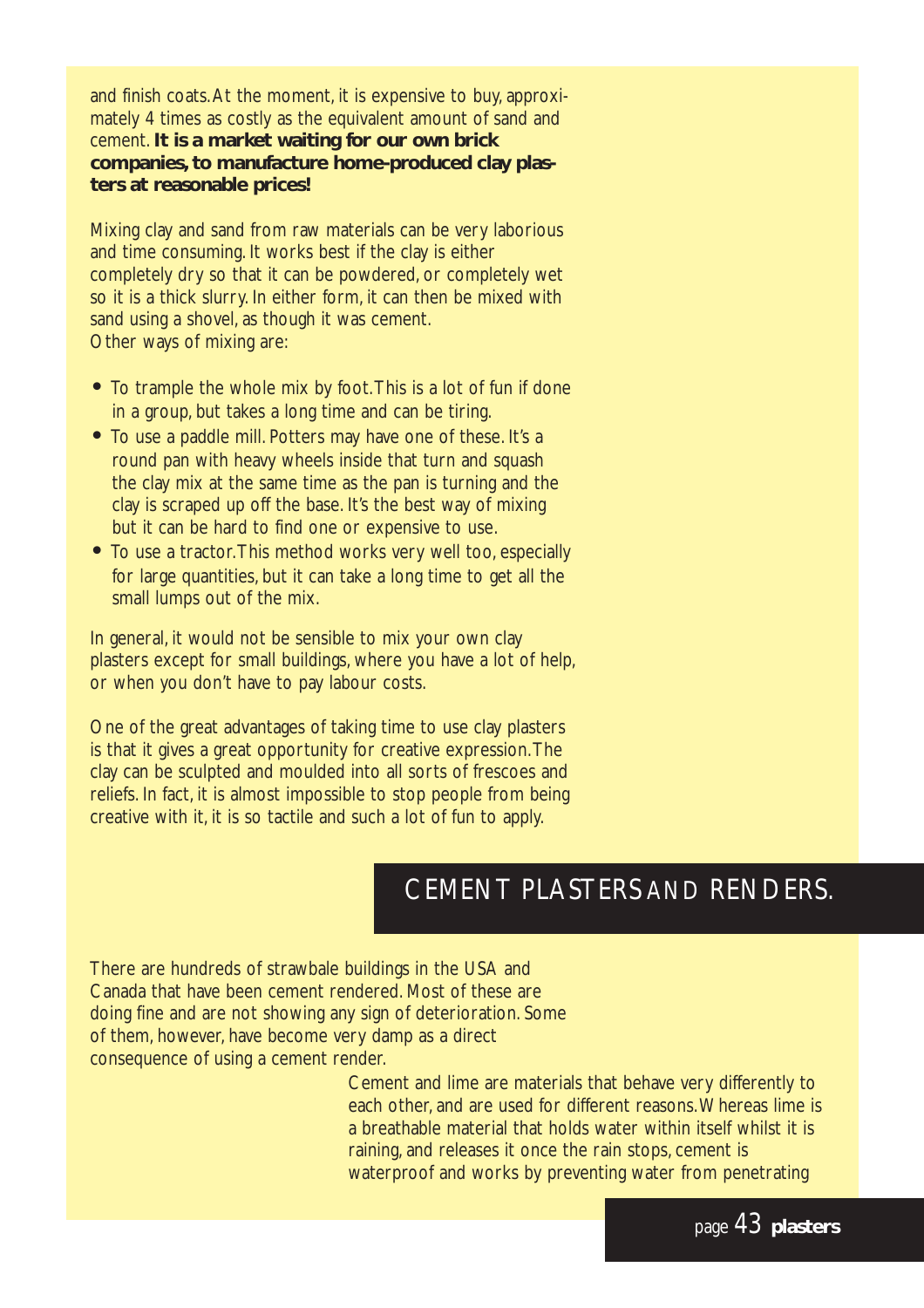through it to the surface beneath.Also, lime is quite flexible, whereas cement is rigid.This means that as long as there are no cracks in the cement, it will stop water from reaching the straw. However, due to it's rigidity, it is almost impossible for it not to have cracks in it after a short period of time, especially when it is applied to a flexible backing material like straw.This means that when it rains, the rain passes through tiny cracks and filters down the inside face of the cement, and collects at the bottom of the wall, where it cannot get out. A build up of trapped moisture at the base of the wall causes the rot to set in.

In practice, there may be many instances where you can get away with using cement, or where the life of the building is such that a bit of rot developing at the base of the wall does not matter.

> **There is no doubt however, that in terms of best practice, lime renders are superior to cement.**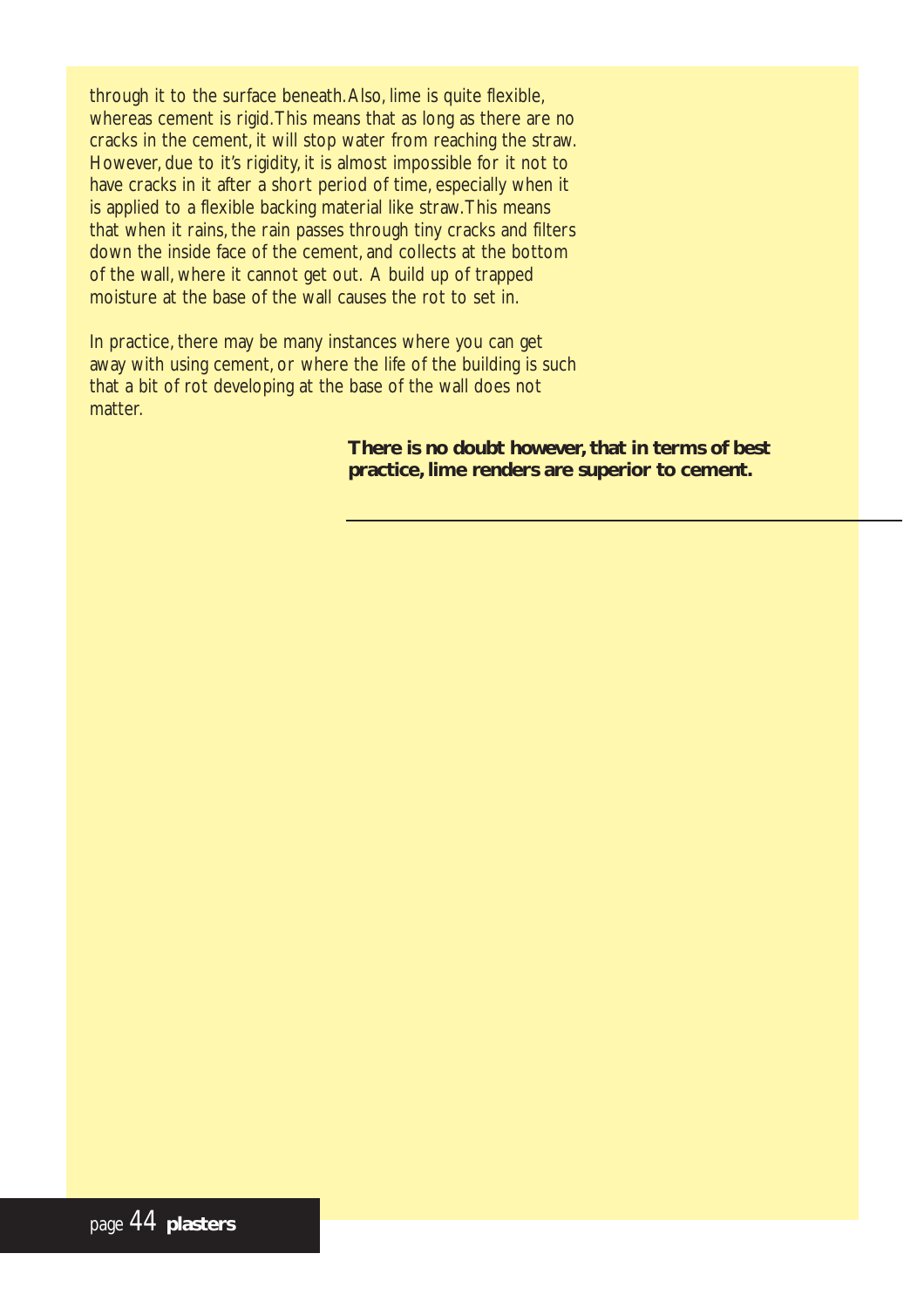# PLANNING PERMISSION ISSUES

Planning policy is a political subject that is determined broadly at national level, and in specifics at local level.Whilst there are general similarities throughout the UK, there will be differences in policy locally that reflect local circumstances. However, **the fact that a house is built with straw walls is of very little concern to the planners,** although it will be to the Building Regulation department.The planning department, guided by local elected councillors, will have worked out a comprehensive plan for the Local Authority area that specifies where new housing can be built, which areas are to be kept as green-belt, which is agricultural land etc.Within each area, different types of building will be allowed or not allowed, according to guidelines that have been set by political considerations. It may well be important to know what the planning policy is for your area, and to understand why the Local Authority has made these decisions. For instance, if you wish to build a 3-bedroomed house in a local farmer's field, you are unlikely to get permission to do so, because the field is probably designated as agricultural land and therefore no domestic buildings will be allowed. However, if you wish to build on a site next to other houses, you probably would get permission.

Most planning decisions are subjective and political, and your **planning officer.** planning officer can be of invaluable help in informing you of basic policy, and of particular circumstances in which there may be room for negotiation. It is a sensible approach to recognise your planning officer as someone who has useful knowledge that can be shared with you to enhance your project.An application for planning permission has more chance of success if the planning officer supports it. It is always best to find a way to work together, if at all possible.

**It is advisable to have a good relationship with your** 

### AREAS OF CONCERN FOR PLANNERS

### **WHAT DOES IT LOOK LIKE?**

All Local Authorities will be concerned primarily with this question. In general, your building must fit in with local surroundings, it usually has to look similar to others in the locality and not be an eyesore. Of course, what we each define as eyesore can vary dramatically! Some think concrete bungalows are beautifully modern, and others hate them. In areas of the Pennines, for instance, all houses must be built of

page 45 **planning**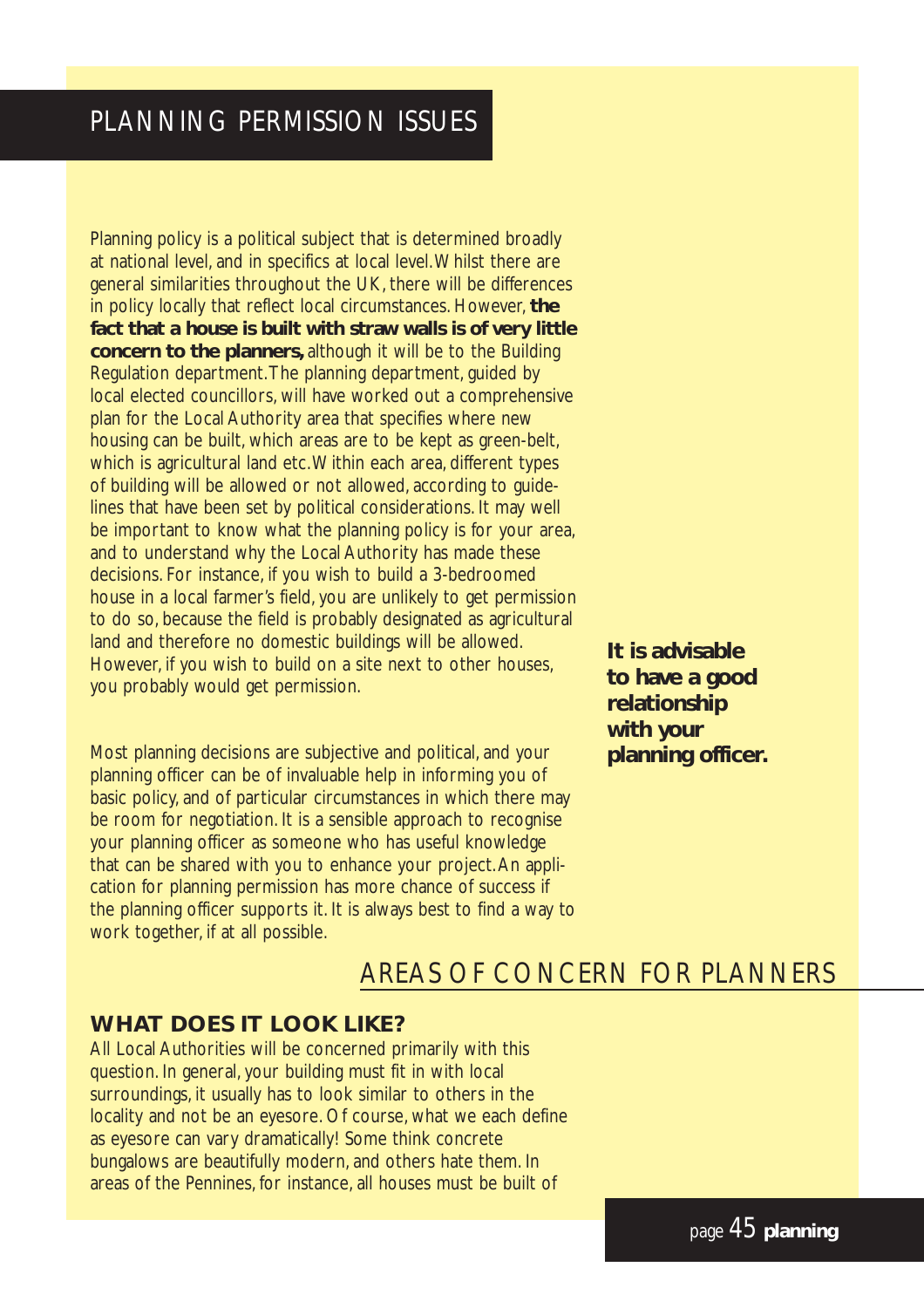local stone. However, some developers have argued successfully to build out of concrete that looks like stone. And there's at least one strawbale building that has planning permission as long as the outside render is stone coloured.This illustrates really well the possibilities for negotiation that exist within any planning policy.

### **WHAT WILL IT BE USED FOR?**

The purpose for building is important. Are you going to live in it, open it as a shop, store machinery in it, hold band practices? Homes usually require access for vehicles and means of dealing with sewage and waste water.

What you do in it has implications for wider services and the impact you'll make on the social and physical environment. Just because you want to live on a Greenfield site and make little impact on the environment doesn't mean the planners will let you . They may be concerned, not about you, but about the owners who come after you when you sell. And just because you think you can deal with your own sewage and waste water doesn't mean that the planners will agree. Besides, some areas will be designated for housing and others for remaining unspoilt. It will be difficult in any area (though not impossible) to cross these boundaries.

### **WHAT DO THE NEIGHBOURS THINK?**

This isn't necessarily as big an issue as it may seem. Planners do have to take into account different viewpoints and in some areas anything new or different will cause a stir but there have to be legitimate reasons in order to object to it. Planners may choose not to contend with a powerful local lobby that has no real grounds for objection, or they may think it's politic not to ignore them. However negative reactions from the neighbours may simply be seen as emotional responses to change, and positive reactions may help you argue your case for innovative design.

### **ENVIRONMENTAL ISSUES & AGENDA 21.**

Every Local Authority has the duty to implement European directives (Agenda 21) relating to issues of sustainability and protection of the environment. The emphasis these directives are given can vary tremendously from one Local Authority to the next, but in general there is now greater awareness of the need to build using materials and practices that are less harmful to the planet. If your house fulfils some of these directives, the planners may react more favourably to it, even if it differs in some significant way from other planning guidelines. For instance, a plastered strawbale house may be allowed in an area where most houses are brick because although it looks different, it provides three times more insulation – thus reducing dependence on fuel, fossil fuels etc – than equivalent houses in the locality.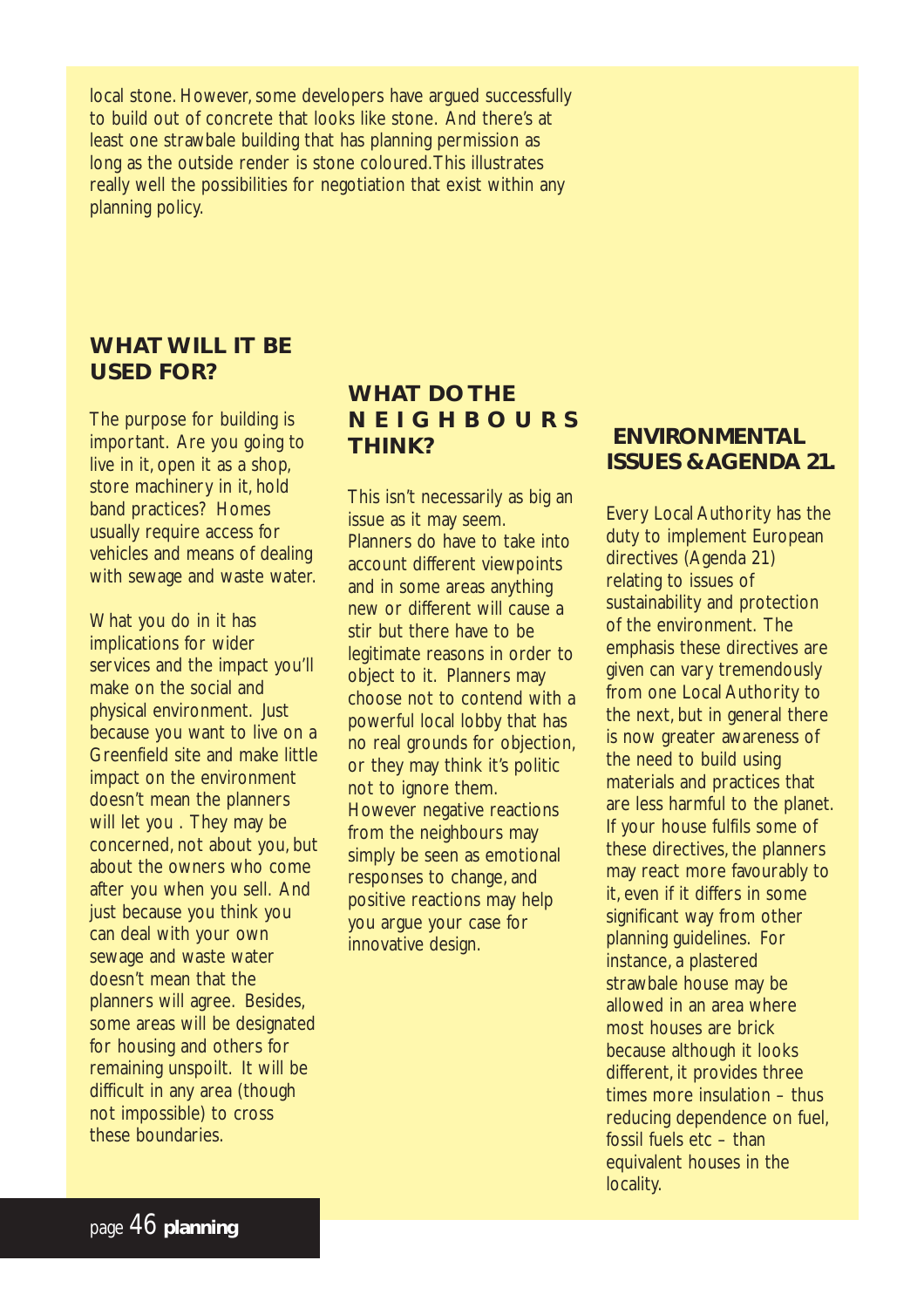# BUILDING REGULATIONS

There is no need to be unduly worried about whether your strawbale house will meet all the Building Regulation Requirements. It definitely can, and almost certainly will! It's important to understand that we "regulate buildings" in order to make sure that they do not pose a threat to anyone or anything in terms of health and safety. The building regulations are contained in a number of Approved Documents, readily available from any HMSO bookstore. The Documents are labelled from A to N, and each cover different aspects of building.They clearly state:

### **"The detailed provisions contained in the Approved Documents are intended to provide** *guidance* **for some of the more common building situations."**

(my italics) and:

**"There is no obligation to adopt any particular solution contained in an Approved Document if you prefer to meet the relevant requirement in some other way."**

'Approved Document A' for instance, refers to the structure of a building and will advise you on the minimum thickness your walls should be, and the thickness of concrete you should have in your foundations. This example immediately highlights a major issue around strawbale building and the building regulations; the regulations are written to cover the most common types of 20th century building materials, that is, concrete, brick and timber. If you are choosing to use other types of materials, or to use the same ones in different ways, then you will have to discuss this with your Building Inspector, because there will be no written guidelines. They do not mention straw walls 450mm thick, built on timber posts foundations, for instance. But this does not mean you cannot do it. On the whole, Inspectors are sensible, well-informed people who are up to date with current developments in building practice. They have lots of useful knowledge that can be of help to you in designing your building, and can access their colleagues around the UK or other advisors if they need to inform themselves further about the subject.

There are many people in the construction industry who are not aware that there are other ways of building, or who are nervous of stepping away from what they know, and what is written in the Approved Documents.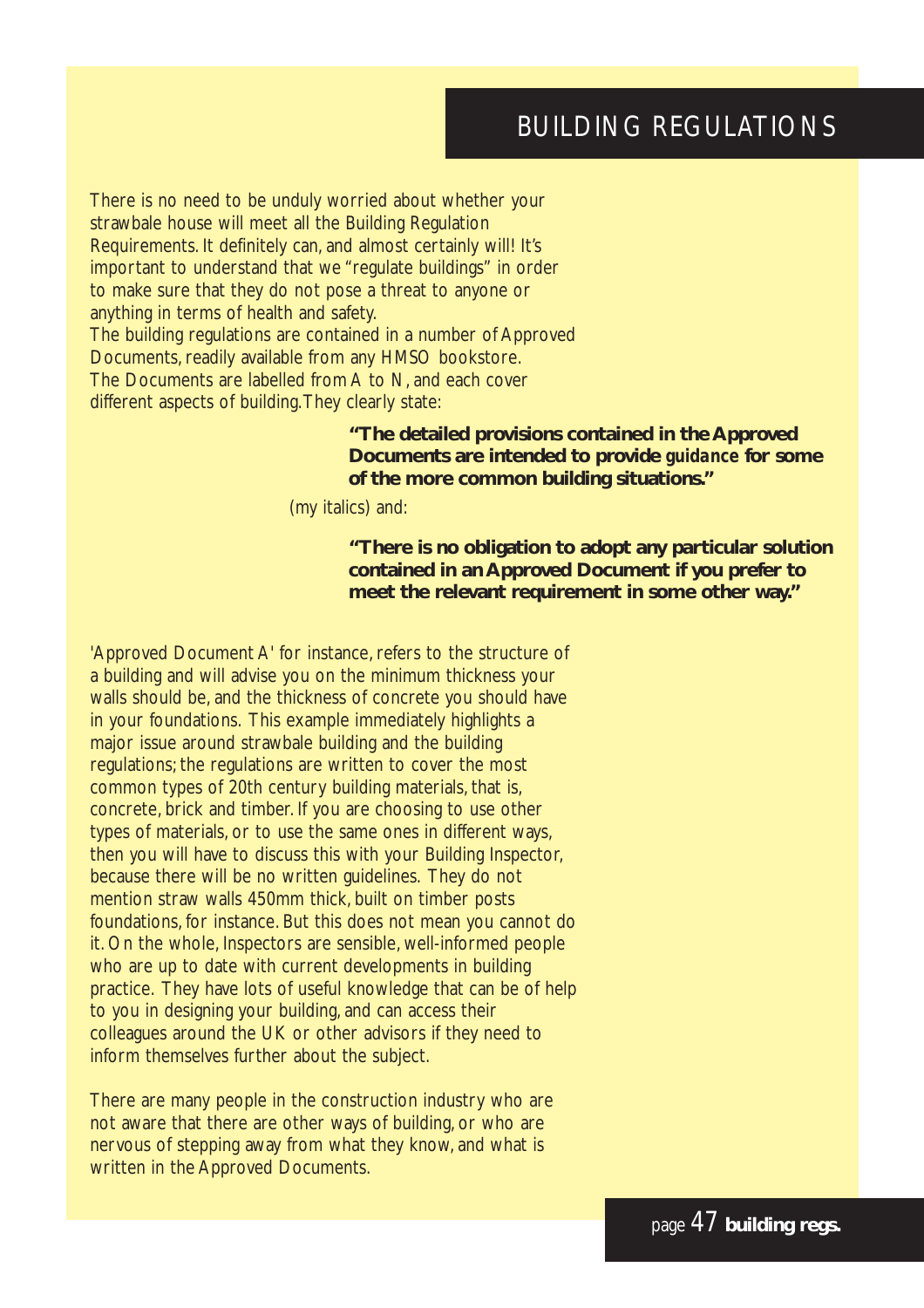This does not mean it cannot be done, and your Inspector is often the best person to help you with this, (together with your strawbale advisor of course!).When contemplating building anything new or unusual it is necessary to go back to first principles and look at what the aim of the Regulations is.When a wall has a greater thickness, as a strawbale one does, but weighs a lot less than more common materials such as brick, then it is reasonable to assume that the foundations would not necessarily need to be as substantial as for a brick wall in order to provide the same level of stability.

The Regulations cover all aspects of building, but for our purposes in the use of straw, the only areas that are substantially different to other types of common 20th century styles are the walls and therefore the foundations. So the areas of concern for Building Inspectors are:  $\begin{array}{c}\n 201 \\
\hline\n 5.5\n \end{array}$  $\frac{1}{2}$ 

- .
- $FIRF$
- STRUCTURE
- DURABILITY (including degradation due to moisture) .

# THERMAL INSULATION

Nowadays, all new buildings must be energy efficient. This covers many aspects of the building, including design to reduce heat loss.The usual way we do this is by using insulation of one sort or another. In brick or block walls, this often takes the form of an expanded polystyrene or foam stuck to the back of the blocks inside the cavity of the wall.With strawbale walls, the insulation (straw) is also the building block.

The amount of insulation of a material is measured by its U-value.

**The U-value, or thermal transmittance, of a material is the amount of heat transmitted per unit area of the material per unit temperature difference between inside and outside environments.**

It is measured in units of Watts per square metre

per degree of temperature difference (usually measured in Kelvin) W/m2K. Put simply, it's a measure of how much heat a material allows to pass through it.

**The lower the U-value, the greater the insulation of the material.**

Building Regulations currently require that walls of domestic dwellings must have a U-value of 0.45 or less.The requirement for insulation in walls will be increased next year to a U-value of either 0.35 or 0.25

### **Strawbales, because their width is 450mm (18") have a U-value of 0.11**

The high insulation value of straw is achieved because of the width of the bales.

page 48 **building regs.**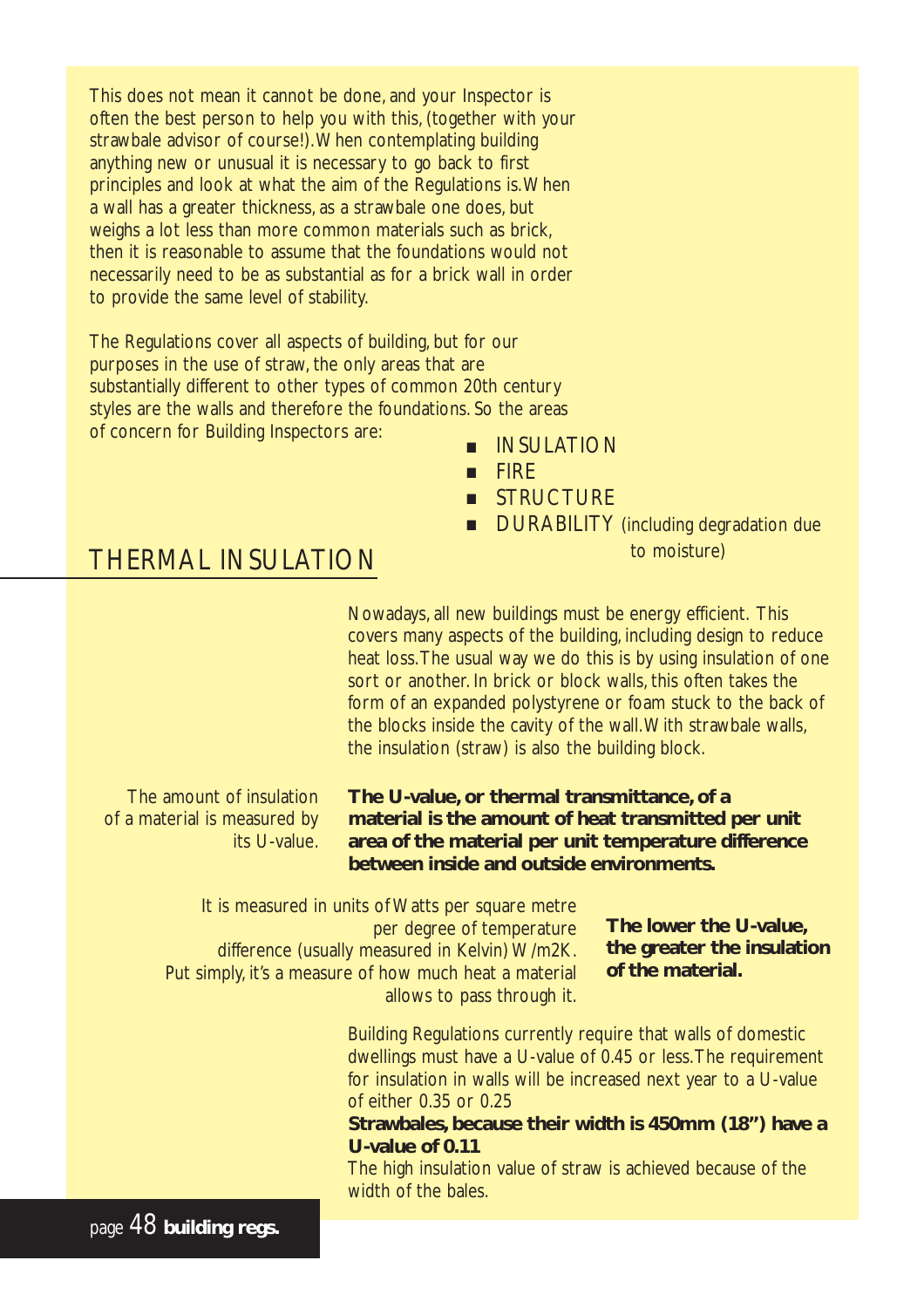Compare the U-value of straw with the U-values of other common wall building materials:

| 105mm brickwork, 75mm mineral fibre,<br>100mm light concrete block, 13mm lightweight plaster: ___                                                                                | 0.33 |
|----------------------------------------------------------------------------------------------------------------------------------------------------------------------------------|------|
| 100mm heavyweight concrete block, 75mm mineral fibre,<br>100mm heavyweight concrete block, 13mm lightweight plaster: __                                                          | 0.40 |
| 100mm lightweight concrete block, 75mm mineral fibre,<br>100mm lightweight concrete block, 13mm lightweight plaster: _____<br>(CIPSE: Thermal Properties of Building Structures) | 0.29 |

There is no doubt that strawbale walls exceed by far the requirements of Building Regulations for thermal insulation.

# **SOUND INSULATION**

**450mm straw wall - 0.11**

New regulations are due next year (2002) covering sound insulation of buildings in order to make homes quieter. There are, as yet, no official research findings for quantifying the level of sound insulation provided by strawbales. However, we have overwhelming experiential evidence that straw walls offer far more sound insulation than 20th century wall building techniques. People who live in, use or visit strawbale buildings remark on the quality of atmosphere found inside one.They are cosy, calm and quiet.They offer a feeling of peace.There are at least two sound studios in the USA built of straw because of its acoustic properties, and several more meditation centres. Amazon Nails was involved in building a strawbale meditation centre in Ireland in 1998. Strawbale walls are increasingly being used by airports and motorway systems as soundbarriers to reduce traffic noise.

# FIRE

There is no question that strawbale walls fulfil all the requirements for fire safety as contained in the Approved Documents.

> **Strawbale walls are less of a fire risk than timber frame walls.**

Research in the USA and Canada has proved this, as these quotes from research documents illustrate:

*"The straw bales/mortar structure wall has proven to be exceptionally resistant to fire.The straw bales hold enough air to provide good insulation value but because they are compacted firmly they don't hold enough air to permit combustion."* Report to the Canada Mortgage and Housing Corporation. Bob Platts 1997

page 49 **building regs.**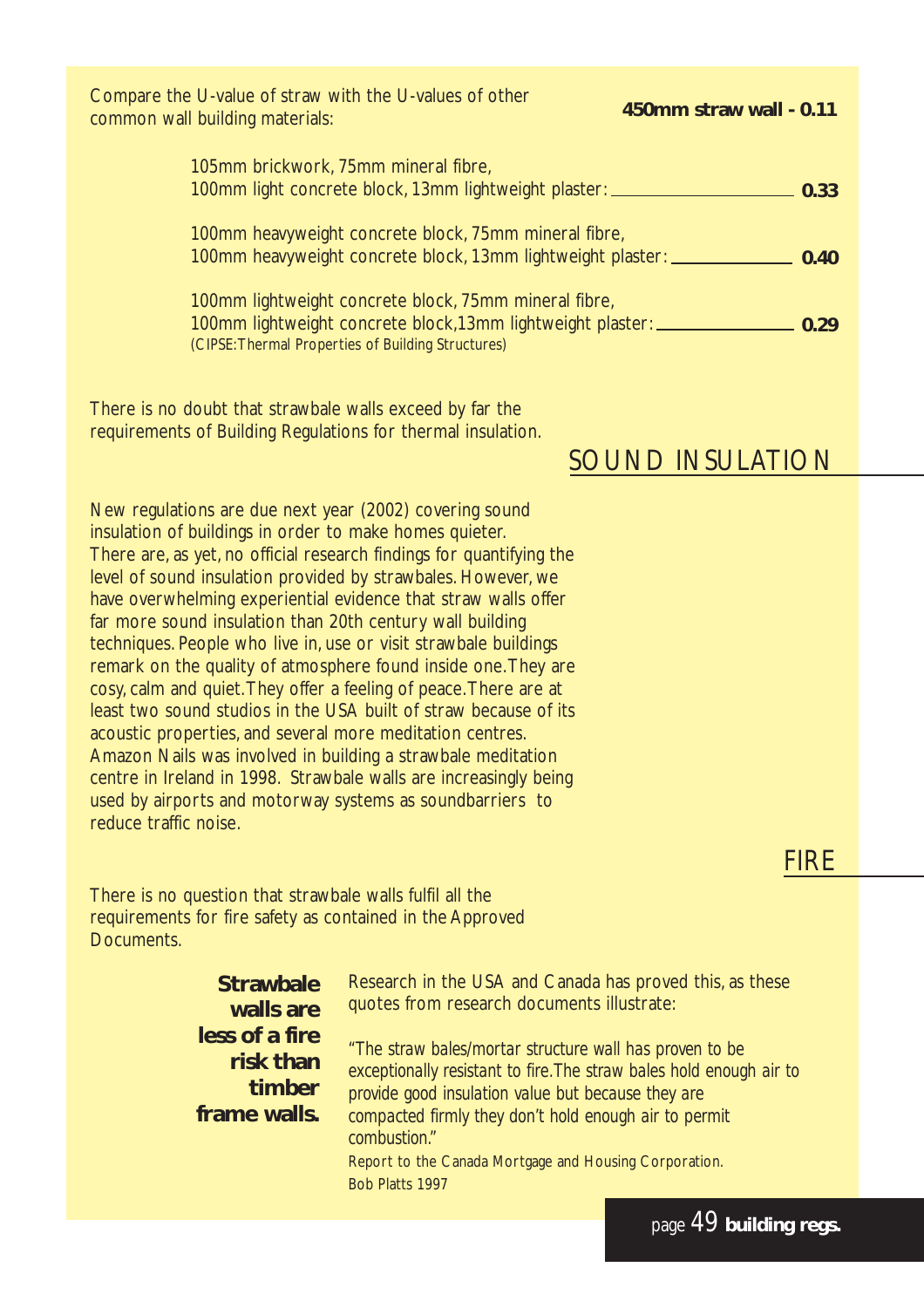*"ASTM tests for fire-resistance have been completed… The results of these tests have proven that a straw bale infill wall assembly is a far greater fire resistive assembly than a wood frame wall assembly using the same finishes."*

Report to the Construction Industries Division by Manuel A. Fernandez, State Architect and head of Permitting and Plan Approval, CID, State of New Mexico, USA.

> It is a popular misconception that strawbale buildings are a fire risk.This misconception seems to come partly from the confusion of straw with hay, and the collective memory of (relatively rare) spontaneous combustion in hay barns (from large haystacks baled too wet and green). Straw is a very different material to hay, and much less likely to combust when stored in poor conditions – indeed there are no known cases of spontaneous combustion with straw.

There is a greater risk of fire with straw during the storage and construction process. It is loose straw which is the risk, since it readily combusts. If you were to cut the strings on a bale and make a loose pile of the straw, it would burn very easily, as it contains lots of air.Therefore it is essential to clear loose straw from the site daily, store strawbales safely, have a no-smoking policy on site, and protect the site from vandalism.

Once the straw is built up into a single bale wall it tends to behave as though it were solid timber, particularly when it is loadbearing, but also when used as infill. In a fire, it chars on the outside and then the charring itself protects the straw from further burning.

When the wall is plastered both sides, the risk of fire is reduced even further, as the plaster itself provides fire protection.

For the purposes of building regulations, a wall built of *any* material that is covered with half an inch of plaster has a half hour fire protection rating, which is the requirement for domestic buildings. All the fire-testing research done on strawbale walls, all concludes that this type of wall-building system is *not* a fire risk.

#### A list of research documents can be found in the reference section.

# **STRUCTURE**

The requirements laid down in 'Approved Document A: Structure', are for brick, concrete or timber walls.You will find no guidance here for building strawbale walls. This does not mean it cannot be done! Research has shown that structural loadbearing strawbale walls can withstand loads of more than 10,000 lbs/sq.ft equivalent to 48,826 kg/m2. *Research by Ghailene Bou-Ali: Results of a Structural Straw Bale Testing Program 1993*

page 50 **building regs.**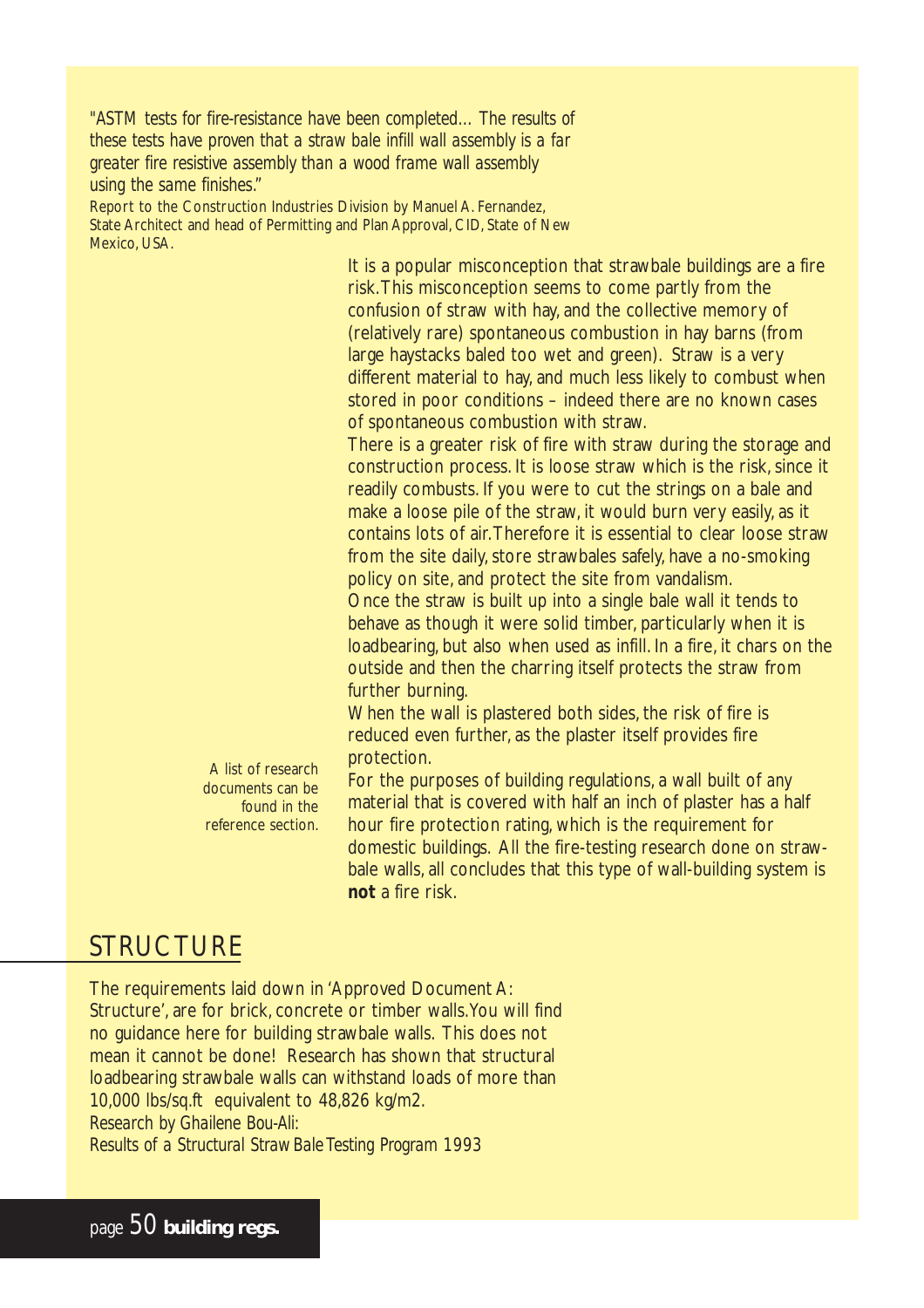There is no doubt that loadbearing straw walls can withstand greater loads than will be imposed on them by floors, roofs and possible snow loading. It is the design of associated timber work, the even spread of loads around the walls, and the quality of building which is crucial here, *not* whether the straw can do it.

With infill walls, in post and beam type structures, the straw does not take weight anyway and there are conventional calculations available for structural strength of other types of **framing.** DURABILITY

This is the area of most concern when designing straw bale houses in order to comply with Building regulations. Will the strawbale walls retain their structural integrity over time, or will they suffer material degradation caused by moisture, either from condensation, rain or ground water? Whilst this is a consideration for all house builders, in fact all building regulations require is that the walls pose no threat to health and safety.There has been no research so far on the durability of strawbale houses in the UK climate. What little research has been done in the USA and Canada shows that there should be no *need* to be concerned that strawbale walls will not withstand the test of time and the rigours of our climate. The key to durability lies in good design and good quality work. Past experience is an allowable and viable method of establishing the fitness of a material as it says in the 'Approved Document To Support Regulation 7' (Materials and Workmanship):

**'The material can be shown by experience, such as in a building in use, to be capable of performing the function for which it is intended'.**

> There is also a specific reference to the use of short-lived materials:

**'A short-lived material which is readily accessible for inspection, maintenance and replacement may meet the requirements of the Regulations provided that the consequences of failure are not likely to be serious to the health or safety of persons in and around the building.'**

> In any case, a building that is designed well and built well should not experience any long term effects of degradation due to moisture. There are plenty of examples in the USA of houses enduring for over 50 years with no signs of deterioration. However, it is true to say that our experience of building in the UK is only 5 years old, and we do not have either empirical or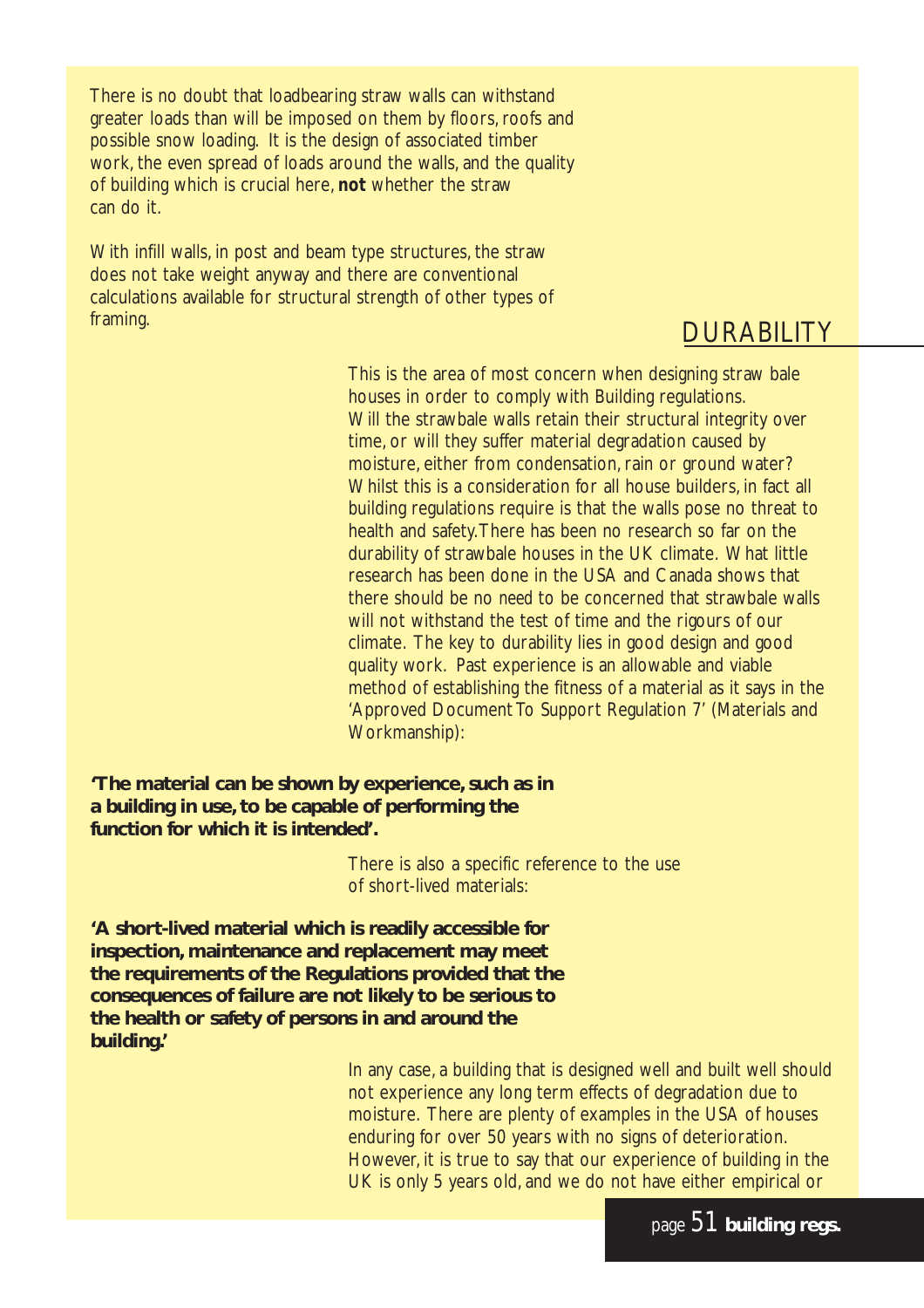practical research to be able to state with certainty that strawbale buildings will survive for long time periods in our climate. We do, though, know that even if there is degradation of the straw, it a) is easily repaired and b) degrades slowly and therefore poses no risk to safety.

You need to be careful about what you read in books and on the internet about strawbale building and how it must be done. Most of the information available up to now is based on American Building Codes and methods of building, which are not necessarily appropriate for us in the UK.There is a fundamental difference between the USA Codes of practice and the UK Building Regulations, and that is:

> **In the USA, Codes are proscriptive, that is, they tell you that you MUST do it this way. In the UK, Building Regulations are guidelines, they advise you on best practice, but you can do it another way if you can show it's effective.**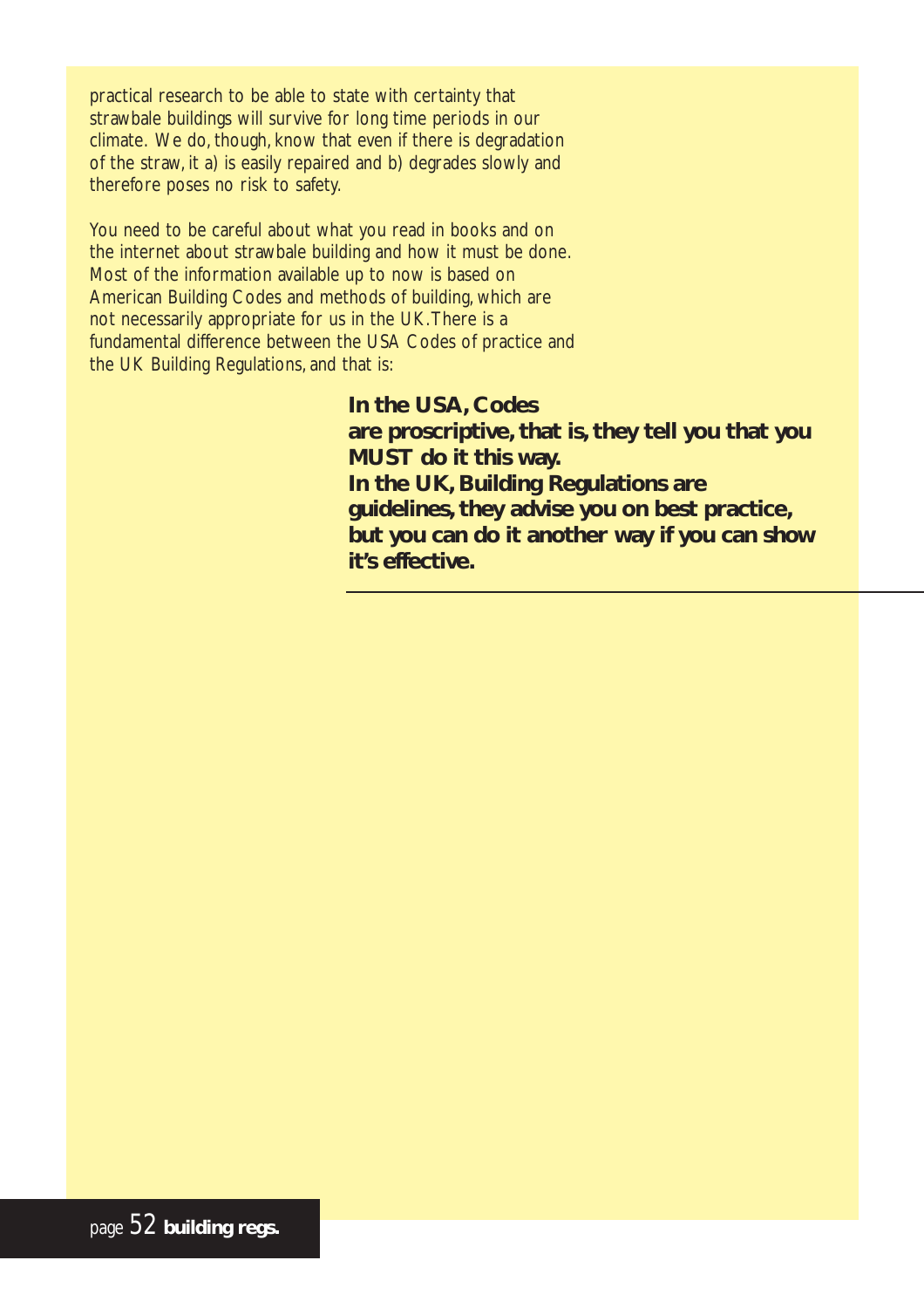### **What about mice and rats?**

There is no greater risk of encouraging mice and rats into your strawbale house than there is for any other type of building. Straw is the empty stem of a baled hay crop and unlike hay, it doesn't contain food to attract furry creatures. Any home where food is left out in the open is a potential lure for vermin. Once your strawbale house is plastered, the walls seem no different to a mouse than other plastered walls. Mice and rats like to live in spaces between things, as they are very sociable animals. In barns, they live in the gaps between bales and in houses they live in cavities and under floors. If you build straw walls and then clad them in timber, with an air gap between, this might attract mice: but it's the gap they like, not particularly the straw. If you build straw walls and plaster them with clay/lime, then there are no gaps to invite them in, and no cavities in which they can live.

### **How long will it last ?**

No one can completely answer this question because the first strawbale house was built only about 130 years ago. In the USA there are about a dozen houses nearing 100 years old that are still inhabited and showing no problems. They have an increasing stock of houses built since 1980 that are also surviving with no problems. Here in the UK, we started building 7 years ago. As with any other technique of house building, if your straw bale house is built with a good design, with quality work and is properly maintained throughout its life, there is no reason why it should not last **at least** 100 years.

### **Isn't it a fire risk ?**

No. It may seem strange, but when you stack bales up in a wall and plaster them either side, the density of the bales is such that there isn't enough air inside the bales for them to burn. It's like trying to burn a telephone directory – loose pages burn easily, but the whole book won't catch fire. Straw bale walls have passed all the fire tests they have been subjected to in the USA and Canada. Despite the bales themselves not being a risk, if you plaster any wall with a half inch of plaster, it gives sufficient fire protection to satisfy building regulations.

### **Is it really cheap to build ?**

It depends entirely on your approach to building. If you can put lots of time into collecting recycled materials, or doing the drawings yourself and keep the design simple, or organise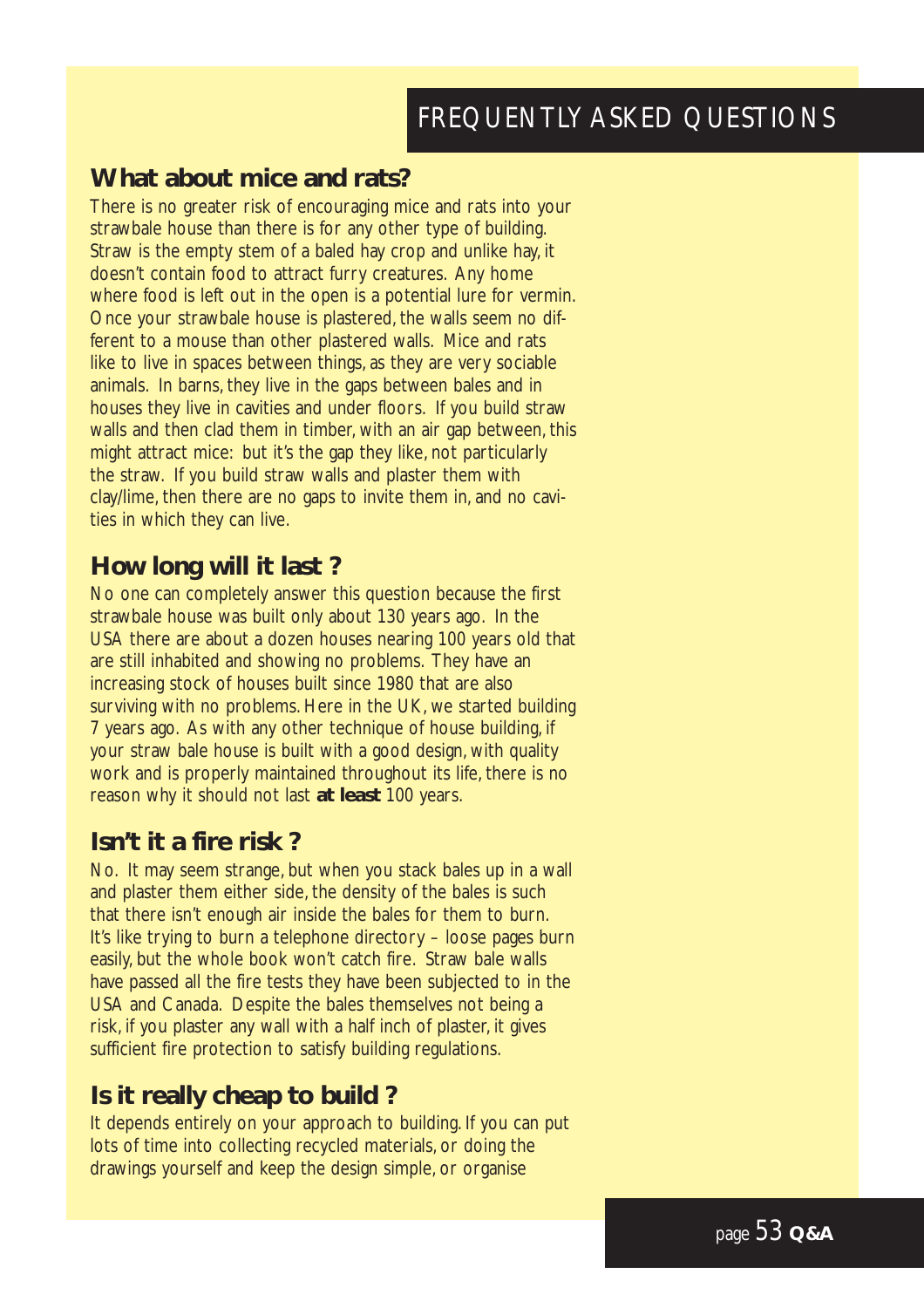training workshops to build the walls and plaster them, then yes, it can be cheap to build. For most people, it is more sensible to think of doing the simple bits yourself (design, foundation, straw and plaster), and employing others to do the rest (carpentry, roofing, plumbing and electrics). A small 2 roomed building might cost about £10,000, a large 3 bedroomed house could be £40,000. Savings are greater on bigger buildings.

### **Can I do it myself ?**

Yes, parts of it are quite easy to build. Other parts like roofing and carpentry are more difficult. It depends on how much time, determination and dedication you have. But the straw building technique is simple, straightforward and accessible to almost anyone.

## **What about temporary buildings ?**

Design of strawbale buildings is very versatile, and can be adapted for a more or less durable function. If a building is only required for a few years, then there may be no need to build elaborate foundations, or plaster it inside or even outside.

### **What else can be built with straw ?**

Straw has been put to many uses.Apart from houses, studios, offices and community spaces, straw is also used for warehouses, barns and stables, sound studios, mediation centres, acoustic barriers for airports and motorways, food storage and farm buildings.

### **What if some of my bales do get wet?**

It depends on where, and how badly.

Generally, if a bale gets wet through the top or bottom into the centre, then it will not dry out before it starts rotting. So any bales that are rained on, or stand in water whilst in storage, should be discarded.This also applies to any bales already in the walls that are not covered against the rain. But if you have covered the tops of the bales, and the sides get wet from the rain, this usually presents no problem, as they will quickly dry out once the rain stops.The only time this may not be the case is if the walls are exposed to severe wind and rain at the same time for prolonged periods, as the wind may drive the rain into the bale, where it cannot dry until the rain stops.

### **Is it possible to repair straw walls ?**

It is not only possible, it's very easy! The hardest part is making a hole through the straw.This can be done with the claw on a hammer or crowbar, and by just pulling at the straw. It can be

**But the real point is that strawbale buildings are much cheaper to run once they've been built, because savings in energy/fuel costs due to the high insulation, can be as much as 75% less than in a conventional house.**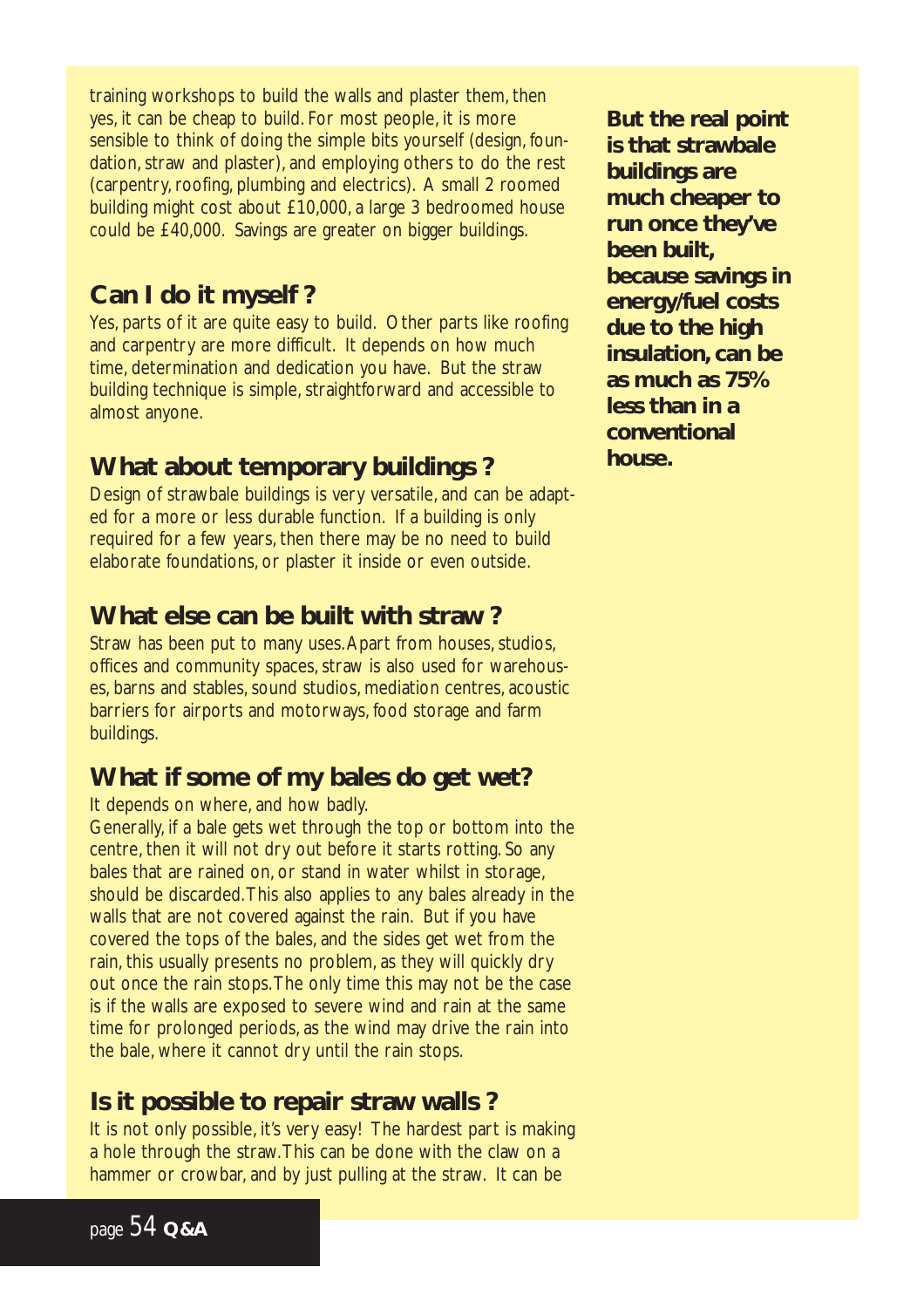quite difficult to make the first hole due to the density of the bale. However, once this is done, wedges of the bales can be pulled out quite easily. Hazel pins can be cut through if necessary, and fresh straw wedges can be packed tightly back to fill the gap.

### **What if I want an extra window?**

Again, it's fairly easy to cut through the walls to create a window-sized hole. Usually, there is no need to support the rest of the wall as the wallplate carries most of the load, and the strawbales act together as an integral material. Either follow the method above, or you can use a hayknife, even a chainsaw, although power tools like this tend to clog up very quickly. Once you've cut the hole, a structural boxframe can be fixed into the gap, with the window inside this.

## **Can I use straw to add an extension to my house?**

Yes, both loadbearing and framed systems work well here. You may need to think carefully about settlement, and not make the final attachments from the straw to the house wall until after the walls are compressed.





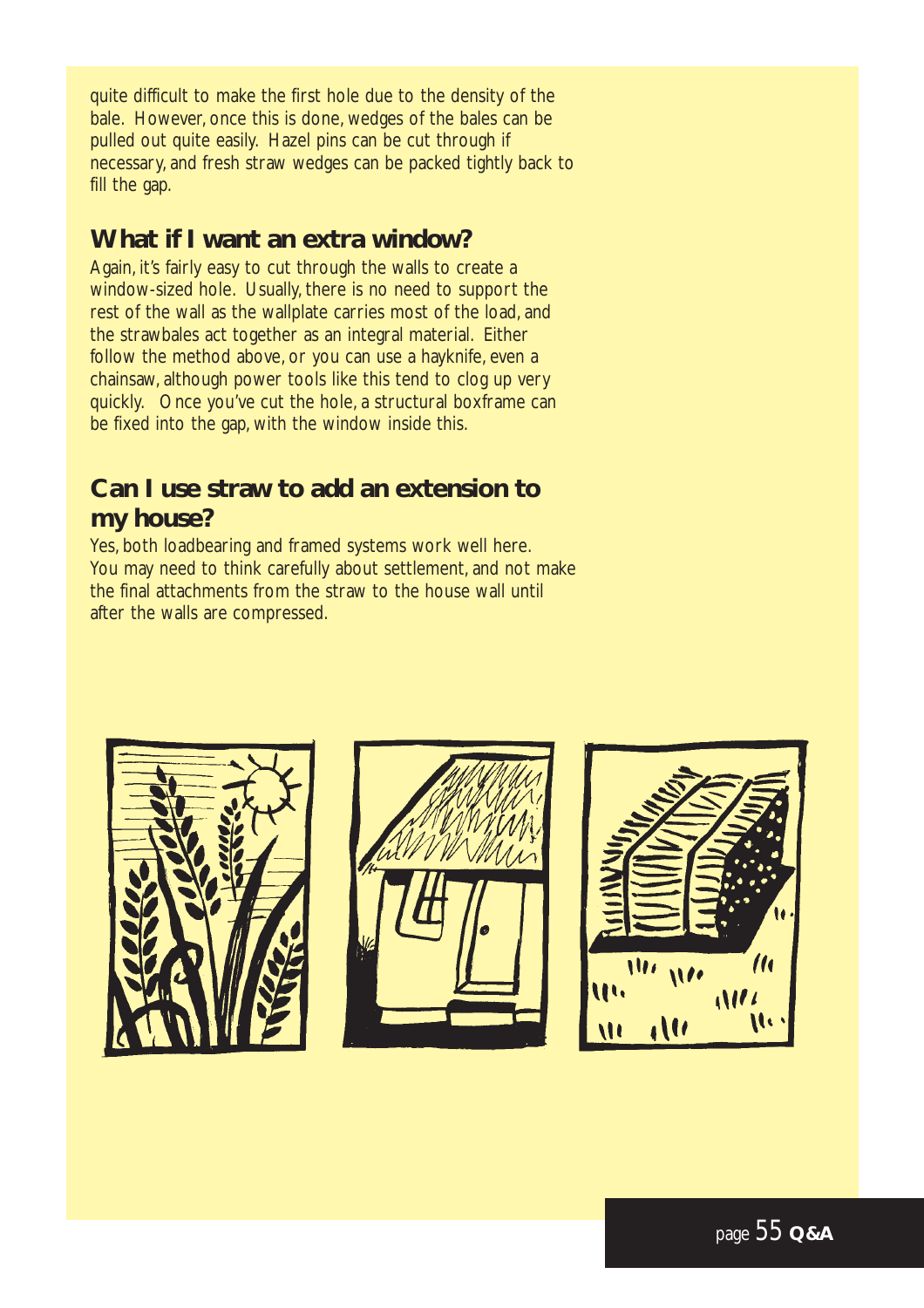# BOOKS

#### **THE BEAUTY OF STRAW BALE HOMES**

2000 by Athena and Bill Steen

A wonderfully inspiring book showing just what it says; a range of pictures with brief descriptions of strawbale homes in the USA and Canada.

#### **BUILD IT WITH BALES** (Version Two)

1997 by Matts Myrhman and S.O. Macdonald. This is the best and most 'hands on' manual for self-building with straw.

#### **BUILDING WITH LIME**

1977 by Stafford Holmes and Michael Wingate An extensive handbook for construction uses of lime for floors, washes, wattle & daub, plasters, mouldings, mortars & more.

#### **BUILDINGS OF EARTH AND STRAW** - **Structural Design for Rammed Earth and Straw-**

**Bale Architecture** 1997 by Bruce King.

A technical book but written in an entirely accessible and entertaining way, for uninitiated builders and 'professionals' alike, exploring the methods of building safe and durable straw and earth houses.

#### **THE COB BUILDERS HANDBOOK**

1996 by Becky Bee Covers design, site selection, materials, foundations, floors, windows, doors, finishes & creative cob building techniques.

#### **THE COBBERS'S COMPANION**

2001 by Michael Smith How to build your own low cost cob home.

#### **EARTH PLASTERS FOR STRAW BALE HOMES**

2000 by Keely Meagan Covers earthen recipes, testing, problems, how to mix and apply each coat and tools.

#### **SERIOUS STRAW BALE** – **A Home Construction Guide for All Climates**

2000 by Paul Lacinski & Michel Bergeron A Canadian book on design and build covering the serious issues of moisture, humidity and temperature.

**SHELTER** 1973 by Lloyd Kahn A classic, fascinating book on the variety of structures possible

#### **STRAW BALE BUILDING – How to Plan, Design and Build with Straw**

2000 By Chris Magwood and Peter Mack A useful guide for the owner-builder

#### **STRAW BALE CONSTRUCTION DETAILS BOOK**

Edited by Ken Haggard and Scott Clark Published by CASBA – good resource for designers, and owner-builders.

#### **STRAWBALE HOMEBUILDING** 2000 – Earth Garden Books

Collection of Australian building experiences – but where they are still using cement plasters.

#### **THE STRAW BALE HOUSE** 1994 by Athena Swentzell Steen, Bill Steen &

#### David Bainbridge.

This is an extremely popular and informative book based on the American experience, with beautiful, full colour photographs.

page 56 **recources** page 48 **references**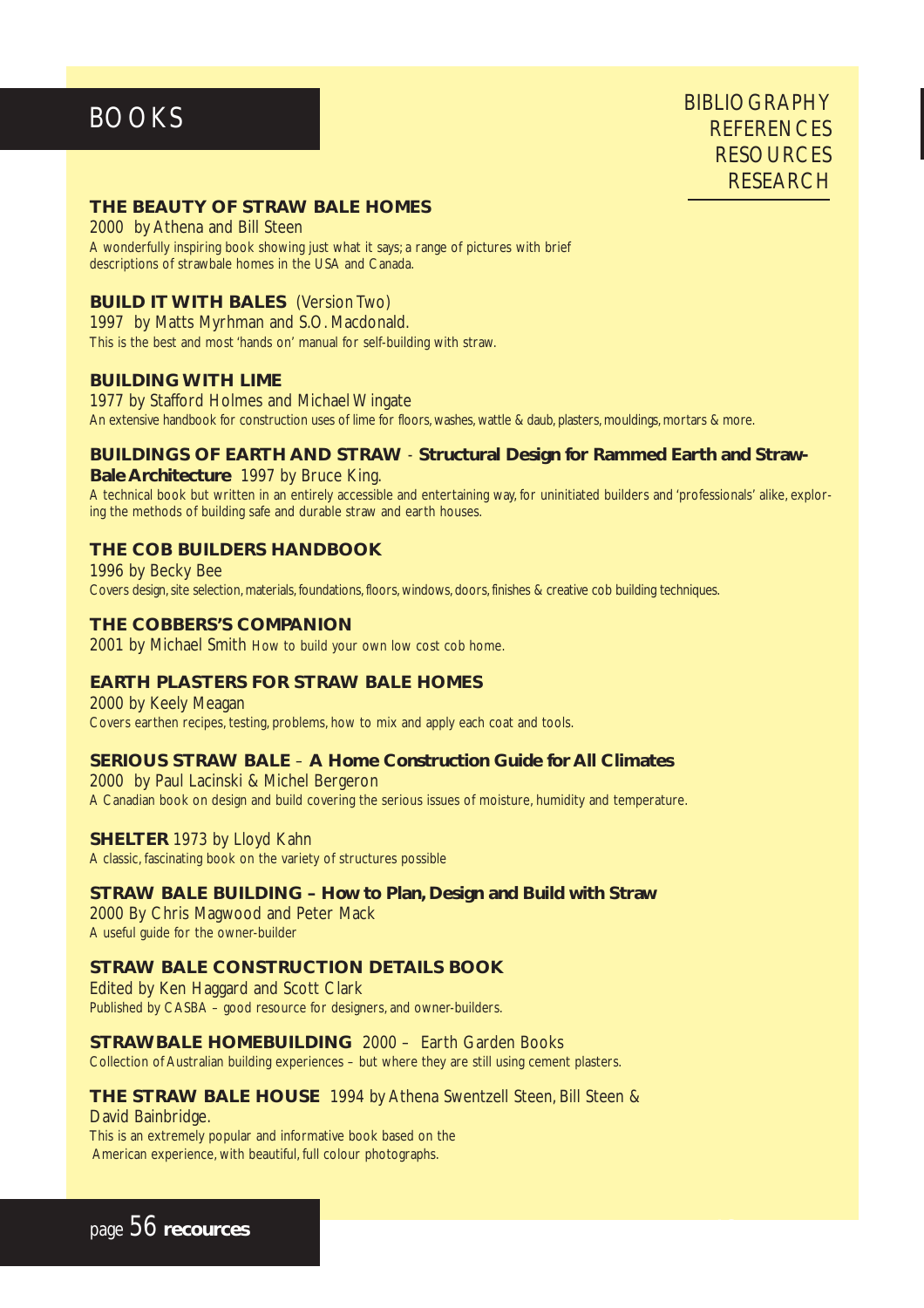# BOOKLETS

#### **APPROPRIATE PLASTERS FOR COB AND STONE WALLS**

By the Devon Earth Building Association. This pamphlet covers use of lime plasters and washes for protection and repair of cob and stone walls.

#### **COMPACT HOME PLANS FOR STRAWBALE AND SUPERINSULATED CONSTRUCTION**

Community Ecodesign Network - Plans available to buy.

#### **THE GREEN BUILDING DIGEST**

Department of Architecture, Queens University, Belfast a guide to building products and their impact on the environment.

#### **A GUIDE TO STRAW BALE BUILDING**

By Barbara Jones Basic techniques of loadbearing construction, with information pack,

#### **HOUSE OF STRAW – Straw Bale Construction Comes of Age**  1995 By US Department of Energy

**HOW TO BUILD WITH STRAW BALES**  by Kevin Beale

A good brief guide to straw bale building.

**AN INTRODUCTION TO THE USE OF LIME AND MUD IN RENDERS AND PLASTERS FOR STRAWBALE BUILDINGS**  by Barbara Jones of Amazon Nails

#### **RAMMED EARTH CAR TYRE FOUNDATIONS**

By Barbara Jones of Amazon Nails

#### **SELF-DRAINING FOUNDATIONS**

By Barbara Jones of Amazon Nails

#### **A VISUAL PRIMER TO STRAW-BALE CONSTRUCTION IN MONGOLIA** By Steve MacDonald

#### **BUILDING WITH STRAW VIDEO SERIES**

By Black Range Films Vol 1 - A Straw Bale Workshop ~ View post and beam SB building at a weekend workshop Vol 2 - A Staw Bale Home Tour ~ tour 10 homes ranging from low cost to luxury Vol 3 - Straw Bale Code Testing ~ US building codes testing – impressive stuff

**HOW TO BUILD YOUR ELEGANT HOME WITH STRAW BALES** Video and manual set for load bearing construction. By Sustainable Systems Support

#### **STRAW BALE CONSTRUCTION: BEAUTIFUL SUSTAINABLE BUILDINGS**

Straw House Herbals

#### **STRAW BALE CONSTRUCTION – THE ELEGANT SOLUTION**

By Sustainable Systems Support. Inspirational first video produced about strawbale construction in 1992.

#### **THE STRAW BALE SOLUTION**

#### By NetWorks Productions.

Overview of benefits of building with straw, featuring the work of Bill and Athena Steen in Mexico

# VIDEO

page 57 **resources**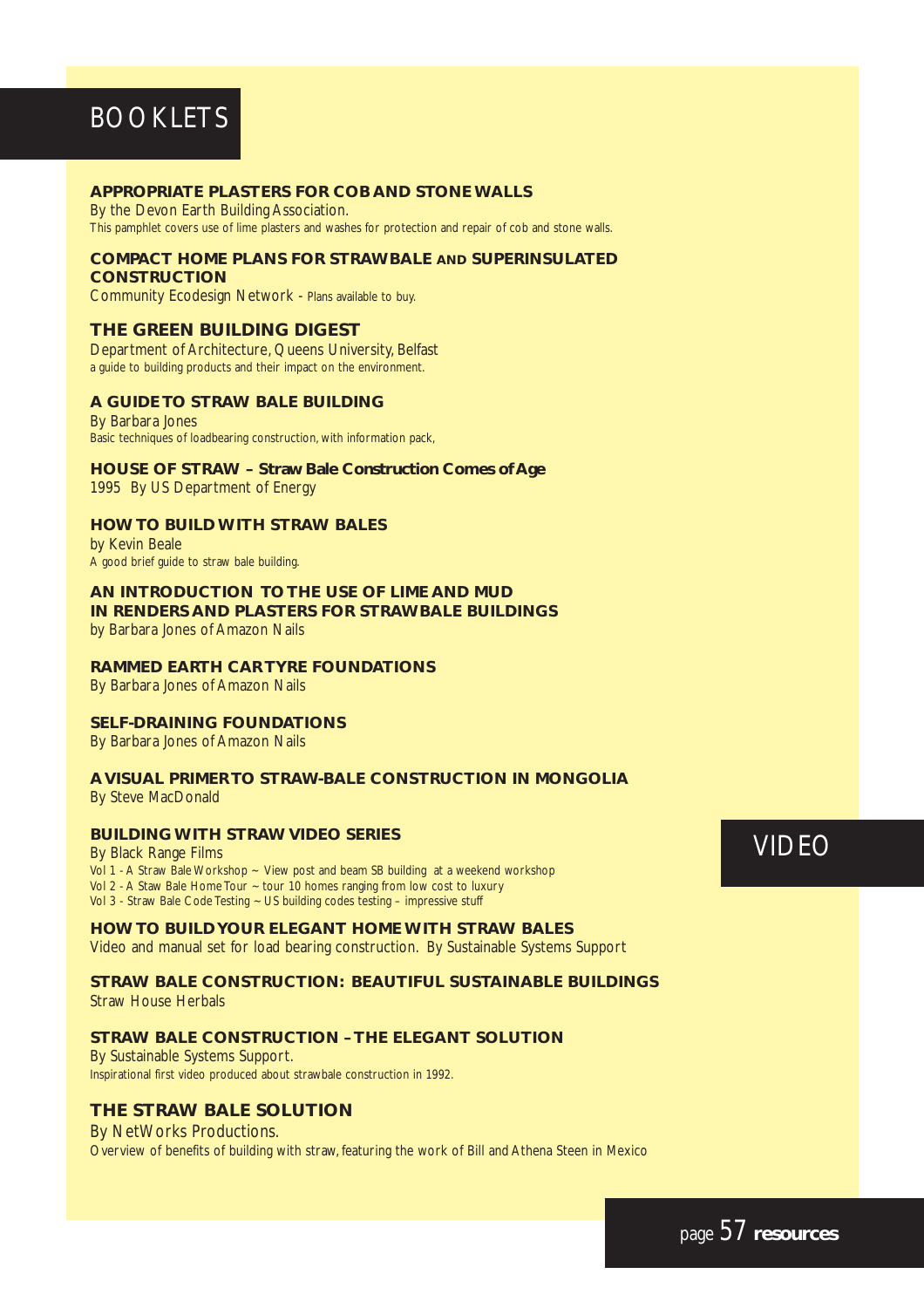#### **UK**

Amazon Nails [www.strawbalefutures.org.uk](http://www.strawbalefutures.org.uk) [barbara@strawbalefutures.org.uk](mailto: barbara@strawbalefutures.org.uk)

Association for Environment Conscious Builders (AECB) [www.aecb.net](http://www.aecb.net) [infor@aecb.net](mailto:infor@aecb.net)

RESOURCES

The Building Limes Forum (BLF) <Michael.wingate@zetnet.co.uk>

Centre for Alternative Technology (CAT) [www.cat.org.uk](http://www.cat.org.uk)

The Scottish Lime Centre [scotlime@aol.com](mailto: scotlime@aol.com)

Society for the Protection of Ancient Buildings (SPAB) 37 Spital Square London E1 6DY Tel: 0044 171 3771644

Strawbale Building Association for Wales, Ireland, Scotland & England (WISE) [www.strawbalebuildingassociation.org.uk](http://www.strawbalebuildingassociation.org.uk) [info@strawbalebuildingassociation.org.uk](mailto: info@strawbalebuildingassociation.org.uk)

Women & Manual Trades **Iwamt@dircon.co.uk** 

#### **USA & CANADA**

California Straw Building Association (CASBA) [www.strawbuilding.org](http://www.strawbuilding.org) [casba@strawbuilding.org](mailto: casba@strawbuilding.org)

The Canelo Project [www.caneloproject.com](http://www.caneloproject.com) [absteen@dakotacom.net](mailto: absteen@dakotacom.net)

**CRATerre** [www.craterre.archi.fr](http://www.craterre.archi.fr) [craterre@club-internet.fr](mailto: craterre@club-internet.fr)

DAWN/Out on Bale by Mail [www.greenbuilder.com/dawn](http://www.greenbuilder.com/dawn) [dawnaz@earthlink.net](mailto: dawnaz@earthlink.net)

Development Center for Appropriate Technology (DCAT) [www.azstarnet.com/~dcat](http://www.azstarnet.com/~dcat) [info@dcat.net](mailto: info@dcat.net)

The Last Straw [www.strawhomes.com](http://www.strawhomes.com)

Surfin' StrawBale [www.moxvox.com/surfsolo.html](http://www.moxvox.com/surfsolo.html) & [www.mha-net.org/html/sblinks.htm](http://www.mha-net.org/html/sblinks.htm)

#### **EUROPE**

European Straw Building Network (ESBN) [strawbale-l@eyfa.org](mailto: strawbale-l@eyfa.org)

| Belgium: www.inti.be/ecotopie/ballots.html                                           |
|--------------------------------------------------------------------------------------|
| Chechia: www.fsv.cvut.cz/lists/ekodum/2001/msg00090.html                             |
| Denmark: www.folkecenter.dk/strawbale/inspirations-manual/inspirations-manual-1.html |
| France: www.la-maison-en-paille.com & www.constructionfibres.citeweb.net/index.html  |
| Germany: www.strawblehouse.de/                                                       |
| Hungary: www.draconis.elte.hu/szalma/zemplen/zemplen.html or text version            |
| www.draconis.elte.hu/szalma                                                          |
| Netherlands: www.ndsm.nl/locatie/docs/houtenkop.html www.rened.cistron.nl            |
| Norway: www.strandsjo.no/htms/over-tysk.html                                         |

**AUSTRALIA** [www.strawbale.archinet.com.au](http://www.strawbale.archinet.com.au)

page 58 **resources**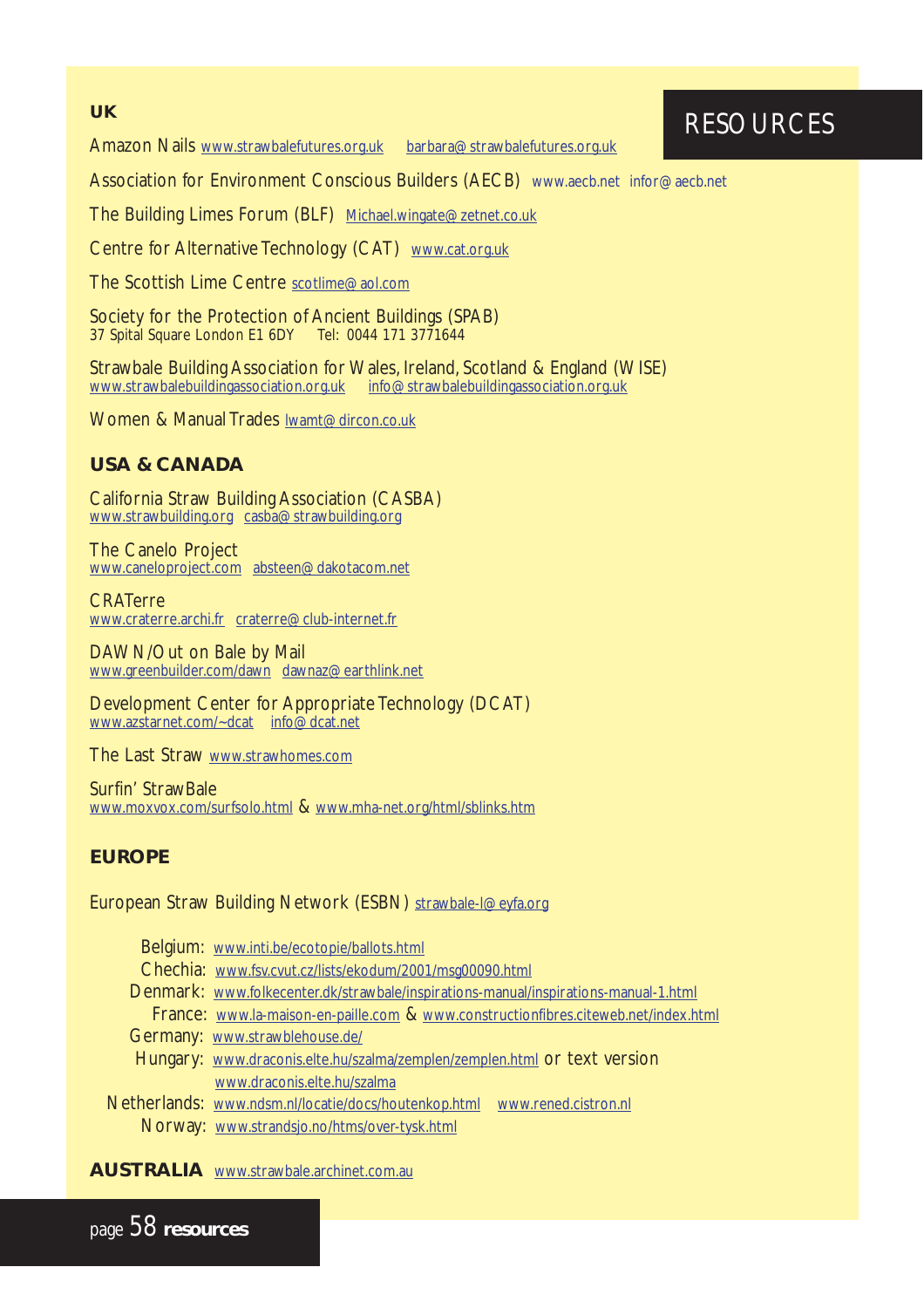# REFERENCES / RESEARCH

BALE WALL COMPRESSION TESTING PROGRAMME Lab-tested 2-string and 3-string walls at Colorado University in 1998. Info: [www.users.uswest.net/~jruppert2/odisea.htm](http://www.users.uswest.net/~jruppert2/odisea.htm)

#### COMPARATIVE COST ANALYSIS BETWEEN BUILDING METHODS

Investigates the economics of different construction techniques Contact: Willow Whitton, 20819 NE Interlachen Ln,Troutdale, OR 97060 USA

DEVELOPING AND PROOF-TESTING THE 'PRESTRESSED NEBRASKA' METHOD FOR IMPROVED PRODUCTIONOF BALED FIBRE HOUSING – 1996 Linda Chapman & Robert Plats. Test report documents development and testing of a prestressed SB wall system. Summary available from CMHC (Canadian Mortgage & Housing Company) [www.cmhc-schl.gc.ca](http://www.cmhc-schl.gc.ca)

EVALUATION OF A STRAW BALE COMPOSITE WALL Schmeckpeper & Allen 1999 Tests performed on an unusual light-gauge steel/straw bale wall system Allen Engineering, 917 10<sup>th</sup> Street, Clarkson, WA 99403, USA

INVESTIGATION OF ENVIRONMENTAL IMPACTS; STRAW BALE CONSTRUCTION By Ann V Edminster, 1995 In-depth investigation of the environmental impacts of SB construction [avedminster@earthlink.net](mailto: avedminster@earthlink.net)

MOISTURE IN STRAW BALE HOUSING – Nova Scotia By S.H.E Consultants, Canada, 1998. [sheconsl@istar.ca](mailto: sheconsl@istar.ca)

NEW MEXICO ASTM E-119 SMALL SCALE FIRE TEST & STRUCTURAL TESTING Straw Bale Construction Association (SBCA) 1993. Includes SHB AGRA Lab report,Thermal Testing report from Sandia National Lab and report from New Mexico Construction Industries Division Copies available through 'The Last Straw' Journal [– thelaststraw@strawhomes.com](mailto: thelaststraw@strawhomes.com) [www.strawhomes.com](http://www.strawhomes.com)

PILOT STUDY OF MOISTURE CONTROL IN STUCCOED STRAW BALE WALLS 1997 Illustrated report of the findings of a physical study into the walls of several older Quebec-area SB structures to determine how moisture is affecting them. [www.cmhc-schl.gc.ca](http://www.cmhc-schl.gc.ca)

STRAW BALE CONSTRUCTION RESEARCH PROJECT BY Portland Community College Engineering Technology Dept An ongoing study of moisture levels in the walls of a small unoccupied building in the Pacific Northwest, now in its fifth year. Joanna Karl [– jkarl@pcc.edu](mailto: jkarl@pcc.edu) Or Lis Perlman [– lisp@iname.com](mailto: lisp@iname.com)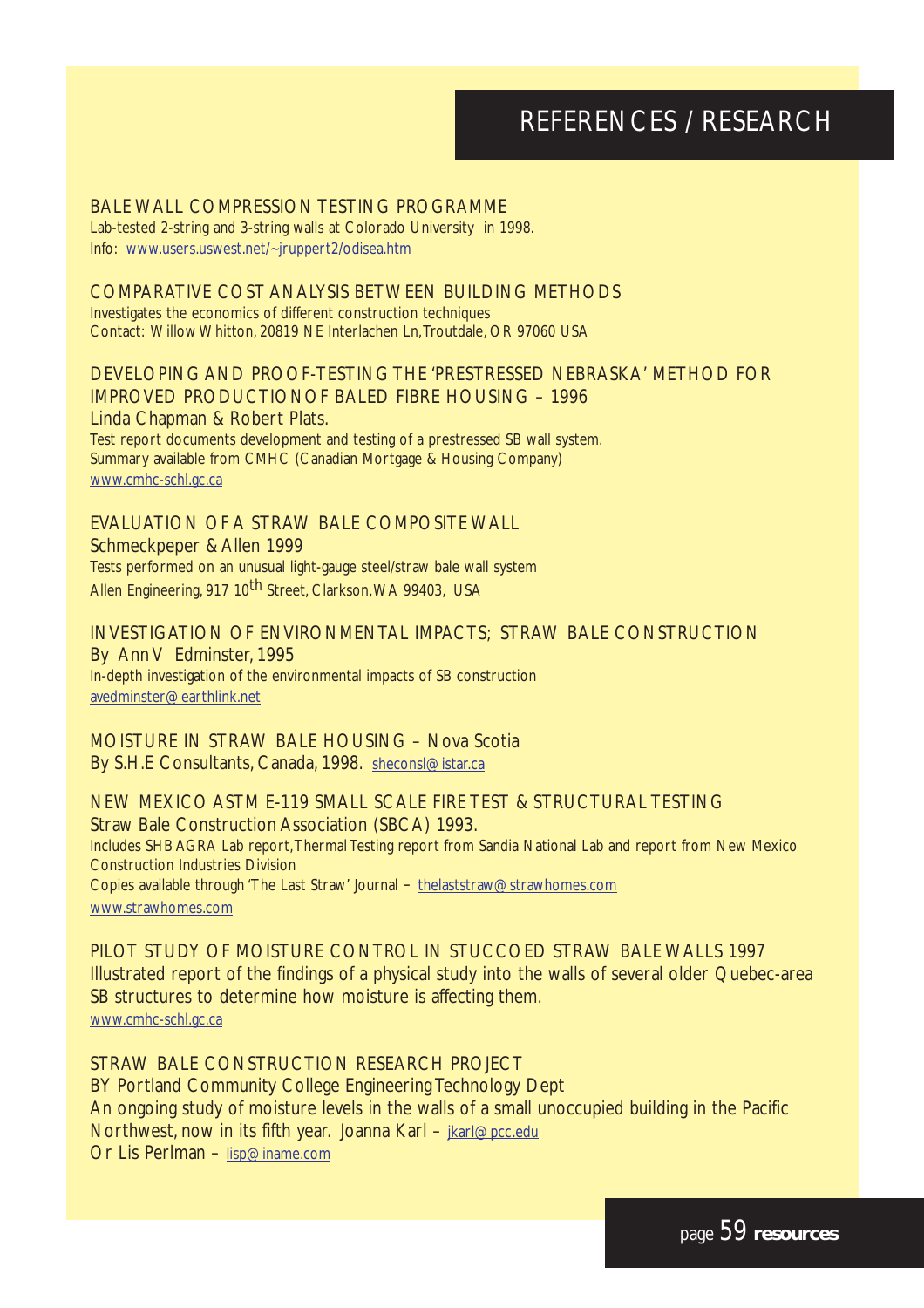STRAW BALES & STRAW BALE WALL SYSTEMS BY Ghailene Bou Ali, 1993 Study of structural performance of bales and bale walls, which influenced Tuscon building codes. Short illustrated report on this research available as 'Summary of a Structural Straw-Bale Testing Programme' – available from TLS – [thelaststraw@strawhomes.com](mailto: thelaststraw@strawhomes.com)

STRAW BALE MOISTURE MONITORING REPORT FOR THE CMHC, 1998 Thorough reporting of four case studies in Alberta, Canada. Summary available via email – [robejoll@gyrd.ab.ca](mailto: robejoll@gyrd.ab.ca)

STRUCTURAL BEHAVIOUR OF STRAW BALE WALL CONSTRUCTION, 1998 John Carrick & John Glassford Compressive,Transverse and Racking load tests of 2-string rice straw bales as called up by the Building Code of

Australia. [huffnpuff@shoal.net.au](mailto: huffnpuff@shoal.net.au)

[www.strawbale.archinet.com.au](http://www.strawbale.archinet.com.au)

TESTING STRAW-BALE CONSTRUCTION IN THE SOGGY NORTH-WEST BY Aprovecho Research Centre [apro@efn.org](mailto: apro@efn.org) [www.efn.org/~apro/strawbale.html.](http://www.efn.org/~apro/strawbale.html)

THERMAL & MECHANICAL PROPERTIES OF STRAW BALES AS THEY RELATE TO A STRAW HOUSE 1995, by K Thompson, K Watts, K Wilkie, J Corson. Reports on structural testing of bales and thermal & moisture monitoring of a SB house in Nova Scotia. [kimt@chebucto.ns.ca](mailto: kimt@chebucto.ns.ca) [www.chebuto.ns.ca/~aa983strawhouse.html](http://www.chebuto.ns.ca/~aa983strawhouse.html)

THE THERMAL RESISTIVITY OF STRAW BALES FOR CONSTRUCTION By J C McCabe, 1993 Established R-values for wheat & rice straw bales. [http://solstice.crest.rog/efficiency/straw\\_insulation/straw-insul.html](http://solstice.crest.rog/efficiency/straw_insulation/straw-insul.html)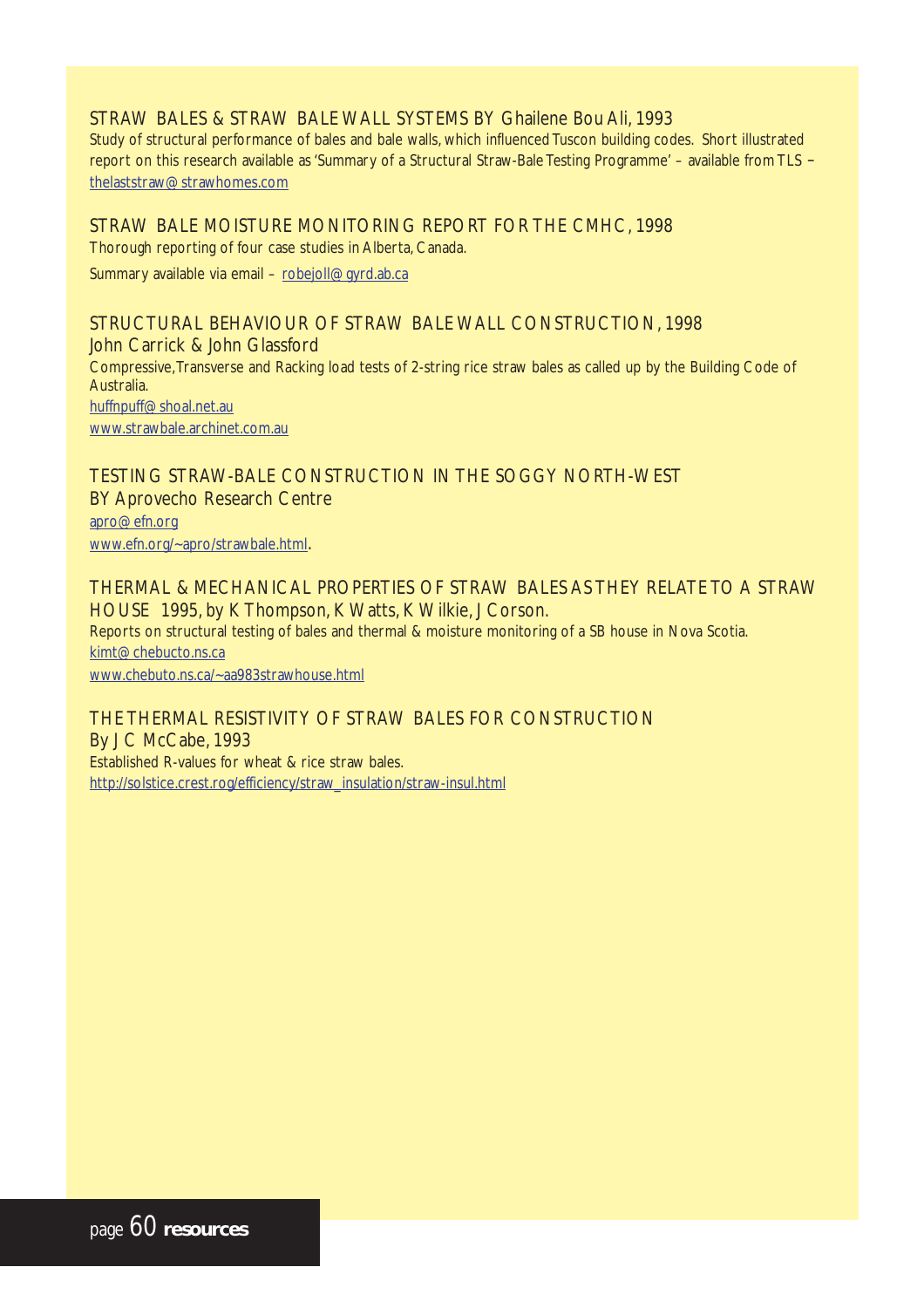# **CONSTRUCTION DRAWINGS**

**© AMAZON NAILS 2001**

- **[1. First course Bale detail](#page-63-0)**
- **[2. Bale Plan](#page-64-0)**
- **[3. North Elevation](#page-65-0)**
- **[4. South Elevation](#page-66-0)**
- **[5. Frame Layout](#page-67-0)**
- **[6. Frame A & B](#page-68-0)**
- **[7. Frame CDE & F](#page-69-0)**
- **[8. Frame J & K](#page-70-0)**
- **[9. Frame L & M](#page-71-0)**
- **[10. Detail-threaded rod](#page-72-0)**
- **[11. Post layout and wallplate](#page-73-0)**
- **[12. Window and door reveals](#page-74-0)**
- **[13. Corner post detail](#page-75-0)**
- **[14. Ground and first floor layout](#page-76-0)**
- **[15. Section through](#page-77-0)**

**The majority of these drawings relate to a self-build straw bale house near Ledbury, Herefordshire.**

**The others come from previous projects by Amazon Nails**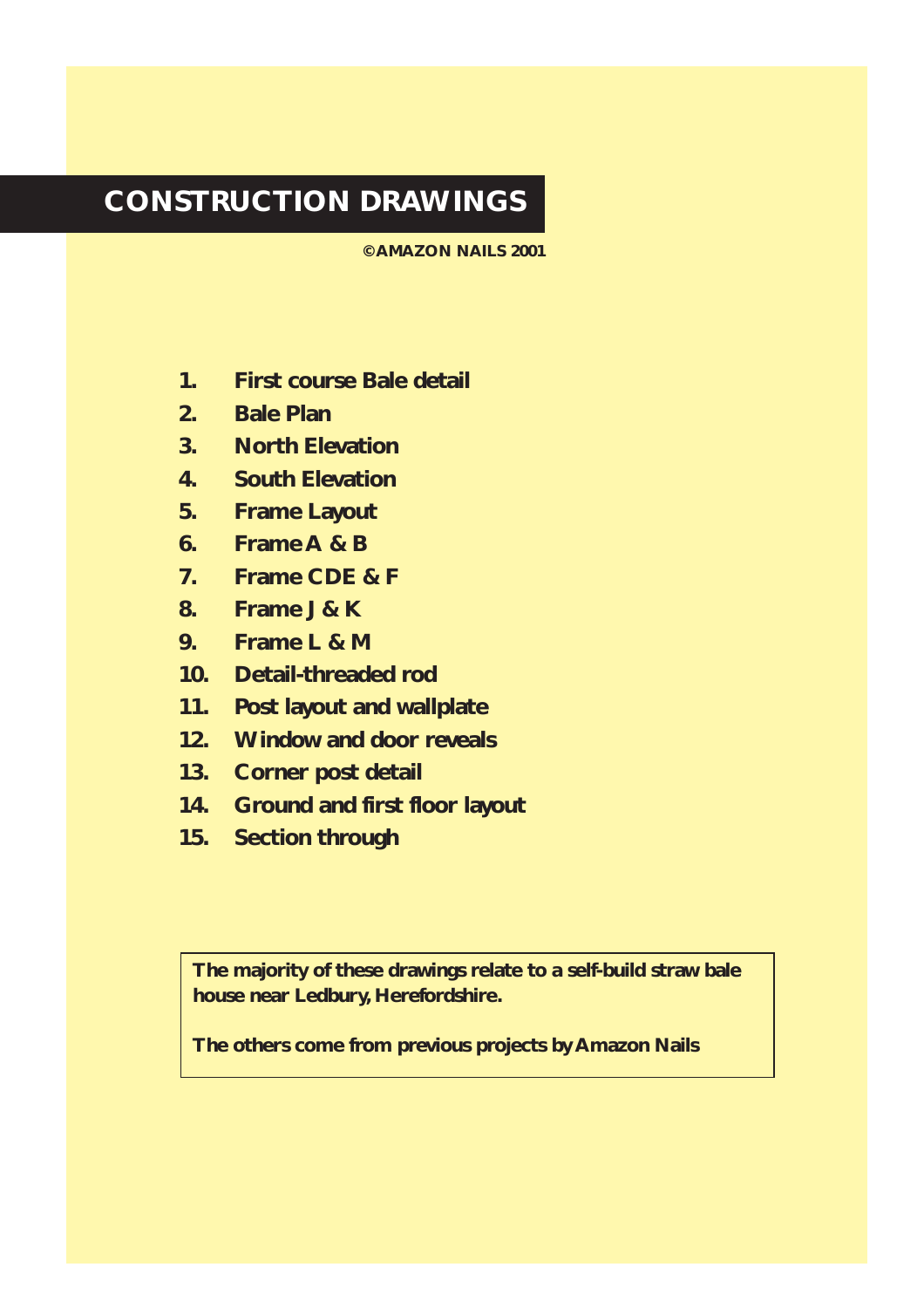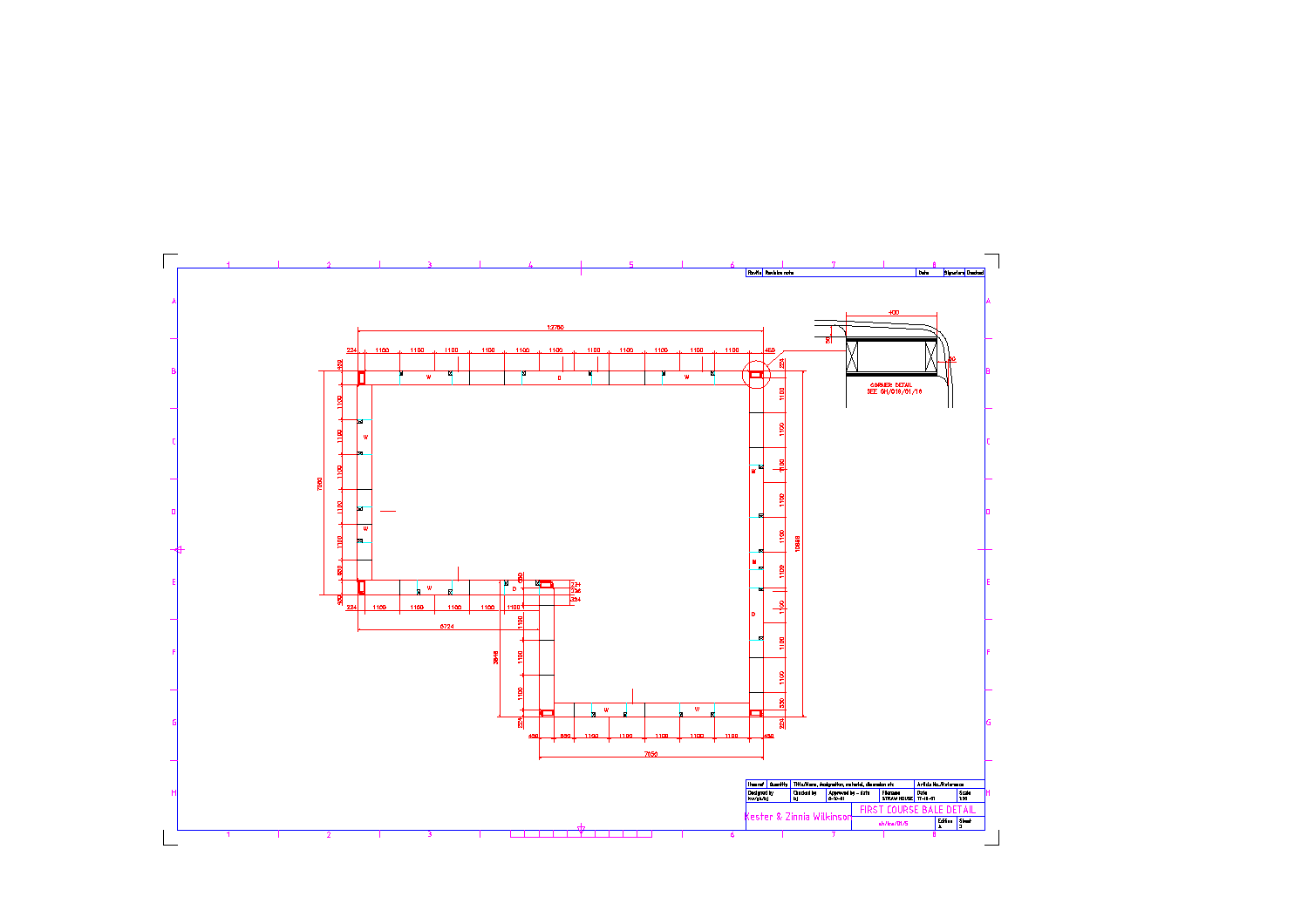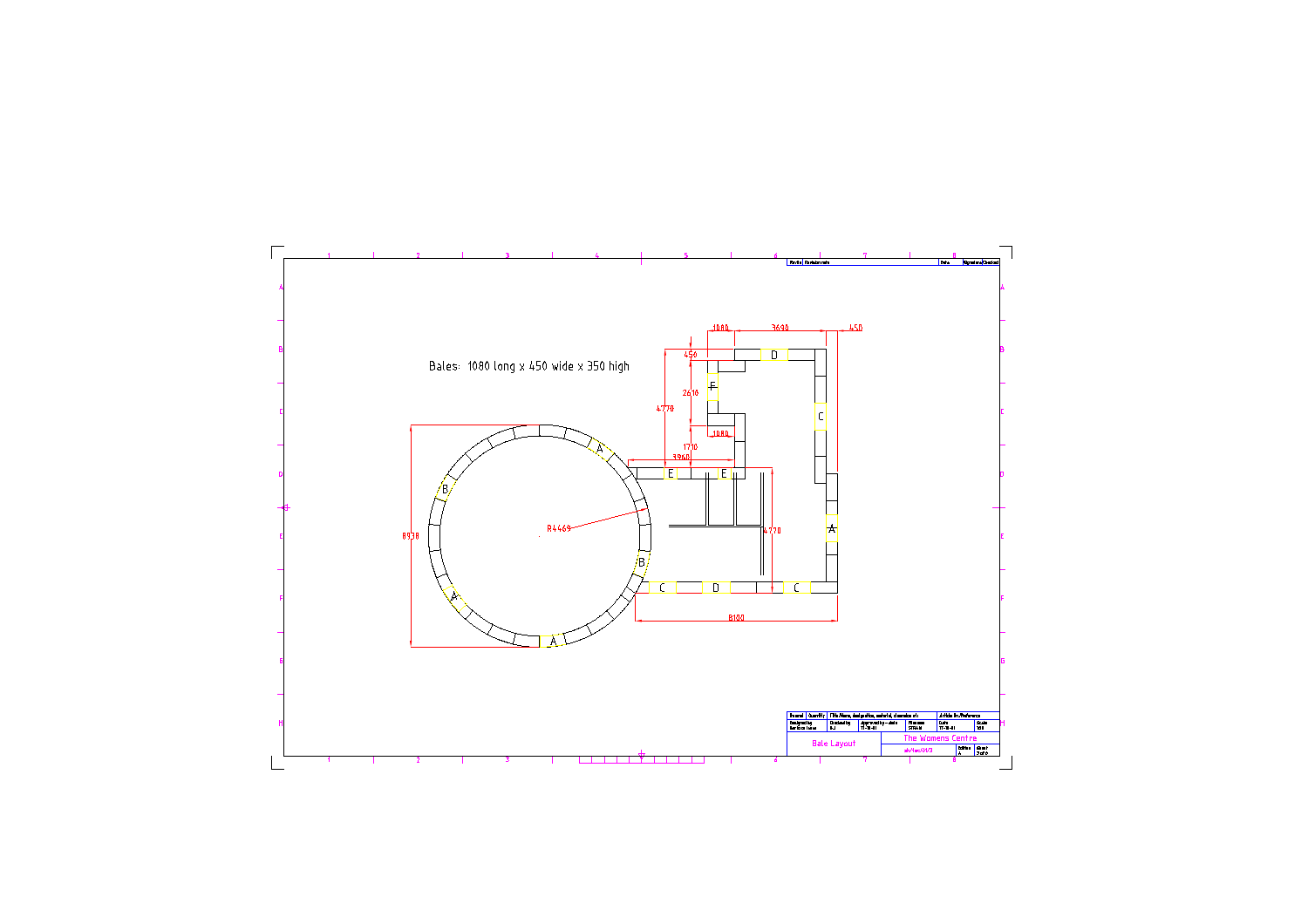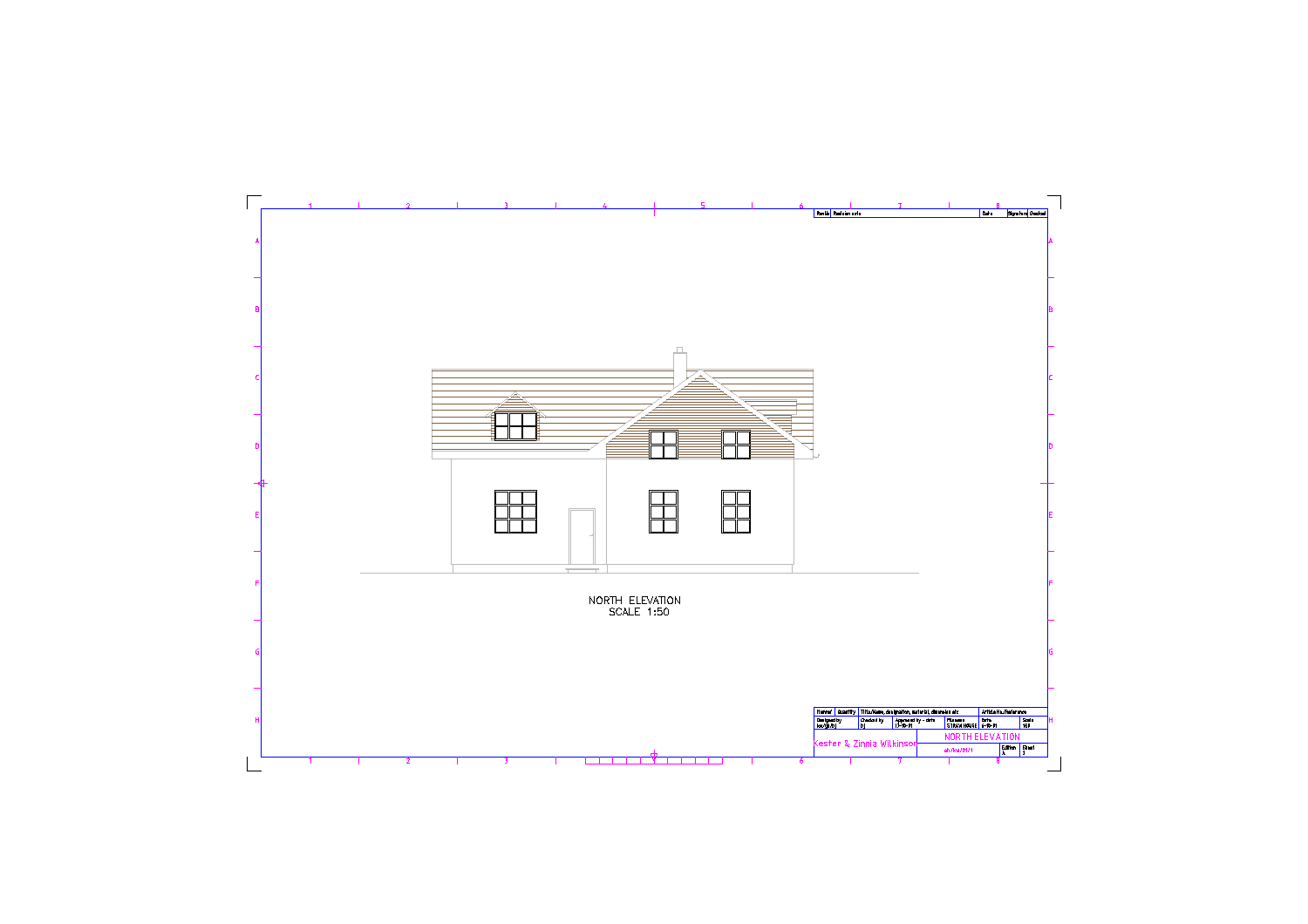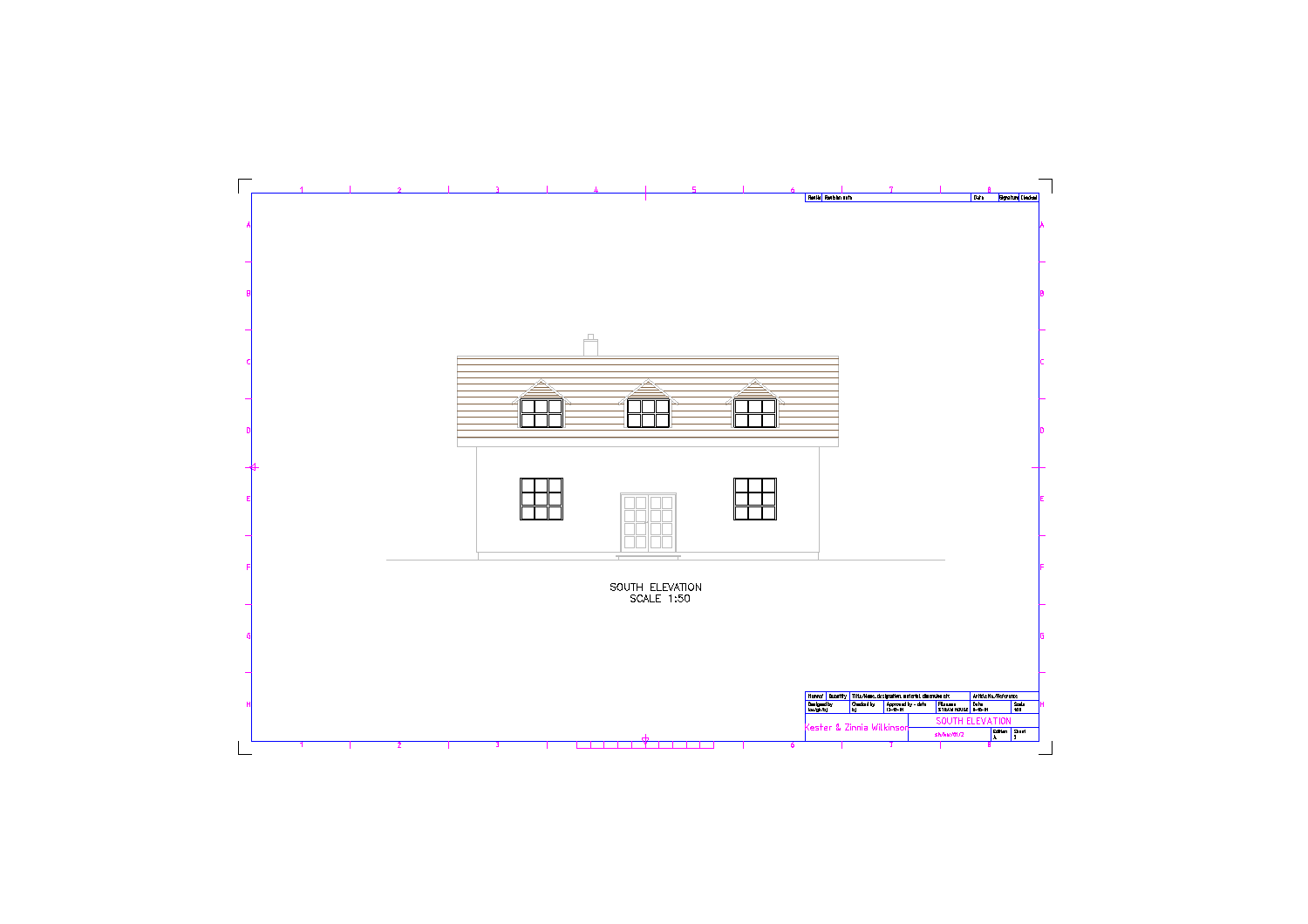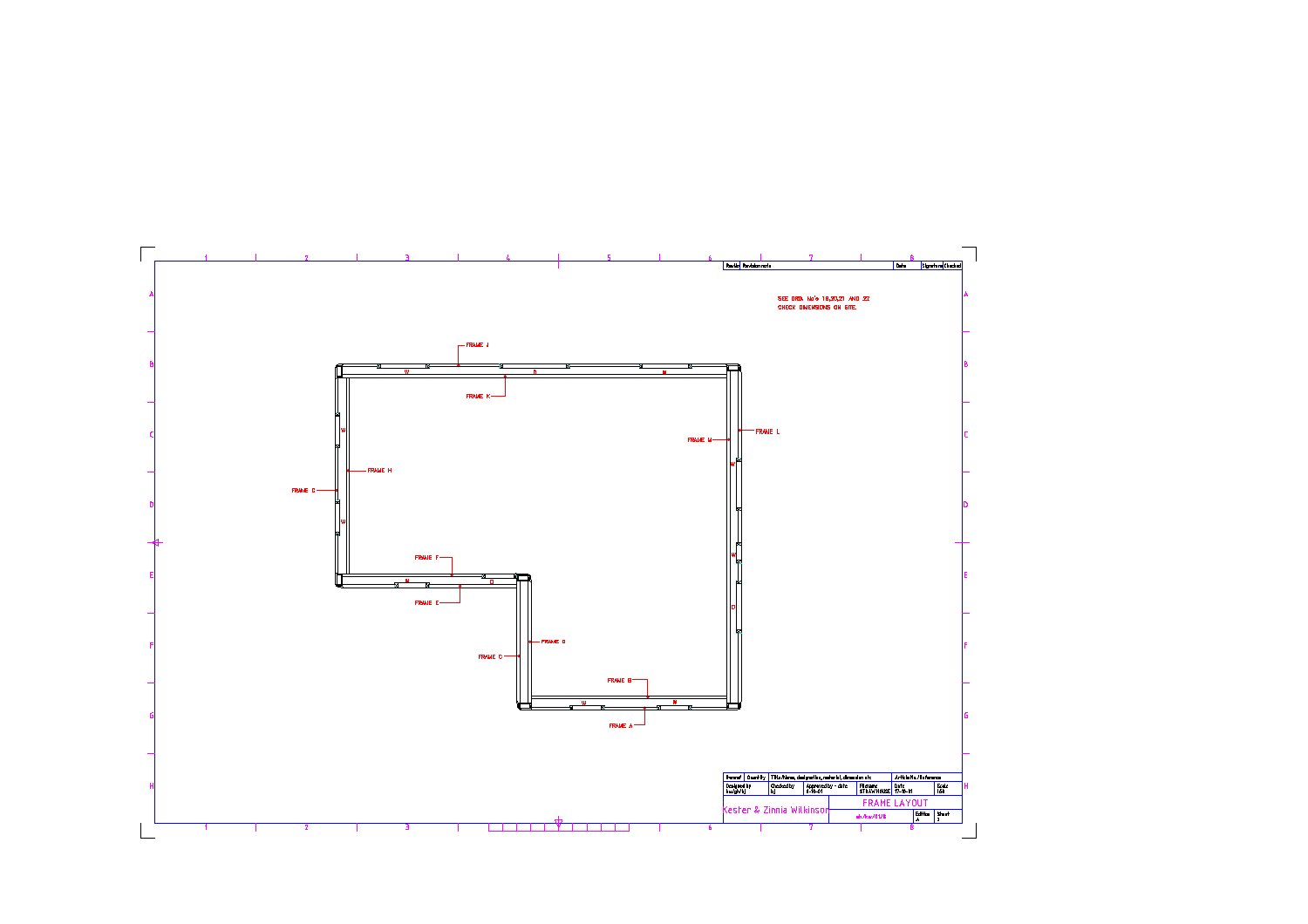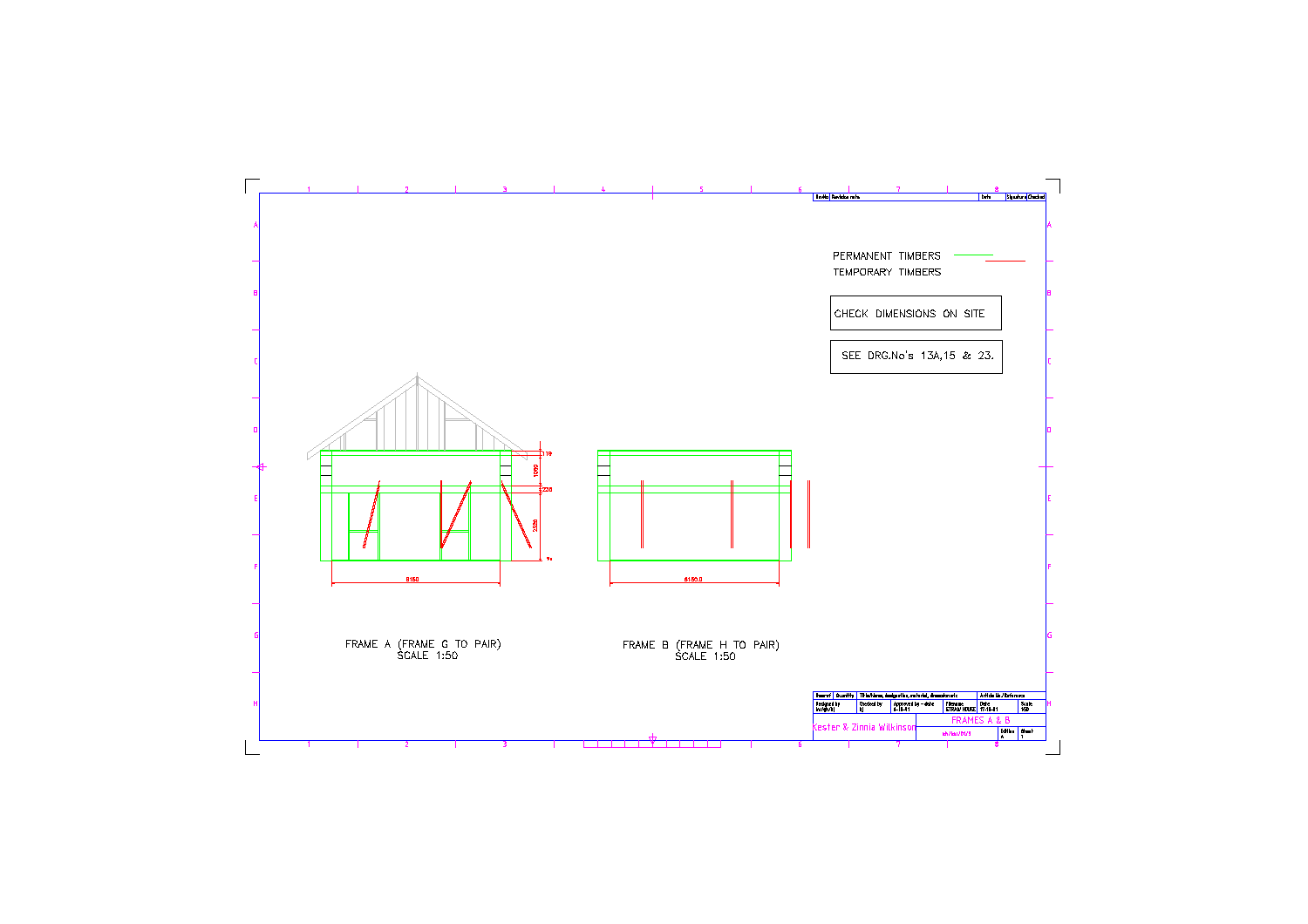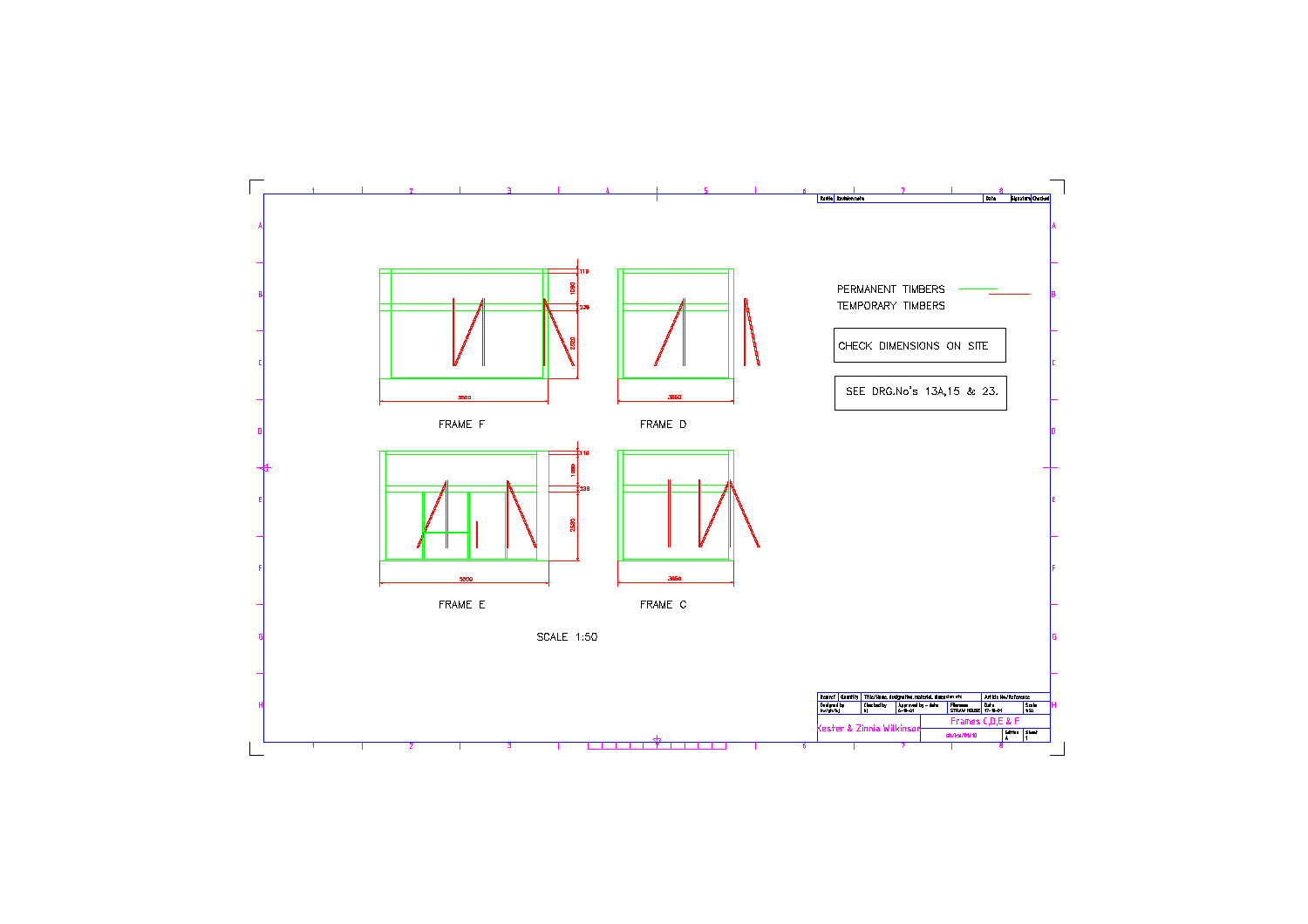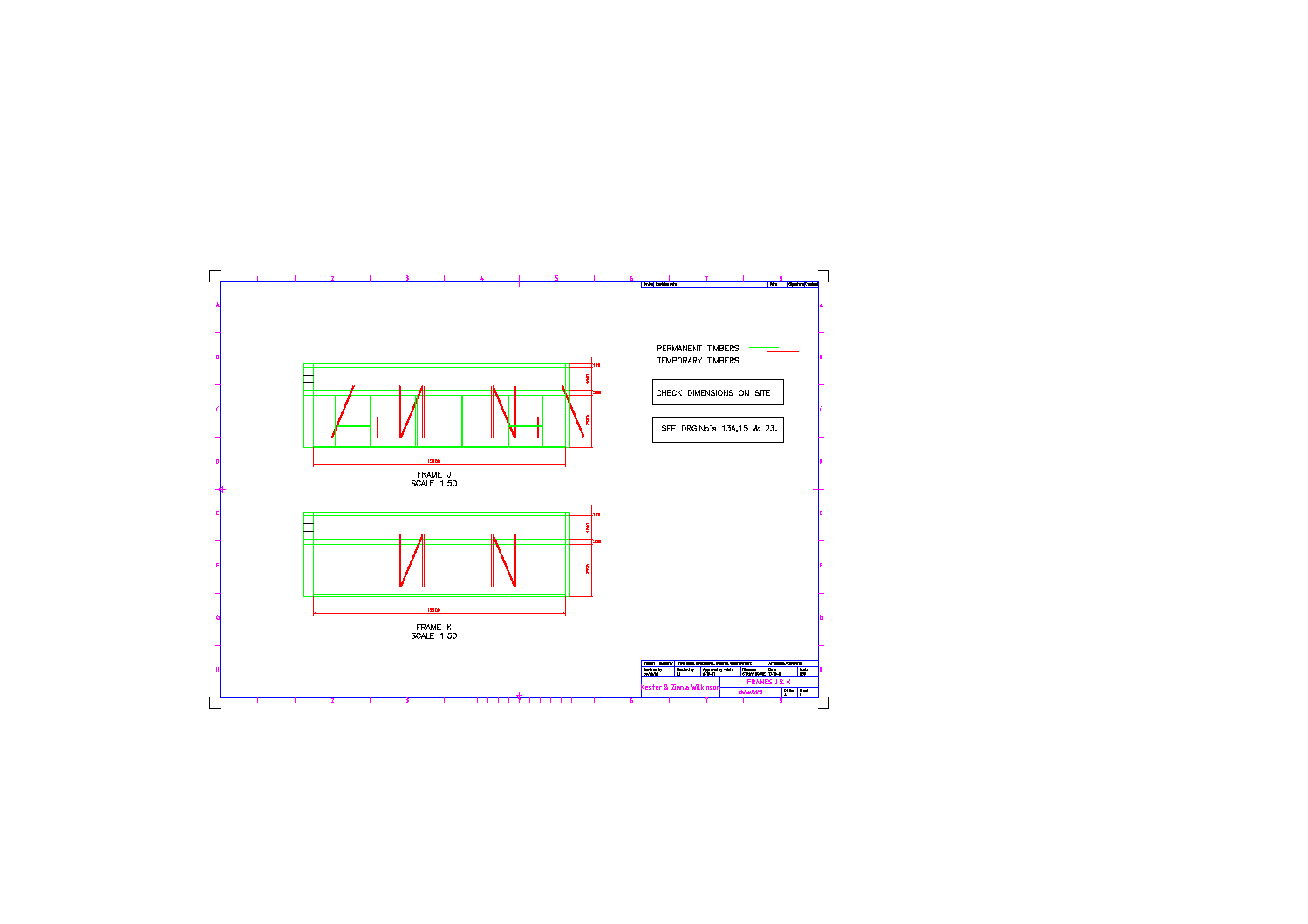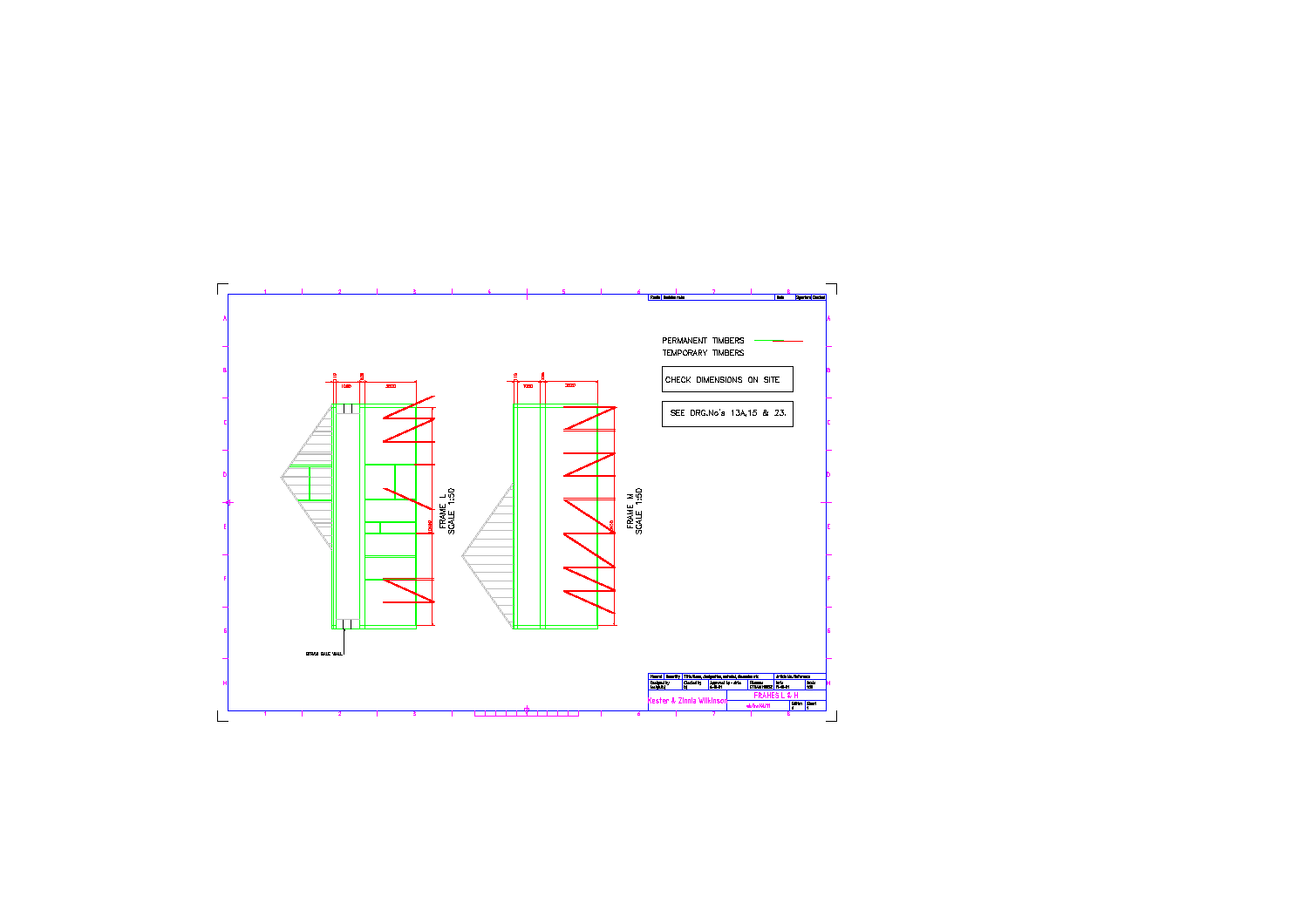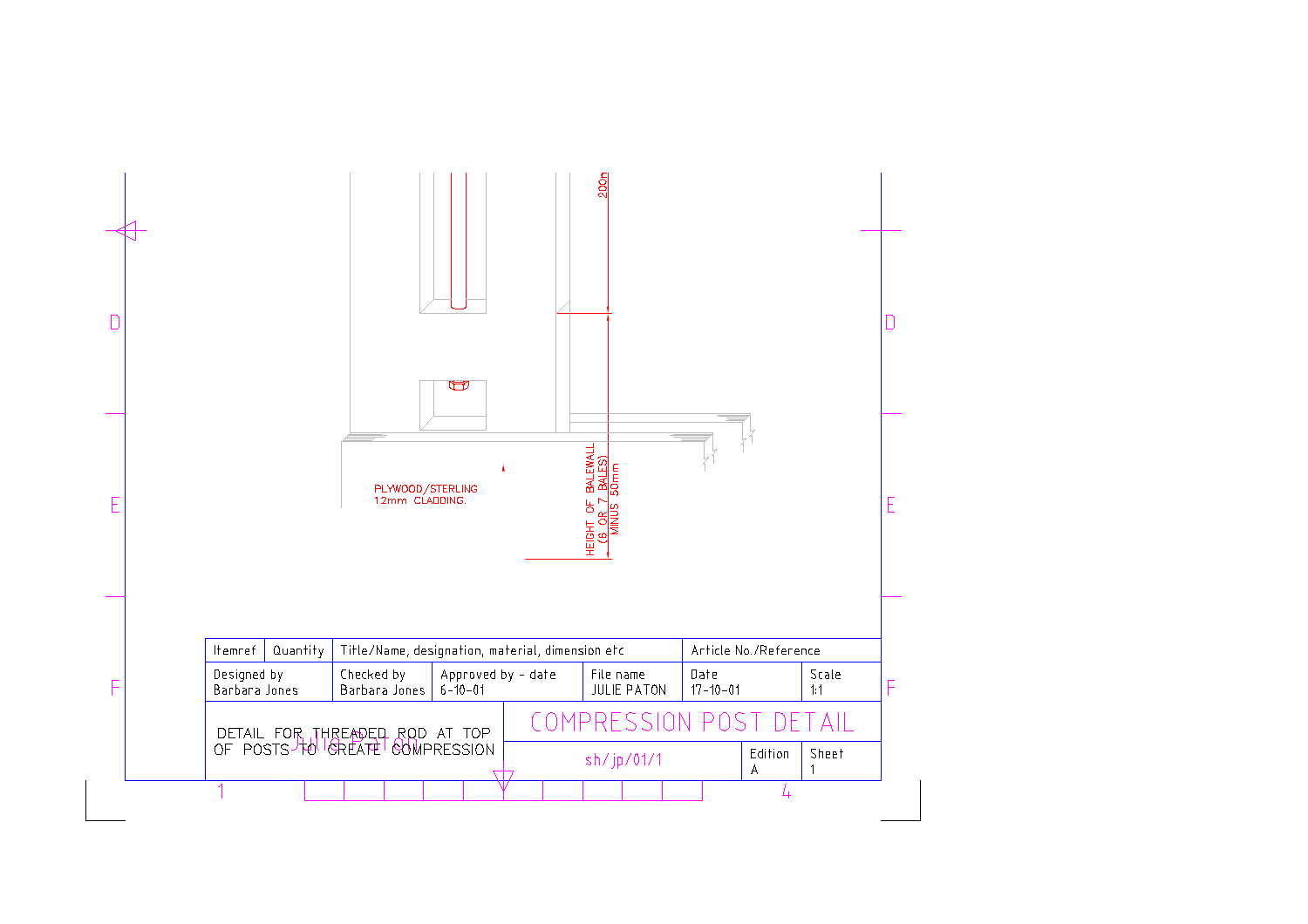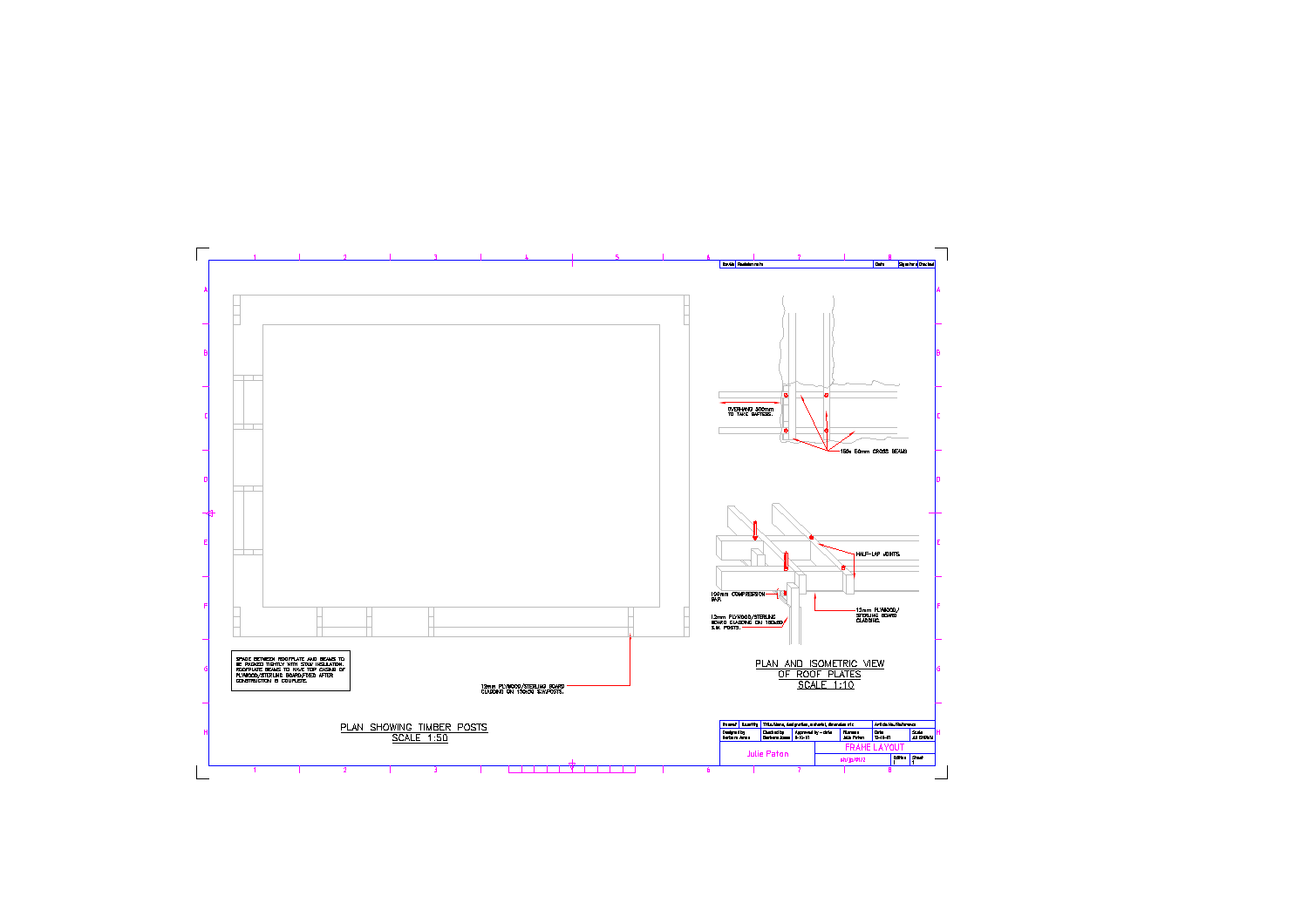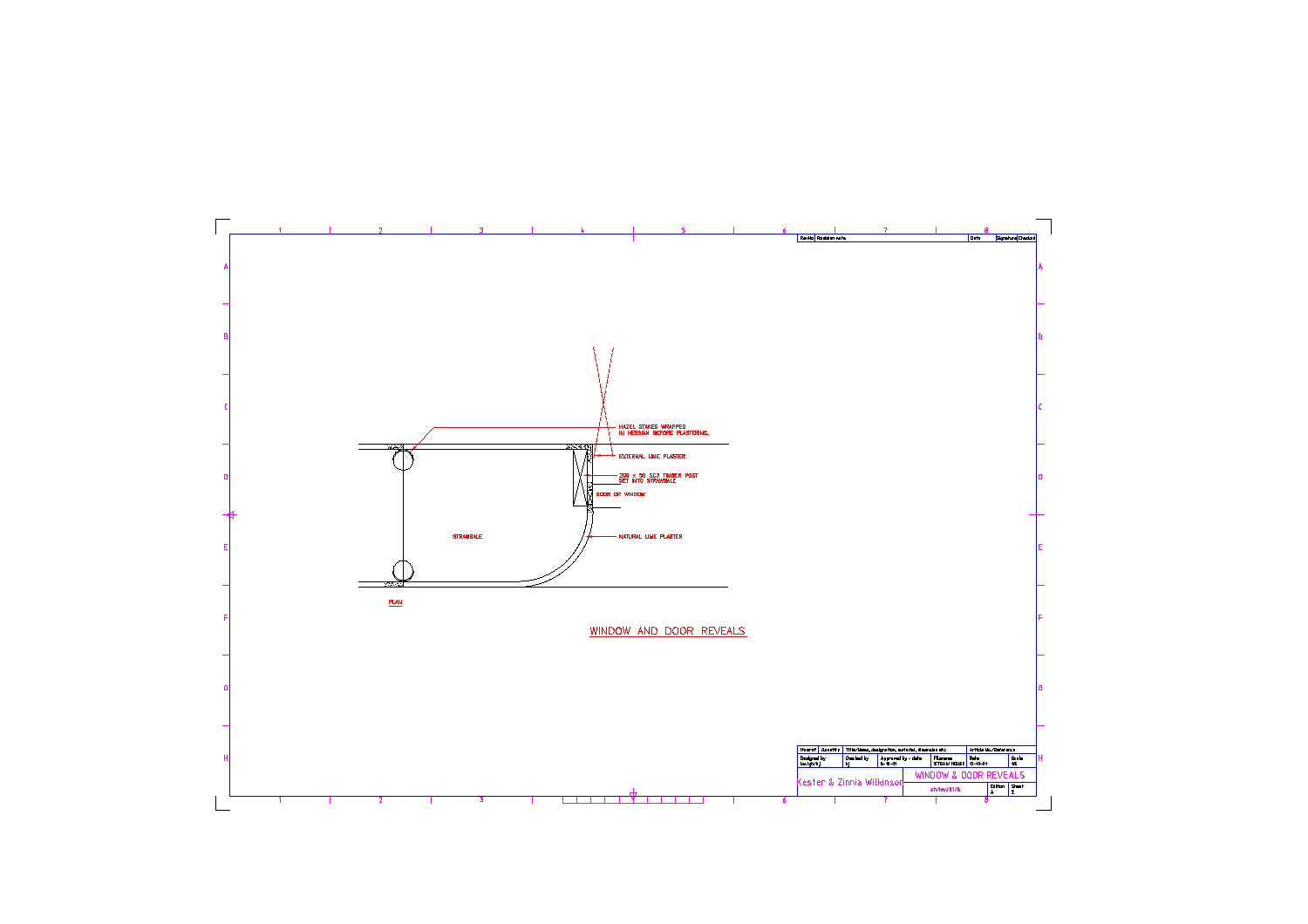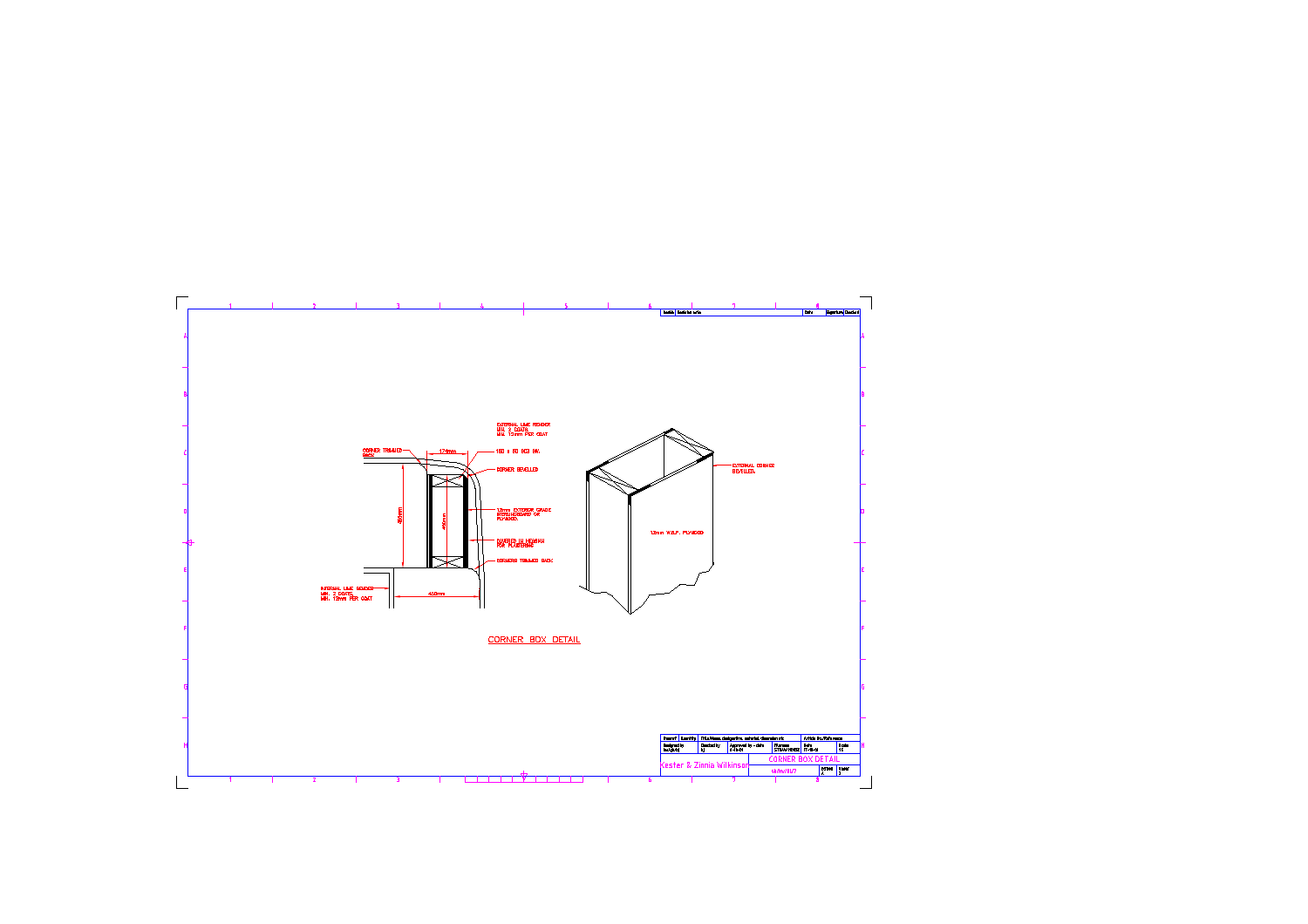contain area door operango to be kykoo w doman dimi

<itchen sink, baths and showers to drain through 40mm PVC pipes<br>and be fitted with 75mm deep seal traps. Wash hand basins to drain through 32mm PVC pipes and be fitted with 75mm seal traps.

Extraction for bathroom/ensuite/kitchen/utility Via Willan Passivent Systems.

Space and water heating to be via Trianco Redfyre Oil fired boiler using balanced flue.

Aga flue to be fabricated Selkirk insulated flue. Outside of flue to be at least 48mm from any combustible material. Base to Aga to be 127mm concrete slab on brick base to size shown on plan.

900mm firm level path provided to entrance door from garage/car parking space with wooden ramp fitted to entrance door.

Escape windows provided to all bedrooms and quest room. dimensions to be at least 0.33 metre square, minimum dimensions in any direction to be 450mm, and window placed at least 800mm off the floor and no higher than 1000mm.

Automatic smoke detection and alarms: Self contained smoke alarms or automatic fire detection and alarm systems to comply with the relevant recommendations of 3S5839: Part 1 to be installed in accordance with the requirements aid down in Approved Document B1 Wiring to conform to the current version of IEE Wiring Regulations.

All works to be carried out in accordance with the building Regulations 1991, all relevant British Standards, Codes of Practice and manufacturers recommendations.

Selkirk fire to lounge with prefabricated, insulated chimney and square chimney housing terminal. Fitted in accordance with the current version of the Building Regulations Approved Document J and manufacturers instructions.

All dimensions on this drawing to be checked on site.

Staircase:

Going to be 235mm constant Rise to be 195mm constant Rise and going to be checked on site<br>Handrails at 900mm Landings at 1000mm 2000mm unrestricted headroom Vo openings in quardings to exceed 99mm Treads to overlap by minimum of 15 mm

All electrical installations to be carried out in accordance with<br>the current version of IEE Wiring Regulations.



## GROUND FLOOR LAYOUT



## FIRST FLOOR LAYOUT

All dimensions on this drawing to be checked on site.

|                                    |  | Itemnef Quantity Title/Name designation material dimension etc |                                     |                                                 | Article No./Reference |               |
|------------------------------------|--|----------------------------------------------------------------|-------------------------------------|-------------------------------------------------|-----------------------|---------------|
| Designed by<br><b>Lui</b> tabilità |  | Checked by<br>h.                                               | Approved by - date<br>$6 - 10 - 01$ | <sup>1</sup> Filename<br>$CTDAW HOICE$ 17.10.01 | Date                  | Scal<br>1.101 |